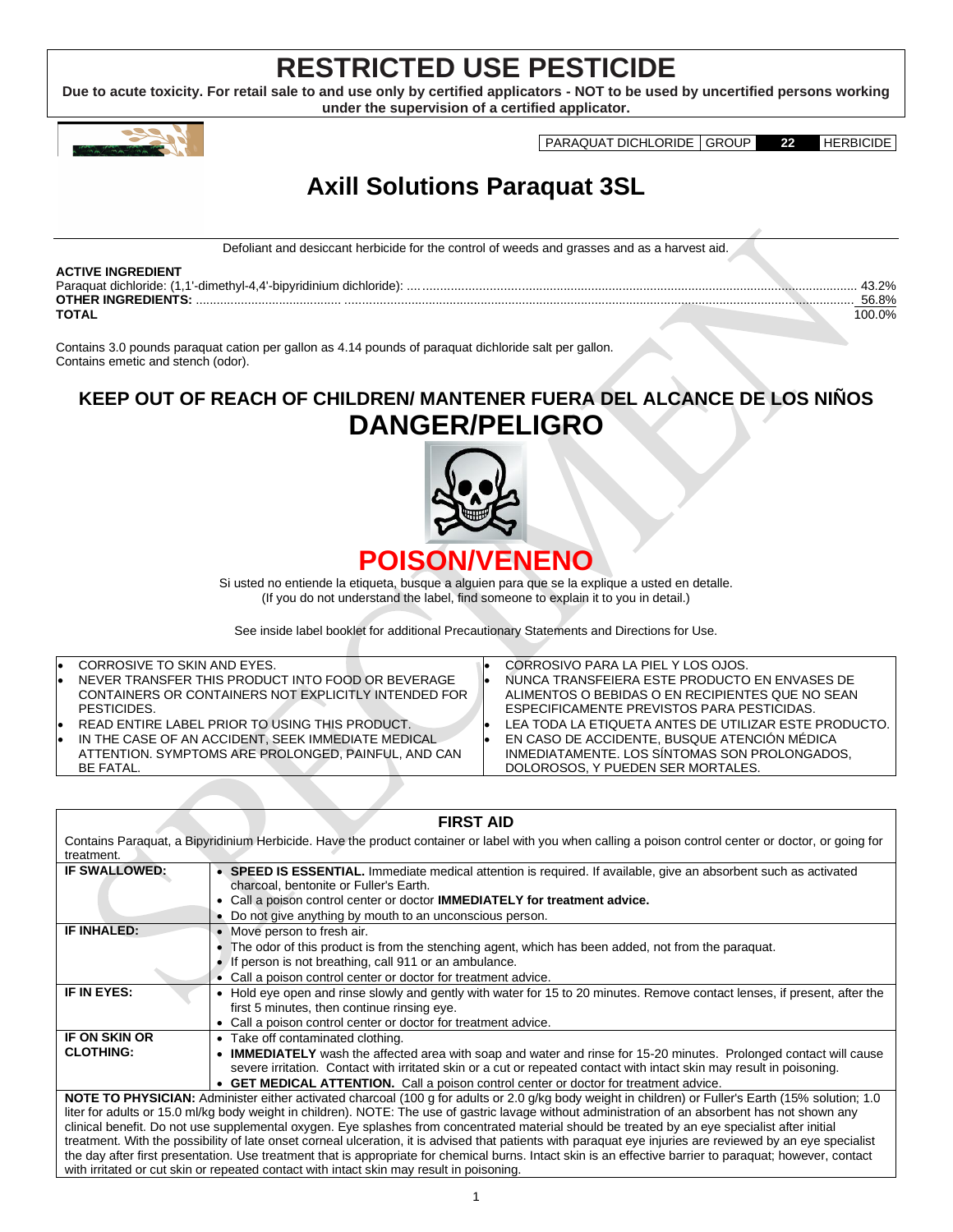#### **HOT LINE NUMBER**

Have the product container or label with you when calling a poison control center or doctor or going for treatment. In case of an emergency involving this product, call CHEMTREC at **1-800-424-9300**.

**EPA Reg. No.: 93809-4 EPA Est. No.: 87229-CHN-002 EPA Est. No.: 79637-CHN-003 Net Contents: 265 gallons**

**Manufactured For:**

Axill Solutions, LLC 422 Jasmine Way Roseburg, OR 97471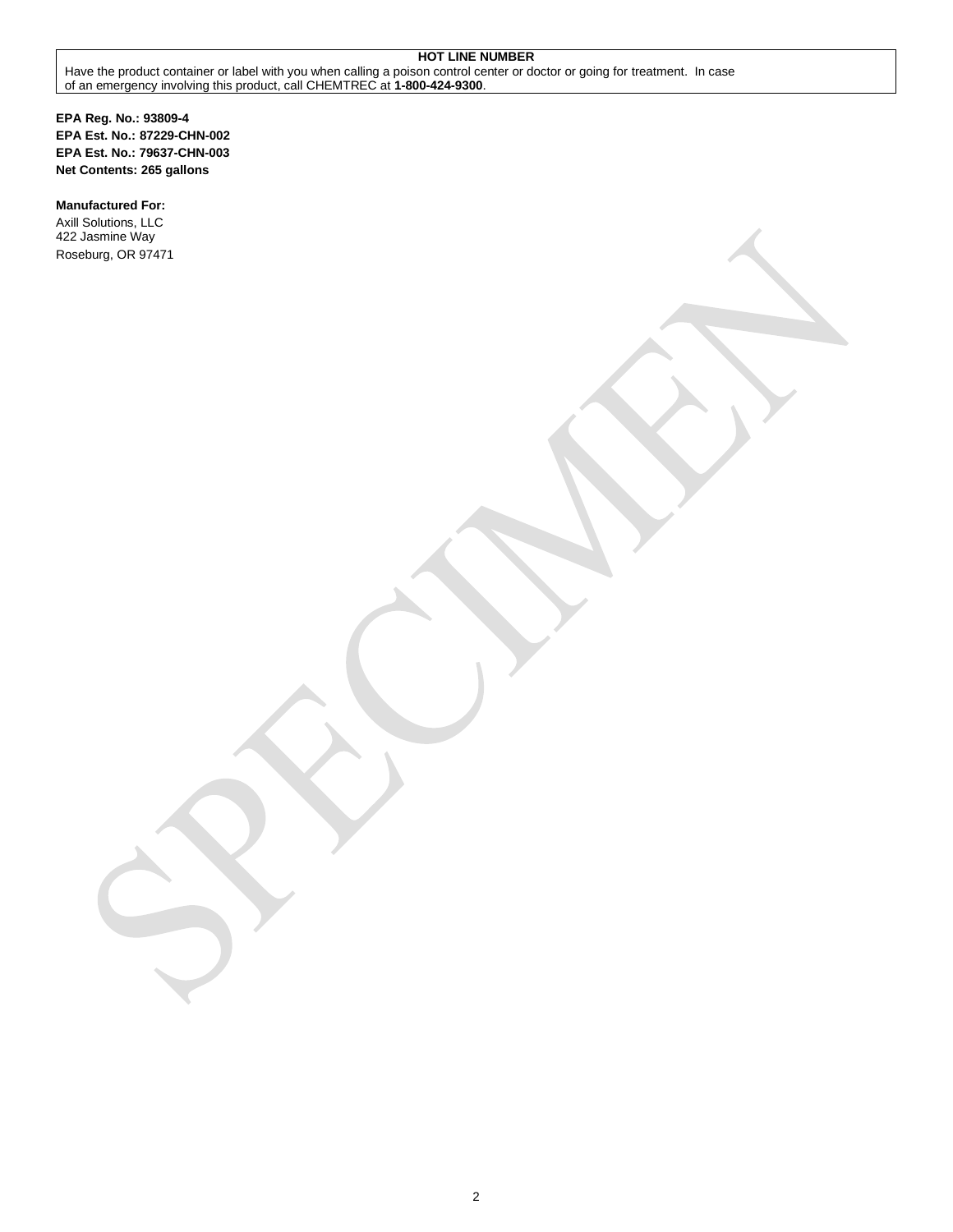

| <b>ATTENTION</b>                             | <b>ATENCION</b>                                              |
|----------------------------------------------|--------------------------------------------------------------|
| DANGER - FATAL IF SWALLOWED OR INHALED.      | PELIGRO: MORTAL SI SE INGIERE O INHALA.                      |
| CAUSES SEVERE EYE INJURY.                    | CAUSA LESIONES GRAVES EN LOS OJOS.                           |
| CORROSIVE TO THE SKIN.                       | CORROSIVO PARA LA PIEL.                                      |
| NEVER TRANSFER THIS PRODUCT INTO FOOD OR     | NUNCA TRANSFEIERA ESTE PRODUCTO A RECIPIENTES PARA           |
| BEVERAGE CONTAINERS OR CONTAINERS NOT        | COMIDA O DE BEBIDAS O RECIPIENTES NO EXPLICITAMENTE          |
| EXPLICITLY INTENDED FOR PESTICIDES.          | PREVISTO PARA PLAGUICIDAS                                    |
| STORE TIGHTLY CLOSED IN ORIGINAL CONTAINER,  | GUARDE BIEN CERRADO Y EN EL ENVASE ORIGINAL Y EN UN          |
| AND IN A LOCKED PLACE AWAY FROM CHILDREN AND | LUGAR CERRADO LELOS DE NIÑOS Y ANIMALES.                     |
| ANIMALS.                                     | NUNCA USE ESTE PRODUCTO EN ÁREAS RESIDENCIALES O             |
| NEVER USE THIS PRODUCT IN RESIDENTIAL OR     | PÚBLICAS (E.G. COMO/HOGARES, JARDINES, ESCUELAS, PARQUES     |
| PUBLIC RECREATIONAL SETTINGS (E.G. HOMES,    | RECREATIVOS, CAMPOS DE GOLF, O SALONES DE JUEGOS).           |
| HOME GARDENS, SCHOOLS, RECREATIONAL PARKS,   | <b>¡ESTE PRODUCTO ES TÓXICO! SE HA AGREGADO UN AGENTE DE</b> |
| GOLF COURSES, AND/OR PLAYGROUNDS).           | ALERTA (OLOR) PARA AYUDAR A PREVENIR SU INGESTION            |
| THIS PRODUCT IS TOXIC! AN ALERTING AGENT     | ACCIDENTAL.                                                  |
| (ODOR) HAS BEEN ADDED TO HELP PREVENT        | LA PARTE POSTERIOR DEL ENVASE DEL PRODUCTO TIENE             |
| ACCIDENTAL INGESTION.                        | INFORMACION DE SEGURIDAD IMPORTANTE.                         |
| SEE BACK OF PRODUCT CONTAINER FOR IMPORTANT  |                                                              |
| <b>SAFETY INFORMATION</b>                    |                                                              |

## **PRECAUTIONARY STATEMENTS HAZARDS TO HUMANS AND DOMESTIC ANIMALS DANGER/PELIGRO**

Fatal if inhaled. Corrosive. Causes irreversible eye damage. May be fatal if swallowed. Harmful if absorbed through skin. Do not breathe spray mist. Do not get in eyes or on clothing. Avoid contact with skin. Prolonged or frequently repeated skin contact may cause allergic reactions in some individuals. Wash thoroughly with soap and water after handling and before eating, drinking, chewing gum, using tobacco or using the toilet.

IMPORTANT: Inhalation is an unlikely route of exposure due to low vapor pressure and large spray droplet size, but mucosal irritation or nose bleeds may occur. Prolonged contact with this concentrated product can irritate your skin.

## **Personal Protective Equipment (PPE)**

**Applicators and other handlers (other than mixers and loaders) must wear:**

- Long-sleeved shirt and long pants
- Chemical resistant gloves made of any waterproof material (e.g. barrier laminate, butyl rubber, nitrile rubber, neoprene rubber, natural rubber, polyethylene, polyvinyl chloride (PVC) or viton)
- Shoes plus socks
- Protective eyewear
- NIOSH-approved particulate respirator with any N, R, or P filter, NIOSH approval number prefix TC-84A, or a NIOSH-approved powered air-purifying respirator with an HE filter with NIOSH approval number prefix TC-21C.

#### **Mixers and loaders must wear:**

- Long-sleeved shirt and long pants
- Chemical resistant gloves made of any waterproof material (e.g., barrier laminate, butyl rubber, nitrile rubber, neoprene rubber, natural rubber, polyethylene, polyvinyl chloride (PVC) or viton)
- Shoes plus socks
- Chemical resistant apron
- Face shield
- NIOSH-approved particulate respirator with any N, R, or P filter, NIOSH approval number prefix TC-84A, or a NIOSH-approved powered air-purifying respirator with an HE filter with NIOSH approval number prefix TC-21C.

## **USER SAFETY REQUIREMENTS**

Discard clothing and other absorbent materials that have been drenched or heavily contaminated with this product's concentrate. Do not reuse them. Follow manufacturer's instructions for cleaning/maintaining PPE. If no such instructions for washables exist, use detergent and hot water. Keep and wash PPE separately from other laundry.

## **ENGINEERING CONTROLS STATEMENT**

When handlers use closed systems, enclosed cabs, or aircraft in a manner that meets the requirements listed in the Worker Protection Standard (WPS) for agricultural pesticides [40 CFR 170.240 (d)(4-6)], the handler PPE requirements may be reduced or modified as specified in the WPS.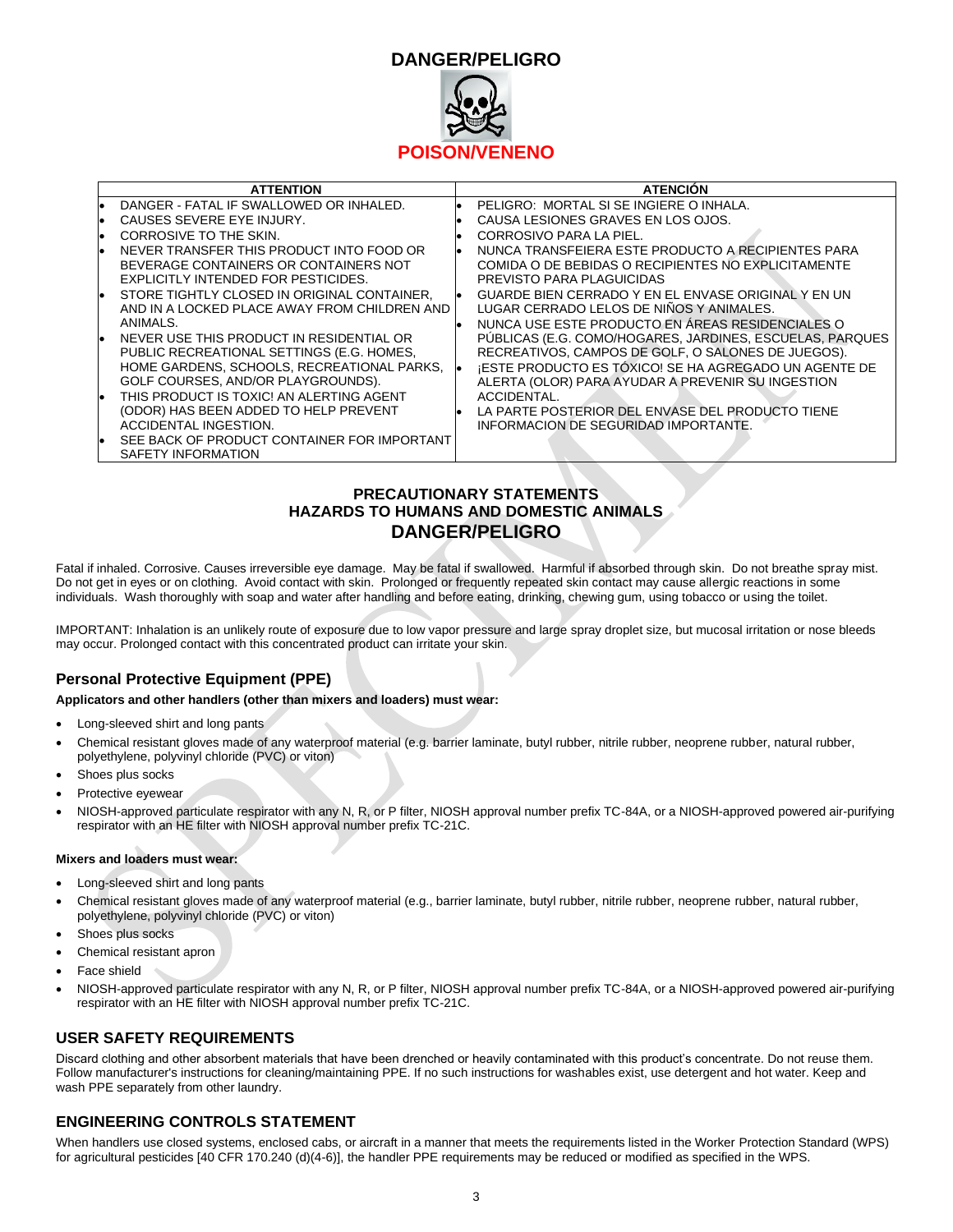## **USER SAFETY RECOMMENDATIONS**

#### **Users should:**

- Wash hands before eating, drinking, chewing gum, using tobacco or using the toilet.
- Remove clothing/PPE immediately if pesticide gets inside. Then wash thoroughly and put on clean clothing.
- Remove PPE immediately after handling this product. Wash the outside of gloves before removing. As soon as possible, wash thoroughly and change into clean clothing.

## **ENVIRONMENTAL HAZARDS**

This product is toxic to wildlife. Do not apply directly to water, or to areas where surface water is present, or to intertidal areas below the mean high water mark. Do not contaminate water when cleaning equipment or disposing of equipment wash waters.

Paraquat dichloride is toxic to nontarget crops and plants if off-target movement occurs because it desiccates all green plant tissue. Extreme care must be taken to ensure that off-target drift is minimized to the greatest extent possible. Refer to the local state laws, regulations, guidelines, and spray drift information contained in the Directions for Use section for proper application to avoid off-target movement. Do not apply under conditions involving possible drift to food, forage, or other plantings that might be damaged or the crops thereof rendered unfit for sale, use, or consumption. Do not apply when weather conditions favor drift from treated areas. To avoid drift, do not make aerial application during periods of thermal inversion.

## **PHYSICAL OR CHEMICAL HAZARDS**

This product is mildly corrosive to aluminum and produces hydrogen gas which may form a highly combustible gas mixture. Do not mix or store in containers, spray tanks, nurse tanks, or such systems made of aluminum or having aluminum fittings. The product is compatible with high density polyethylene and rubber-lined steel containers. Do not use this product in or around strong oxidizing/reducing agents. Hazardous chemical reaction may occur.

## **CERTIFIED APPLICATOR TRAINING**

Applicators must complete an EPA approved paraquat training listed on the following website:

https://www.epa.gov/pesticide-worker-safety/paraquat-dichloride-training-certified-applicators

The training must be completed a minimum of every three years.

# **DIRECTIONS FOR USE**

**Restricted Use Pesticide. It is a violation of Federal law to use this product in a manner inconsistent with its labeling.** 

Do not apply this product in a way that will contact workers or other persons, either directly or through drift. Only protected handlers may be in the area during application. For any requirements specific to your State or Tribe, consult the agency responsible for pesticide regulation.

#### **DO NOT USE THIS PRODUCT IN RESIDENTIAL OR PUBLIC RECREATIONAL SETTINGS (e.g., HOMES, HOME GARDENS, SCHOOLS, RECREATIONAL PARKS, GOLF COURSES, AND/OR PLAYGROUNDS).**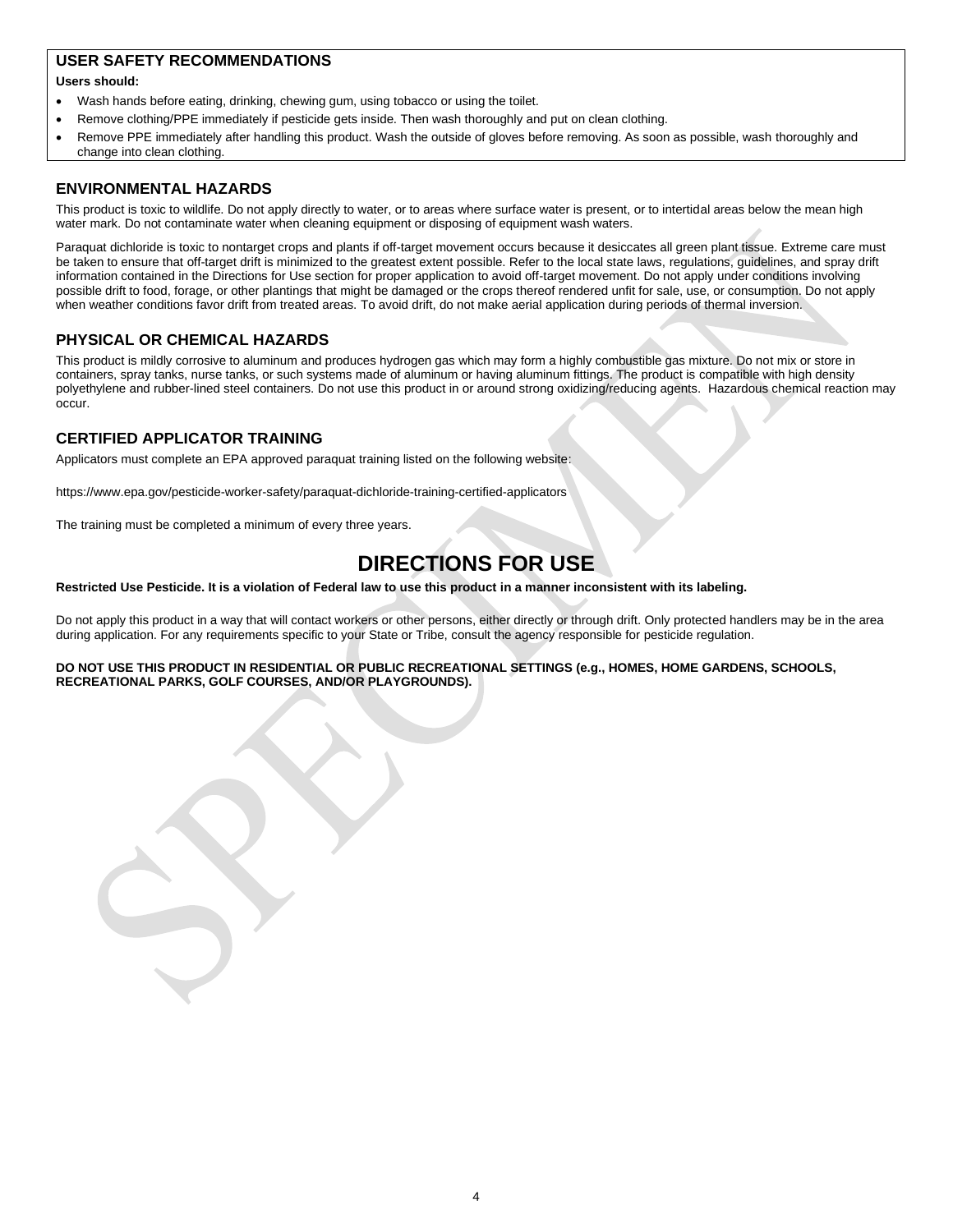## **AGRICULTURAL USE REQUIREMENTS**

Use this product only in accordance with its labeling and with the Worker Protection Standard, 40 CFR part 170. This Standard contains requirements for the protection of agricultural workers on farms, forests, nurseries, and greenhouses, and handlers of agricultural pesticides. It contains requirements for training, decontamination, notification, and emergency assistance. It also contains specific instructions and exceptions pertaining to the statements on this label about personal protective equipment (PPE), and restricted-entry interval. The requirements in this box only apply to uses of this product that are covered by the Worker Protection Standard.

**For early postemergence broadcast in peanuts and dormant season applications, chemical fallow, and "between cutting" applications in alfalfa: Do not enter or allow worker entry into treated areas during the restricted-entry interval (REI) of 12 hours.**

**For harvest aid and desiccation application and preplant or preemergence (broadcast or banded), and post-emergence directed spray applications: Do not enter or allow worker entry into treated areas during the restricted-entry interval (REI) of 24 hours.**

PPE required for early entry to treated areas that is permitted under the Worker Protection Standard and that involves contact with anything that has been treated, such as plants, soil, or water, is:

- Coveralls,
- Chemical resistant gloves made of any waterproof material (e.g. barrier laminate, butyl rubber, nitrile rubber, neoprene rubber, natural rubber, polyethylene, polyvinyl chloride (PVC) or viton),
- Shoes plus socks and
- Protective eyewear

## **NON-AGRICULTURAL USE REQUIREMENTS**

The requirements in this box apply to uses of this product that are NOT within the scope of the Worker Protection Standard for agricultural pesticides (40 CFR Part 170). The WPS applies when this product is used to produce agricultural plants on farms, forests, nurseries, or greenhouses.

DO NOT enter or allow others to enter the treated area until sprays have dried. AVOID working in spray mist.

Keep all unprotected persons out of operating areas or vicinity where there may be danger of drift.

Certain states may require more restrictive reentry intervals; consult your State Department of Agriculture for further information.

## **PRODUCT USE INSTRUCTIONS AND INFORMATION**

Do not apply this product through any type of irrigation system.

When this product is applied at less than 10.0 gallons per acre finished spray volume, a drift control or spray deposition additive should be used. Refer to the additive label for rates of applications, directions for use, limitations, and restrictions.

#### **WEED RESISTANCE MANAGEMENT**

For resistance management, Axill Solutions Paraquat 3SL is a Group 22 herbicide. Any weed population may contain or develop plants naturally resistant to Axill Solutions Paraquat 3SL and other Group 22 herbicides. Weed species with acquired resistance to Group 22 herbicides may eventually dominate the weed population if Group 22 herbicides are used repeatedly in the same field or in successive years as the primary method of control for targeted species. This may result in partial or total loss of control of those species by Axill Solutions Paraquat 3SL or other Group 22 herbicides. Users should scout before and after application.

Suspected herbicide-resistant weeds may be identified by these indicators:

- Failure to control a weed species normally controlled by the herbicide at the dose applied, especially if control is achieved on adjacent weeds;
- A spreading patch of non-controlled plants of a particular weed species; and
- Surviving plants mixed with controlled individuals of the same species.

#### To delay herbicide resistance:

- Avoid the consecutive use of Axill Solutions Paraquat 3SL or other target site of action Group 22 herbicides that might have a similar target site of action, on the same weed species.
- Use tank mixtures or premixes with herbicides from different target site of action Groups as long as the involved products are all registered for the same use, have different sites of action and are both effective at the tank mix or prepack rate on the weed(s) of concern (an herbicide mode of action classification by itself may not adequately address specific weeds that are resistant to specific herbicides)
- Base herbicide use on a comprehensive Integrated Pest Management (IPM) program.
- Scout fields prior to application to identify the weed species present and their growth state to determine if the intended application will be effective.
- Scout fields after application to verify that the treatment was effective.
- Contact your local extension specialist, certified crop advisors and/or manufacturer for herbicide resistance management and/or integrated weed management recommendations for specific crops and resistant weed biotypes.

Report any incidence of non-performance of this product against a particular weed species to your Axill Solutions, LLC retailer or representative. If resistance is suspected, treat weed escapes with an herbicide having a different mechanism of action and/or use non-chemicals means to remove escapes, as practical, with the goal of preventing further seed production.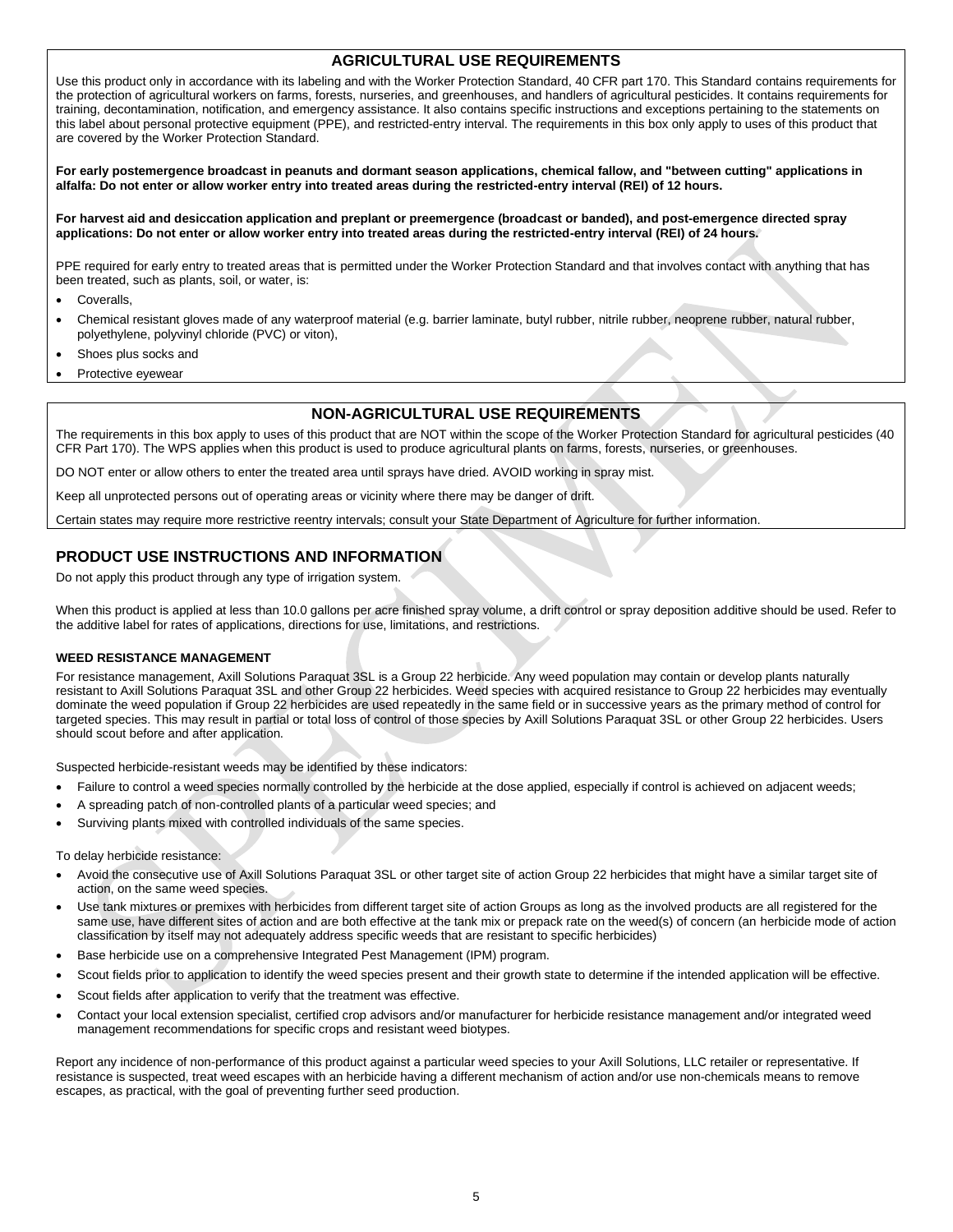#### **SPRAY DRIFT INFORMATION**

Avoiding spray drift at the application site is the responsibility of the applicator. The interaction of many equipment and weather-related factors determine the potential for spray drift. The applicator and the grower are responsible for considering all these factors when making decisions.

The following drift management requirements must be followed to avoid off-target drift movement from aerial applications to agricultural field crops. These requirements do not apply to forestry applications, public health uses or to applications using dry formulations.

1. The distance of the outer most nozzles on the boom must not exceed 3/4 the length of the wingspan or rotor.

2. Nozzles must always point backward parallel with the air stream and never be pointed downwards more than 45 degrees.

Where states have more stringent regulations, they should be observed.

The applicator should be familiar with and take into account the information covered in the **Aerial Drift Reduction Advisory Information**.

#### **Aerial Drift Reduction Advisory Information**

[This section is advisory in nature and does not supersede the mandatory label requirements.]

#### **Information on Droplet Size**

The most effective way to reduce drift potential is to apply large droplets. The best drift management strategy is to apply the largest droplets that provide sufficient coverage and control. Applying larger droplets reduces drift potential, but will not prevent drift if applications are made improperly, or under unfavorable environmental conditions (See **Wind, Temperature, Humidity, and Temperature Inversions**).

#### **Controlling Droplet Size:**

- Volume Use high flow rate nozzles to apply the highest practical spray volume. Nozzles with higher rated flows produce larger droplets.
- Pressure Do not exceed the nozzle manufacturer's recommended pressures. For many nozzle types, lower pressure produces larger droplets. When higher flow rates are needed, use higher flow rate nozzles instead of increasing pressure.
- Number of Nozzles Use the minimum number of nozzles that provide uniform coverage.
- Nozzle Orientation Orienting the nozzles so that the spray is released parallel to the airstream produces larger droplets than other orientations and is the recommended practice. Significant deflection from horizontal will reduce droplet size and increase drift potential.
- Nozzle Type Use a nozzle type that is designed for the intended application. With most nozzle types, narrower spray angles produce larger droplets. Consider using low-drift nozzles. Solid stream nozzles oriented straight back produce the largest droplets and the lowest drift.

#### **Boom Length**

For some use patterns, reducing the effective boom length to less than 3/4 of the wingspan or rotor length may further reduce drift without reducing swath width.

#### **Application Height**

Applications should not be made at a height greater than 10 feet above the top of the largest plants, unless a greater height is required for aircraft safety. Making applications at the lowest height that is safe reduces exposure of droplets to evaporation and wind.

#### **Swath Adjustment**

When applications are made with a crosswind, the swath will be displaced downwind. Therefore, on the upwind and downwind edges of the field, the applicator must compensate for this displacement by adjusting the path of the aircraft upwind. Swath adjustment distance should increase with increasing drift potential (higher wind, smaller drops, etc.).

#### **Wind**

Drift potential is lowest between wind speeds of 2 to 10 mph. However, many factors, including droplet size and equipment type, determine drift potential at any given speed. Application should be avoided below 2 mph due to variable wind direction and high inversion potential. NOTE: Local terrain can influence wind patterns. Every applicator should be familiar with local wind patterns and how they affect spray drift.

#### **Temperature and Humidity**

When making applications in low relative humidity, set up equipment to produce larger droplets to compensate for evaporation. Droplet evaporation is most severe when conditions are both hot and dry.

#### **Temperature Inversions**

Applications should not occur during a temperature inversion because drift potential is high. Temperature inversions restrict vertical air mixing, which causes small suspended droplets to remain in a concentrated cloud. This cloud can move in unpredictable directions due to the light variable winds common during inversions. Temperature inversions are characterized by increasing temperatures with altitude and are common on nights with limited cloud cover and light to no wind. They begin to form as the sun sets and often continue into the morning. Their presence can be indicated by ground fog; however, if fog is not present, inversions can also be identified by the movement of smoke from a ground source or an aircraft smoke generator. Smoke that layers and moves laterally in a concentrated cloud (under low wind conditions) indicates an inversion, while smoke that moves upward and rapidly dissipates indicates good vertical air mixing.

#### **Sensitive Areas**

The pesticide should only be applied when the potential for drift to adjacent sensitive areas (e.g., residential areas, bodies of water, known habitat for threatened or endangered species, non-target crops) is minimal (e.g., when wind is blowing away from the sensitive areas).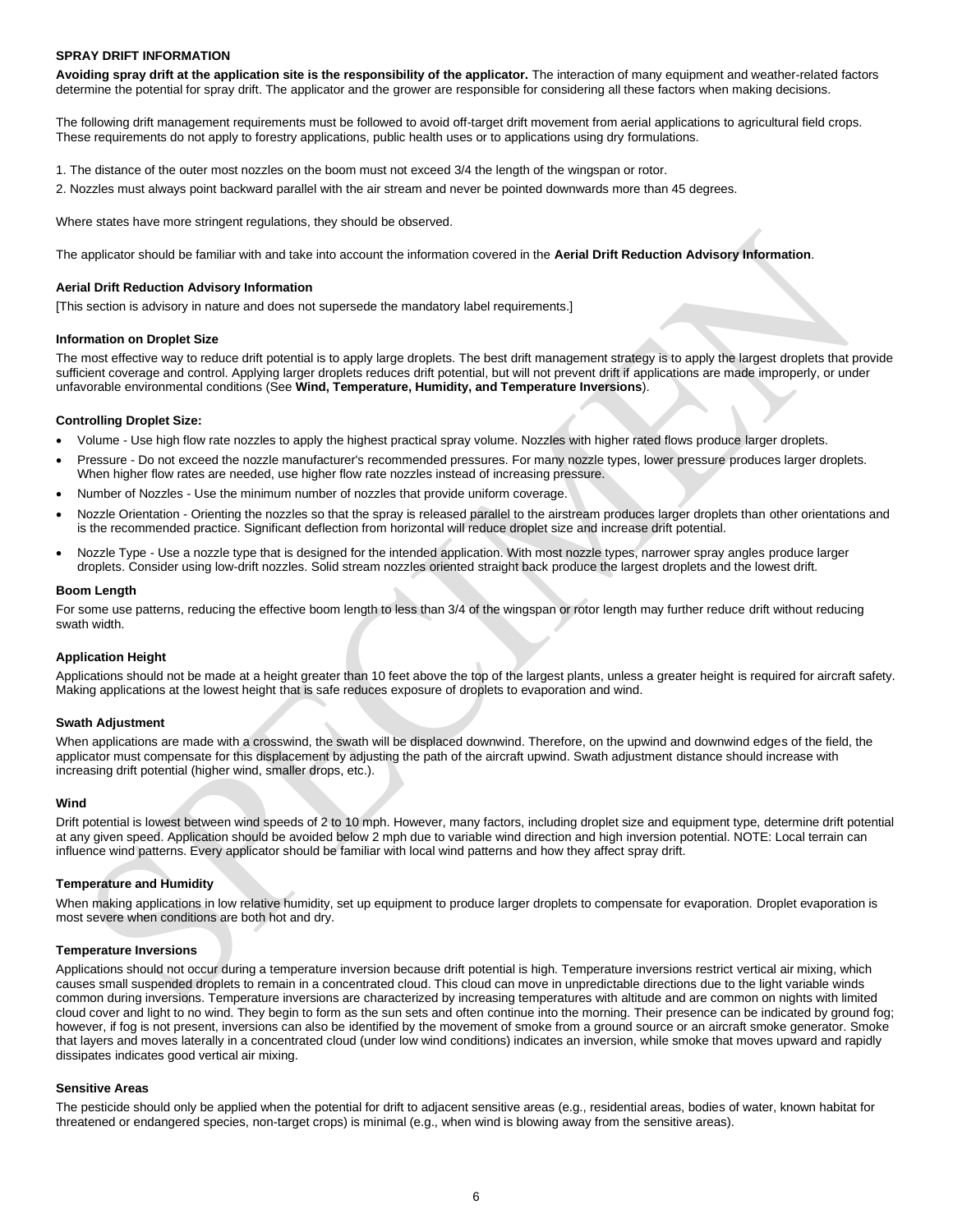## **PRODUCT USE INFORMATION**

This product is a liquid formation containing 3.0 pounds of active ingredient per gallon. It contains a nontoxic odor to help prevent accidental ingestions. It also contains an emetic (an agent which will induce vomiting if the product is swallowed).

#### **APPLICATION**

This product is a contact herbicide for control or suppression of a broad spectrum of emerged weeds including most small annual broadleaf and grass weeds. It can also be used to suppress perennial weeds by destroying green foliage and as a desiccant/defoliant at harvest.

Complete coverage of target weeds is necessary to get good control because this product is a contact-type herbicide. It is also necessary to obtain complete coverage for good crop desiccation and defoliations. Undesirable weed control and undesirable crop desiccation/defoliation will result if improper application technique and/or application to large, stressed, or mown weeds are made. Refer to the following details for specific application instructions.

Thorough coverage of all green foliage is required for efficacious weed control and crop defoliation and desiccation because this product requires actively growing green plant tissue to function. Drought-stressed weeds, weeds with little green foliage (i.e., mowed or cut weeds), or mature woody bark of trees and vines are unaffected by application with this product.

There is no residual soil activity to affect later-planted crops or later germinating weeds because clay and organic matter rapidly tie up this product.

#### **ROTATIONAL CROPS**

After the last application of this product, all rotational crops may be planted immediately.

#### **RAINFASTNESS**

Rain occurring 30 minutes or more after application will have no effect on the activity of this product because it is rapidly absorbed by the weed foliage.

#### **USE OF A NONIONIC SURFACTANT OR CROP OIL CONCENTRATE**

The following should always be added and be used at the specified rates or there will be a reduction in efficacy of this product.

**Nonionic Surfactant:** Either add a nonionic surfactant cleared for the current use containing 50 to 74% surface-action agent at 0.25% v/v (2.0 pints per 100 gallons), or add nonionic surfactant containing 75% or more surface-active agent at 0.125% v/v (1.0 pint per 100 gallons), of the finished spray volume for ground applications. Add a nonionic surfactant at 0.25% v/v (2.0 pints per 100 gallons) of the finished spray volume for aerial applications.

**Crop Oil Concentrate:** For ground applications, add a nonphytotoxic crop oil concentrate cleared for the current use that contains 15 to 20% approved emulsifier, with 1.0% v/v, (1.0 gallon per 100 gallons) of the finished spray volume. Add 1.0 pint of crop oil concentrate per acre for aerial applications. For cotton harvest aid, do not use crop oil concentrate when using this product.

#### **NOZZLE SELECTION**

The use of flat-fan nozzles is the most effective application of this product. The use of flood nozzles may result in a reduction of weed control due to inadequate coverage because they produce large uneven droplets.

Use only flat fan nozzles when spraying less than 20.0 gallons of spray carrier per acre using the following table.

#### **Nozzle Type and Spray Pressure Setup**

|                              | <b>Nozzle Type</b> |              |
|------------------------------|--------------------|--------------|
|                              | <b>Flat Fan</b>    | <b>Flood</b> |
| Maximum Size                 |                    | 15           |
| Spray Pressure (at nozzle)   | 30 to 50 psi       | 30 to 50 psi |
| Maximum Nozzle Spacing       | 30"                | 40"          |
| Direction of Spray Pattern   | Down               | Down         |
| Maximum Speed                | 10 mph             | 10 mph       |
| Spray Overlap (at each edge) | 30%                | 50%          |

Reduced control will result if nozzles, pressures, or setups differ from the above chart.

#### **SPRAY CARRIER**

This product may be inactivated by muddy water, or suspension-type fertilizers containing clay. Therefore, always use clean water (free of mud or clay), clear liquid nitrogen, or complete clear liquid fertilizers as the carrier when spraying this product. Never use suspension-type fertilizers containing clay as the spray carrier. Always use the higher specified rate of this product and surfactant if using a complete clear liquid fertilizer containing high phosphate levels as the spray carrier.

Note: It is important that when using liquid fertilizers such as 28% N as a spray carrier, that nonionic surfactant is still be used with this product. The use of liquid fertilizer carriers are not substitutes for surfactants.

#### **RATES OF THIS PRODUCT**

With each use, follow rates listed in the following tables. When weeds are larger or are dense, use the higher specified label rates. For use as a harvest aid, use higher specified rate when crop vegetation is dense.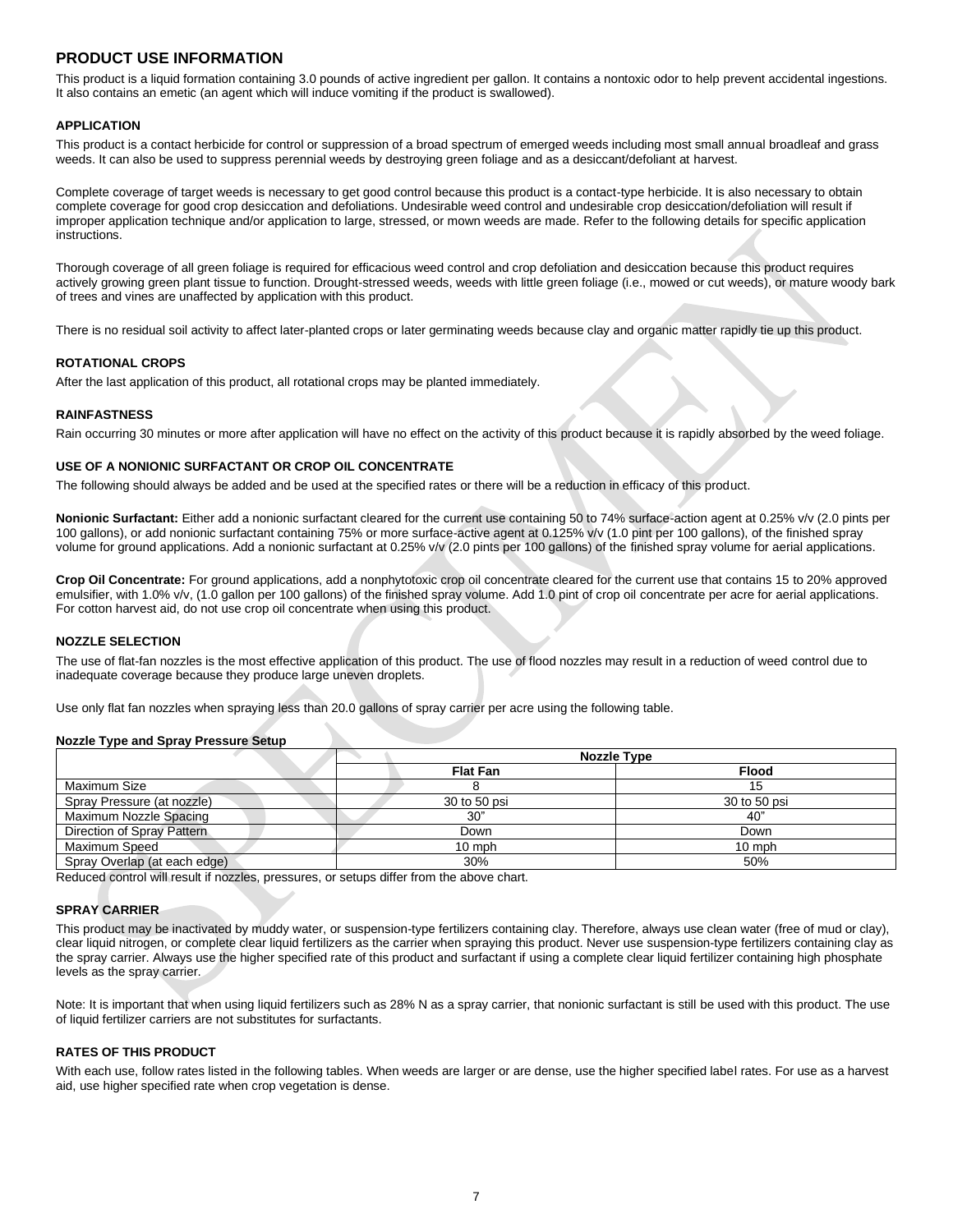#### **SPRAY VOLUME**

With each use, follow rates listed in the following tables. Spray volumes should be increased as necessary to obtain complete coverage of the target weed or plant without runoff from the foliage, because the volumes listed are minimum volumes only.

TARGET WEEDS SHOULD NOT EXCEED SIX INCHES IN HEIGHT WHEN SPRAYING LESS THAN 20.0 GALLONS OF SPRAY CARRIER PER ACRE.

#### **APPLICATION TIMING**

Applications should be made to small emerged weeds. Larger weeds more than 6 inches in height may be more difficult to control than weeds 1 to 6 inches in height. If possible, when green foliage is removed either from grazing or mowing, allow the weeds to grow 2 to 4 inches, in height. Also, during harvesting forage or grain crops before spraying, weeds present in the field are also cut. Therefore, raise cutter bars as high as possible from the ground to cut stubble and weeds at a greater height, allowing sufficient green foliage to remain for applications.

#### **BURNDOWN OF GRASS COVER CROPS OR VOLUNTEER CEREALS**

The best results occur for control of grass cover crops or volunteer cereals when this product is applied prior to tillering or after boot stage, especially with a wheat cover crop or volunteer wheat. Complete control may not be achieved with treatments made between tillering and boot stage. Complete control of perennial cover crops should not be expected.

#### **ENVIRONMENTAL CONDITIONS**

This product is active over a wide range of environmental conditions such as cool (below 55°F), cloudy or overcast weather. However, these conditions will slow the activity of this product.

#### **SPOT SPRAYING**

Refer to the following table if only small areas are to be sprayed with labeled applications.

| Mixing Instructions for Small Quantities for Spot Spraving |                                                                  |  |  |
|------------------------------------------------------------|------------------------------------------------------------------|--|--|
| If the broadcast rate per acre for this product is:        | Add The Following Amount of this product to 1.0 gallon of water: |  |  |
| 1.5 pints                                                  | $0.33$ fl oz                                                     |  |  |
| 2.0 pints                                                  | $0.375$ fl oz                                                    |  |  |
| 2.5 pints                                                  | $0.5$ fl oz                                                      |  |  |
| 3.0 pints                                                  | $0.66$ fl oz                                                     |  |  |

Add 0.33 to 0.5 fluid ounces of a nonionic surfactant for each gallon of spray at all times. Thoroughly wet the foliage, but not to the point of runoff when spot spraying in this manner.

#### **TANK MIXING: ENHANCED BURNDOWN OF DIFFICULT-TO-CONTROL WEEDS AND FOR RESIDUAL WEED CONTROL**

**It is the pesticide user's responsibility to ensure that all products in the listed mixtures are registered for the intended use. Users must follow the most restrictive directions for use and precautionary statements of each product in the tank mixture.**

#### **Photosynthetic Inhibitor Herbicides**

To control difficult weeds, tank mix this product with other herbicides. The addition of other photosynthetic inhibitors (PSI) herbicides will slow the activity of this product. This allows this product to thoroughly distribute throughout a treated leaf, thus achieving better control than if this product was applied alone.

This Product may be applied in tank mixture with the following PSI herbicides:

| AAtrex <sup>®</sup> Herbicide | MAGNUM <sup>®</sup> Herbicide       | Lariat <sup>®</sup> Herbicide | Lorox <sup>®</sup> Herbicide   |
|-------------------------------|-------------------------------------|-------------------------------|--------------------------------|
| Atrazine Herbicide            | Bicep MAGNUM <sup>®</sup> Herbicide | Lexone <sup>®</sup> Herbicide | Princep <sup>®</sup> Herbicide |
| Bicep Lite II                 | Canopy <sup>®</sup> Herbicide       | Linex <sup>®</sup> Herbicide  | Sencor <sup>®</sup> Herbicide  |

### **Improved Weed Control with PSI's**

The addition of a PSI herbicide will help improve the control of difficult weeds listed below. Make a second application for best results.

| <b>Barnyardgrass</b>         | Knotweed           | Pennsylvania smartweed             | Volunteer wheat |
|------------------------------|--------------------|------------------------------------|-----------------|
| <b>Broadleaf signalgrass</b> | Kochia             | Perennial weeds (suppression only) |                 |
| Cheatgrass                   | Lambsquarters      | Prickly lettuce                    |                 |
| Cocklebur                    | Malva (cheeseweed) | Sedges                             |                 |
| Fall panicum                 | Marestail          | Tansy mustard                      |                 |
| Giant ragweed                | Morning glory      | Velvetleaf                         |                 |
|                              |                    |                                    |                 |

#### **Improved Control of Perennial and Annual Broadleaf Weeds**

Tank mixing with labeled 2,4-D ester (Low Volatile), 2,4-DB or Banvel® herbicide will help improve control when perennial broadleaf weeds such as Canada thistle, bindweed, dandelion, etc., or difficult to control annual broadleaf weeds such as giant ragweed or morning glory are present. Reduced grass control may be achieved when tank mixing the amine formulation of 2,4-D with this product.

#### **Order of Tank Mixing**

Mix this product and other listed products as follows:

- 1. Fill spray tank 1/2 full with clean water or other approved carriers such as clear liquid fertilizer.
- 2. Begin tank agitation and continue throughout mixing and spraying.
- 3. Add dry formulations (WP, DF, etc.) to tank.
- 4. Add liquid formulations (SC, EC, L, etc.) to tank.
- 5. Add this product to tank.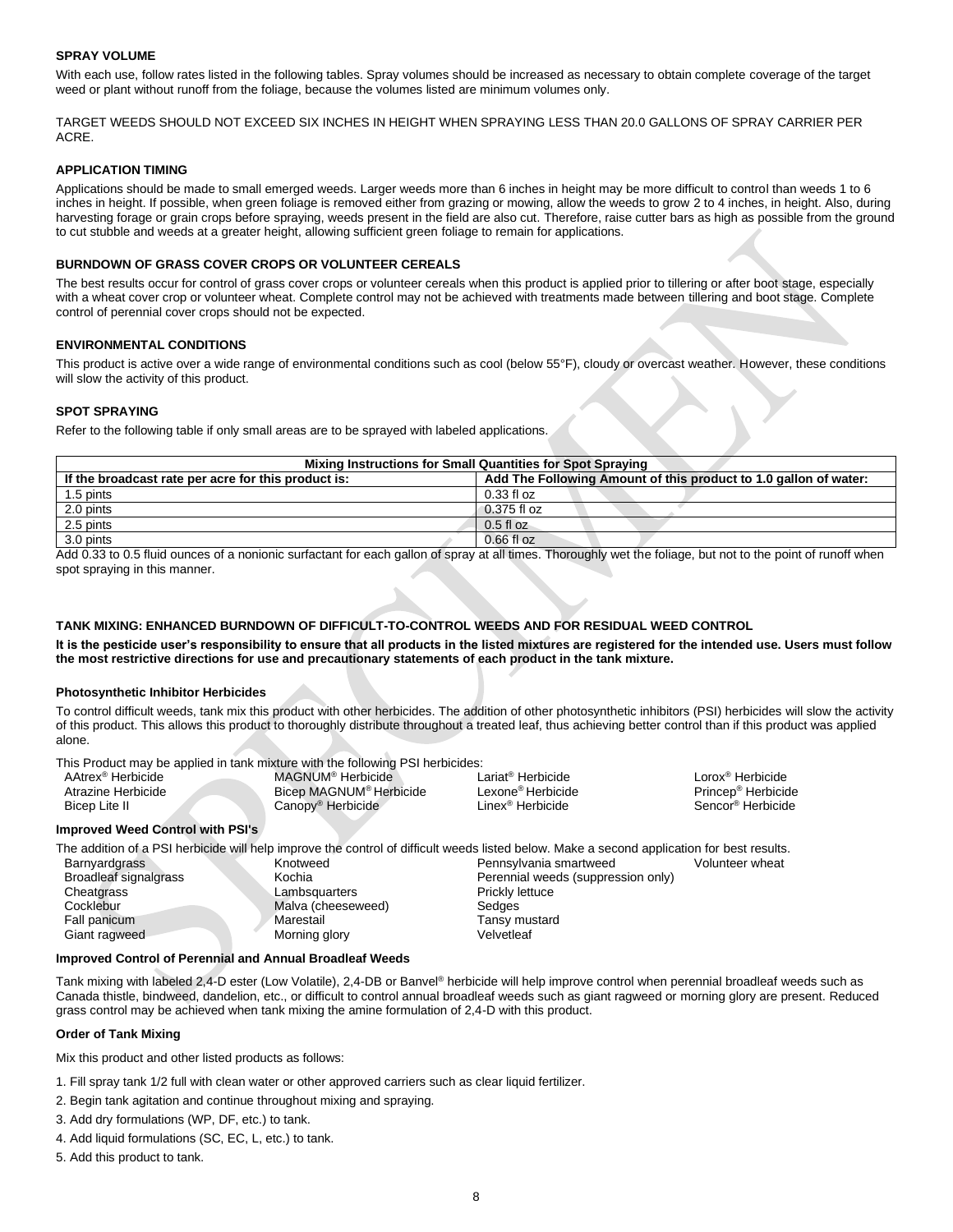6. Add nonionic surfactant to tank.

7. Fill remainder of spray tank.

It is the pesticide user's responsibility to ensure that all products in the listed mixtures are registered for the intended use. Users must follow the most restrictive directions for use and precautionary statements of each product in the tank mixture. Tank mix compatibility (a.k.a., jar testing) is prohibited. Consult your Axill Solutions, LLC representative for compatible tank mix products.

## **PRODUCT USE PRECAUTIONS AND RESTRICTIONS**

## **EQUIPMENT**

This product is corrosive to aluminum. Thoroughly flush all aluminum spray equipment and aluminum aircraft structures that are exposed to spray solution or spray drift with water immediately after use.

The activity of this product may be reduced in dry areas where dust stirred up by high winds or equipment tires can coat weed or plant leaves. Therefore, avoid applications in extremely dusty conditions.

## **PRECAUTIONS**

- **Unless otherwise indicated, this product will severely injure or kill crop plants emerged at time of application if they come in contact with sprays.**
- To enable maximum weed and grass emergence prior to treatment, seedbeds and plantbeds should be formed as far ahead of planting and treatment as possible.
- Avoid disturbing soil when seeding or transplanting.
- Transplanted plants may become damaged when they come in contact with plastic mulch used for preplant weed control and that has been treated with this product. To prevent damage to the crop, sufficient wash-off such as rainfall or sprinkler irrigation prior to planting may be needed.
- This product will be ineffective in controlling or suppressing weeds and grasses that have emerged after application.

## **RESTRICTIONS**

- Do not pasture livestock in treated fields or feed treated foliage in cotton when this product is used as a cotton harvest aid.
- Do not use around home gardens, schools, recreational parks, or playgrounds.
- Do not apply to soils lacking clay minerals such as peat, muck, pure sand, artificial planting media for preplant and preemergence (to the crop) uses.
- Do not apply this product with hand-held equipment such as knapsacks backpack sprayers, pump-up pressure sprayers, hand guns, and hand wands.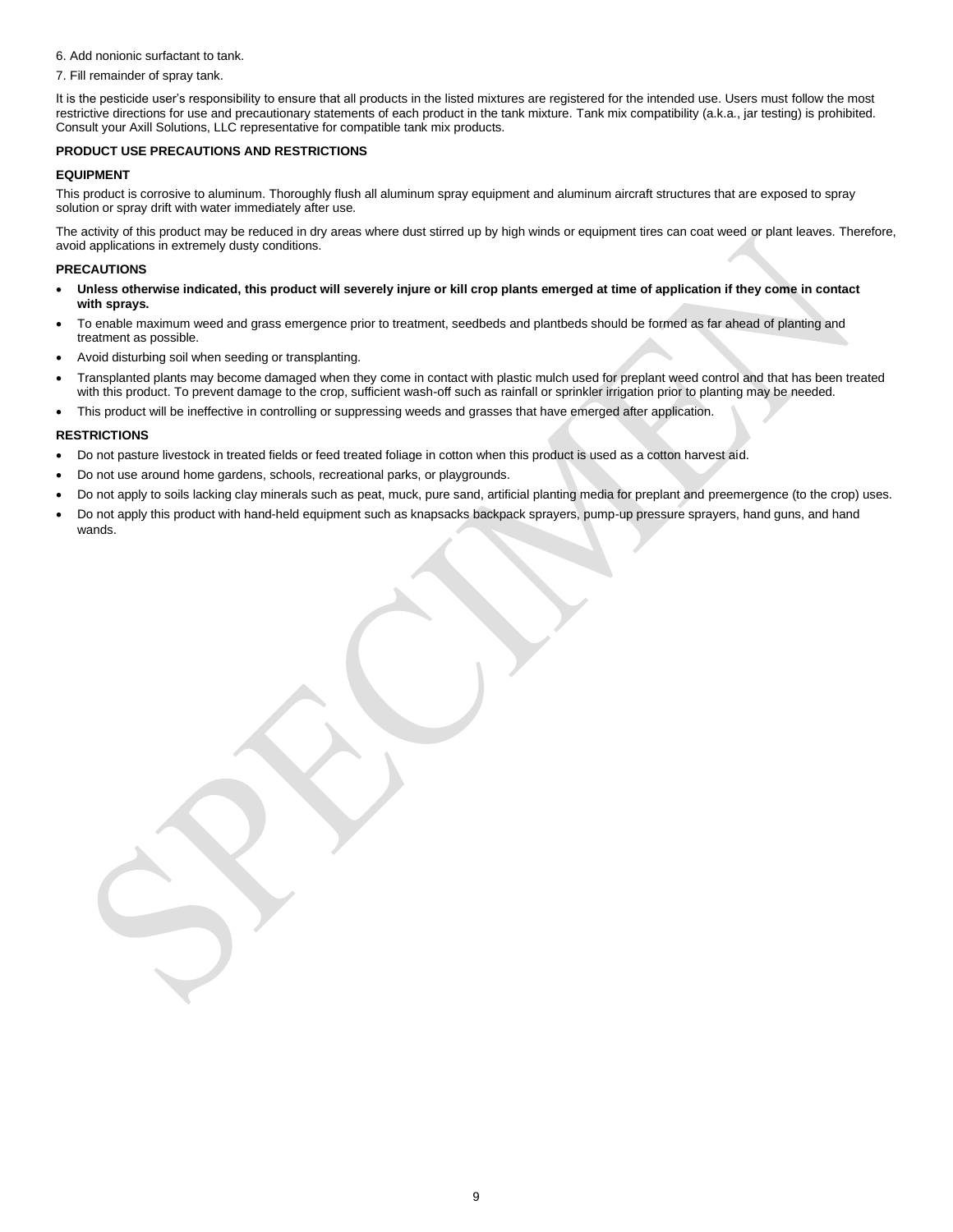## **APPLICATION INSTRUCTIONS**

| Crop                                                                                 | Weeds                                                                                                                                                     | <b>Use Pattern</b>                     | <b>This Product</b><br>Rate/ Acre | <b>Minimum Total</b><br><b>Spray Per Acre</b> | <b>Grazing or Preharvest</b><br><b>Interval (Days)</b> |
|--------------------------------------------------------------------------------------|-----------------------------------------------------------------------------------------------------------------------------------------------------------|----------------------------------------|-----------------------------------|-----------------------------------------------|--------------------------------------------------------|
| <b>ALFALFA</b><br>(California only)                                                  |                                                                                                                                                           | <b>Broadcast</b>                       | 0.7 to 1.3 pt<br>See Table 2.     | Ground: 10.0 gal<br>Air: 5.0 gal              | 70                                                     |
| New seedlings<br><b>Directions</b>                                                   |                                                                                                                                                           |                                        |                                   |                                               |                                                        |
|                                                                                      | Applications should be made during late winter or early spring.                                                                                           |                                        |                                   |                                               |                                                        |
| <b>Precautions</b><br>$\bullet$                                                      | Alfalfa foliage present at time of application will be burned.                                                                                            |                                        |                                   |                                               |                                                        |
| $\bullet$                                                                            | Replanting may be needed due to the reduction of seedling stands.                                                                                         |                                        |                                   |                                               |                                                        |
| <b>Restrictions</b><br>٠                                                             | Do not make more than one application per year.                                                                                                           |                                        |                                   |                                               |                                                        |
| $\bullet$                                                                            | Do not cut or harvest within 70 days after application.                                                                                                   |                                        |                                   |                                               |                                                        |
| ٠                                                                                    | Do not apply to seedling alfalfa grown for seed.                                                                                                          |                                        |                                   |                                               |                                                        |
| <b>ALFALFA</b><br>Preplant or<br>Preemergence<br>(No-till or conventional            |                                                                                                                                                           | Broadcast or<br><b>Banded Over Row</b> | 1.7 to $2.7$ pt                   | Ground: 10.0 gal<br>Air: 5.0 gal              |                                                        |
| planting)                                                                            |                                                                                                                                                           |                                        |                                   |                                               |                                                        |
| <b>Directions</b>                                                                    |                                                                                                                                                           |                                        |                                   |                                               |                                                        |
| Apply prior to emergence of the crop.                                                |                                                                                                                                                           |                                        |                                   |                                               |                                                        |
| Avoid disturbing soil when seeding.<br>٠                                             |                                                                                                                                                           |                                        |                                   |                                               |                                                        |
| <b>Precaution</b><br>$\bullet$                                                       | Crop plants emerged at time of application will be killed.                                                                                                |                                        |                                   |                                               |                                                        |
| <b>Restriction</b>                                                                   |                                                                                                                                                           |                                        |                                   |                                               |                                                        |
| $\bullet$                                                                            | Do not make more than 2 applications per year.                                                                                                            |                                        |                                   |                                               |                                                        |
| <b>ALFALFA</b>                                                                       | Weeds, including:                                                                                                                                         | <b>Broadcast</b>                       | 1.3 to 2.0 pt                     | Ground: 10.0 gal                              | 42                                                     |
| Dormant season                                                                       | bluegrass, chickweed, henbit,                                                                                                                             |                                        |                                   | Air: 5.0 gal                                  |                                                        |
| Established plantings<br>Region A - See table at                                     | downy brome, ryegrass,<br>cheatgrass, dogfennel, tansy<br>mustard, London Rocket,                                                                         |                                        |                                   |                                               |                                                        |
| end of Alfalfa section                                                               | Sowthistle, rescue brome, wild                                                                                                                            |                                        |                                   |                                               |                                                        |
|                                                                                      | oats, and other winter annuals; and<br>Suppression of perennial weeds.                                                                                    |                                        |                                   |                                               |                                                        |
| <b>Directions</b><br>$\bullet$                                                       | After the crop is dormant, apply to well-established stands that are at least 1-year old.                                                                 |                                        |                                   |                                               |                                                        |
| $\bullet$                                                                            | For improved and longer-lasting weed control, tank mix with metribuzin (Lexone or Sencor).                                                                |                                        |                                   |                                               |                                                        |
| <b>Precaution</b>                                                                    |                                                                                                                                                           |                                        |                                   |                                               |                                                        |
| $\bullet$<br><b>Restrictions</b>                                                     | Yield of first cutting may be reduced because alfalfa foliage present at the time of application will be burned.                                          |                                        |                                   |                                               |                                                        |
|                                                                                      | Do not make more than one application per year.                                                                                                           |                                        |                                   |                                               |                                                        |
|                                                                                      | Fall Re-growth: Do not apply if last cutting is greater than 6".                                                                                          |                                        |                                   |                                               |                                                        |
| $\bullet$                                                                            | Spring Re-growth: Do not apply if last cutting is greater than 2".                                                                                        |                                        |                                   |                                               |                                                        |
|                                                                                      | Do not cut or harvest within 42 days after application.                                                                                                   |                                        |                                   |                                               |                                                        |
| <b>ALFALFA</b><br>Dormant season Tank<br>Mix with Velpar <sup>®</sup> L<br>Herbicide | Weeds, including:<br>chickweed, downy brome, and<br>tansy mustard.                                                                                        | <b>Broadcast</b>                       | 0.7 to 1.3 pt                     | Ground: 10.0 gal<br>Air: 10.0 gal             | 42                                                     |
| Region A - See table at<br>end of Alfalfa section                                    |                                                                                                                                                           |                                        |                                   |                                               |                                                        |
| <b>Directions</b>                                                                    |                                                                                                                                                           |                                        |                                   |                                               |                                                        |
| $\bullet$                                                                            | When weeds are less than 4 inches tall, apply at 0.7 pint rate of this product.                                                                           |                                        |                                   |                                               |                                                        |
| ٠                                                                                    | Mix this product with 1.0 to 2.0 quarts of Velpar L per acre.                                                                                             |                                        |                                   |                                               |                                                        |
| $\bullet$                                                                            | Use lower rate of Velpar L on loamy sands or sandy loams.                                                                                                 |                                        |                                   |                                               |                                                        |
| ٠                                                                                    | During the dormant season, make one application to established alfalfa stands.                                                                            |                                        |                                   |                                               |                                                        |
| <b>Precautions</b><br>frost.                                                         | Increased chances of crop injury may occur if stress which may be caused in part by low fertility, disease, insects, winterkill, over cutting, drought or |                                        |                                   |                                               |                                                        |
| Temporary chlorosis-may occur on alfalfa regrowth.<br>$\bullet$                      |                                                                                                                                                           |                                        |                                   |                                               |                                                        |
| <b>Restrictions</b>                                                                  |                                                                                                                                                           |                                        |                                   |                                               |                                                        |
| Do not make more than 2 applications per year.                                       |                                                                                                                                                           |                                        |                                   |                                               |                                                        |
| $\bullet$                                                                            | Fall Regrowth: Do not apply if last cutting is greater than 6 inches.                                                                                     |                                        |                                   |                                               |                                                        |
| ٠                                                                                    | Spring Regrowth: Do not apply if last cutting is greater than 2 inches.                                                                                   |                                        |                                   |                                               |                                                        |
|                                                                                      | Do not apply to alfalfa during the first season after seeding.                                                                                            |                                        |                                   |                                               |                                                        |
|                                                                                      |                                                                                                                                                           |                                        |                                   |                                               |                                                        |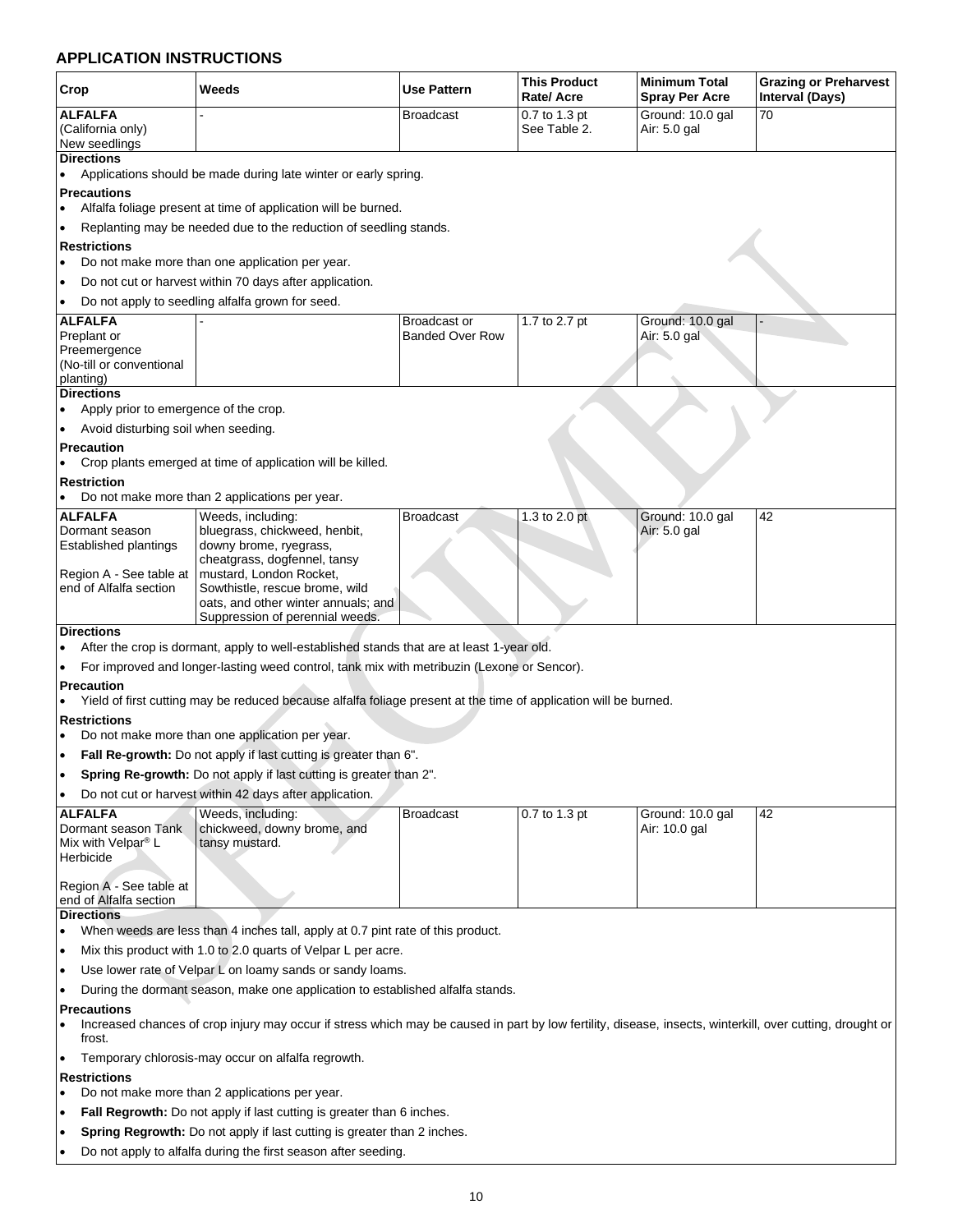| Crop                                                                                                                                 | Weeds                                                                                                                                                                                                                  | <b>Use Pattern</b> | <b>This Product</b> | <b>Minimum Total</b>             | <b>Grazing or Preharvest</b> |  |
|--------------------------------------------------------------------------------------------------------------------------------------|------------------------------------------------------------------------------------------------------------------------------------------------------------------------------------------------------------------------|--------------------|---------------------|----------------------------------|------------------------------|--|
| $\bullet$                                                                                                                            | DO NOT USE on gravelly or rocky soils, exposed subsoils, hardpan, sand or poorly drained alkaline soils as crop injury, including mortality, may                                                                       |                    | <b>Rate/Acre</b>    | <b>Spray Per Acre</b>            | <b>Interval (Days)</b>       |  |
| result.                                                                                                                              |                                                                                                                                                                                                                        |                    |                     |                                  |                              |  |
|                                                                                                                                      | Do not cut or harvest within 42 days after application.                                                                                                                                                                |                    |                     |                                  |                              |  |
| <b>ALFALFA</b>                                                                                                                       | Weeds including:                                                                                                                                                                                                       | <b>Broadcast</b>   | 0.7 to 1.3 pt       | Ground: 10.0 gal                 | 60                           |  |
| Dormant Season                                                                                                                       | London rocket, sowthistle, rescue<br>brome, wild oats, chickweed,                                                                                                                                                      |                    |                     | Air: 5.0 gal                     |                              |  |
| On established                                                                                                                       | ryegrass, bluegrass, cheatgrass,                                                                                                                                                                                       |                    |                     |                                  |                              |  |
| plantings:<br>Region B                                                                                                               | dogfennel, tansy mustard, henbit,                                                                                                                                                                                      |                    |                     |                                  |                              |  |
| -See table at the end of                                                                                                             | downy brome, an other winter<br>annuals; and suppression of                                                                                                                                                            |                    |                     |                                  |                              |  |
| the Alfalfa section.                                                                                                                 | perennial weeds                                                                                                                                                                                                        |                    |                     |                                  |                              |  |
| <b>ALFALFA</b>                                                                                                                       | <b>California:</b>                                                                                                                                                                                                     | <b>Broadcast</b>   | 0.7 to 1.3 pt       | Ground: 10.0 gal                 | 60                           |  |
| Dormant Season                                                                                                                       | Desiccation of weeds including                                                                                                                                                                                         |                    |                     | Air: 5.0 gal                     |                              |  |
| On fall-seeded newly                                                                                                                 | bluegrass, ryegrass, shepherds                                                                                                                                                                                         |                    |                     |                                  |                              |  |
| established stands less<br>than 1-year-old:                                                                                          | purse, chickweed, tansy mustard,                                                                                                                                                                                       |                    |                     |                                  |                              |  |
| Region A                                                                                                                             | foxtail, sowthistle and groundsel.                                                                                                                                                                                     |                    |                     |                                  |                              |  |
| -See table at the end of                                                                                                             |                                                                                                                                                                                                                        |                    |                     |                                  |                              |  |
| the Alfalfa section.                                                                                                                 |                                                                                                                                                                                                                        |                    |                     |                                  |                              |  |
| <b>ALFALFA</b><br>Dormant Season                                                                                                     |                                                                                                                                                                                                                        | <b>Broadcast</b>   | $0.5$ to $0.8$ pt   | Ground: 10.0 gal<br>Air: 5.0 gal | 60                           |  |
|                                                                                                                                      |                                                                                                                                                                                                                        |                    |                     |                                  |                              |  |
| On fall-seeded newly<br>established stands less                                                                                      |                                                                                                                                                                                                                        |                    |                     |                                  |                              |  |
| than 1-year-old:                                                                                                                     |                                                                                                                                                                                                                        |                    |                     |                                  |                              |  |
| Region B                                                                                                                             |                                                                                                                                                                                                                        |                    |                     |                                  |                              |  |
| -See table at the end of<br>the Alfalfa section.                                                                                     |                                                                                                                                                                                                                        |                    |                     |                                  |                              |  |
| <b>Directions</b>                                                                                                                    |                                                                                                                                                                                                                        |                    |                     |                                  |                              |  |
| $\bullet$                                                                                                                            | Applications should be made before first spring cutting and during late fall or winter months after the last fall cutting.                                                                                             |                    |                     |                                  |                              |  |
| $\bullet$                                                                                                                            | For improved and residual weed control in dormant established (at least 1-year-old) alfalfa, tank mix with metribuzin (Lexone or Sencor). Do not                                                                       |                    |                     |                                  |                              |  |
|                                                                                                                                      | apply tank mix with metribuzin on alfalfa that is less than 1-year-old.                                                                                                                                                |                    |                     |                                  |                              |  |
| <b>Precautions</b>                                                                                                                   |                                                                                                                                                                                                                        |                    |                     |                                  |                              |  |
| $\bullet$                                                                                                                            | Applications to alfalfa that is not dormant, or has broken dormancy, may result in stand and/or yield reductions. Replanting may be necessary.<br>Green alfalfa foliage present at time of application will be burned. |                    |                     |                                  |                              |  |
|                                                                                                                                      |                                                                                                                                                                                                                        |                    |                     |                                  |                              |  |
| $\bullet$<br>to the loss of weed weight.                                                                                             | If there is a severe weed infestation, total hay yield of first cutting may be reduced in alfalfa fields and the reduction is typically directly proportionate                                                         |                    |                     |                                  |                              |  |
| <b>Restrictions</b>                                                                                                                  |                                                                                                                                                                                                                        |                    |                     |                                  |                              |  |
| $\bullet$                                                                                                                            | Do not make more than one application per year.                                                                                                                                                                        |                    |                     |                                  |                              |  |
| $\bullet$                                                                                                                            | California: Do not apply if spring regrowth after grazing or cutting is more than 2 inches in Orange and Riverside counties, and all counties north                                                                    |                    |                     |                                  |                              |  |
| of these counties.                                                                                                                   |                                                                                                                                                                                                                        |                    |                     |                                  |                              |  |
| $\bullet$                                                                                                                            | All other areas within Region B: Do not apply if regrowth after grazing or cutting is more than 2 inches.                                                                                                              |                    |                     |                                  |                              |  |
| ٠                                                                                                                                    | Do not harvest within 60 days of application.                                                                                                                                                                          |                    |                     |                                  |                              |  |
| California                                                                                                                           |                                                                                                                                                                                                                        |                    |                     |                                  |                              |  |
|                                                                                                                                      | If ryegrass, shepherdspurse, sowthistle, or groundsel are present use higher specified rate.                                                                                                                           |                    |                     |                                  |                              |  |
|                                                                                                                                      | ALFALFA (East of the Rocky Mountains) Between cuttings                                                                                                                                                                 | <b>Broadcast</b>   | $0.7$ pt            | Ground: 10.0 gal                 | 30                           |  |
| treatment in established plantings.<br>(Includes first year alfalfa)                                                                 |                                                                                                                                                                                                                        |                    |                     |                                  |                              |  |
| <b>Directions</b>                                                                                                                    |                                                                                                                                                                                                                        |                    |                     |                                  |                              |  |
| $\bullet$                                                                                                                            | Make applications immediately after alfalfa has been removed for hay or silage.                                                                                                                                        |                    |                     |                                  |                              |  |
| $\bullet$                                                                                                                            | Apply as needed up to three times during the growing season in addition to a dormant application.                                                                                                                      |                    |                     |                                  |                              |  |
| <b>Precautions</b>                                                                                                                   |                                                                                                                                                                                                                        |                    |                     |                                  |                              |  |
| Control of weeds beyond the seedling stage and weed stubble cut off during harvest are less affected by this treatment.<br>$\bullet$ |                                                                                                                                                                                                                        |                    |                     |                                  |                              |  |
| $\bullet$                                                                                                                            | A reduction in first year alfalfa stands and yields may occur if alfalfa is allowed to regrow more than 2 inches.                                                                                                      |                    |                     |                                  |                              |  |
| $\bullet$                                                                                                                            | Burning of alfalfa foliage will occur at time of application.                                                                                                                                                          |                    |                     |                                  |                              |  |
| ٠                                                                                                                                    | Weed control may be reduced where moisture is limited such as in arid climates.                                                                                                                                        |                    |                     |                                  |                              |  |
| <b>Restrictions</b>                                                                                                                  |                                                                                                                                                                                                                        |                    |                     |                                  |                              |  |
| Do not make more than 3 applications per year.<br>٠                                                                                  |                                                                                                                                                                                                                        |                    |                     |                                  |                              |  |
|                                                                                                                                      | Do not treat more than 5 days after cutting.                                                                                                                                                                           |                    |                     |                                  |                              |  |
| Do not cut or harvest within 30 days of application.<br>٠                                                                            |                                                                                                                                                                                                                        |                    |                     |                                  |                              |  |

• Do not make more than 2 applications during the first growing season of first-year alfalfa.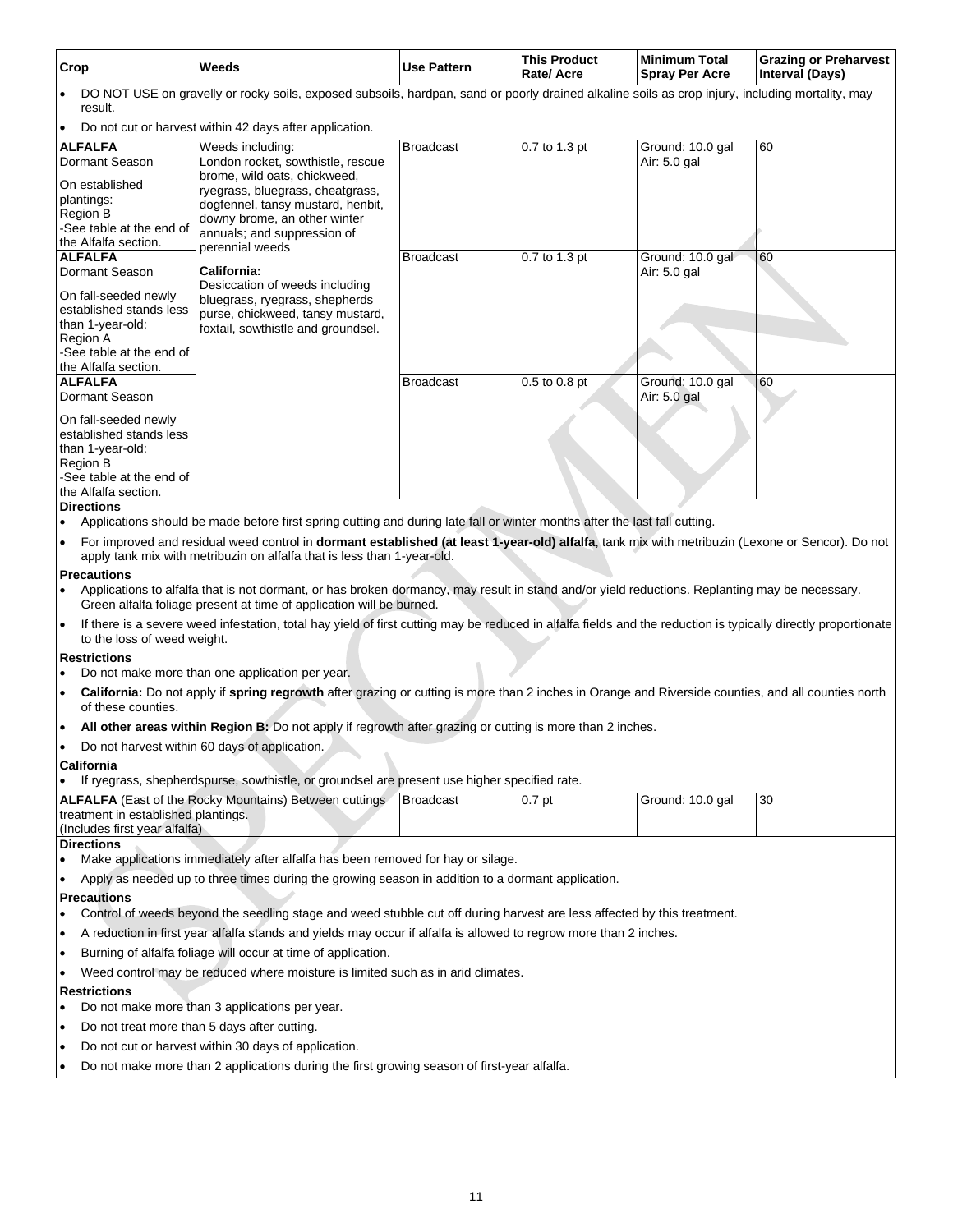**Table 2. ALFALFA:** New Seedlings - Suppression and control of broad leaf weeds and grasses in new alfalfa seedlings grown for hay (California only).

|                                                | Rate/Acre*               |                    |  |
|------------------------------------------------|--------------------------|--------------------|--|
| For control of:                                | <b>For Suppression</b>   | <b>For Control</b> |  |
| Annual Bluegrass                               |                          | 10.7 to 21.3 fl oz |  |
| Chickweed                                      | $\overline{\phantom{0}}$ | 10.7 to 21.3 fl oz |  |
| Fiddleneck (6 inches tall or less)             | 5.4 to 10.7 fl oz        | $21.3 f$ l oz      |  |
| Red Maids (6 inches tall or less)              |                          | 10.7 to 21.3 fl oz |  |
| Shepherdspurse                                 | 10.7 to 21.3 fl oz       |                    |  |
| Spikeweed (4 inches tall or less)              | $5.4$ fl oz              | 10.7 to 16.0 fl oz |  |
| Volunteer Small Grain (8 inches, tall or less) | 5.4 to 10.7 fl oz        | $21.3 f$ l oz      |  |

**\*Use the 5.4 fluid ounce rate only when alfalfa has at least 3 trifoliate leaves; use the 10.7 fluid ounce rate only when alfalfa has 6 trifoliate leaves; or use rates over 10.7 fluid ounce only when there are 9 trifoliate leaves.**

#### **Alfalfa - Regions**

| <b>REGION A</b>                                                                                                                                                                                                                                                                                                                                                                                                                                                                 |                                                                                                                                                          |                 |                                                                                                                                                         |   |  |  |  |
|---------------------------------------------------------------------------------------------------------------------------------------------------------------------------------------------------------------------------------------------------------------------------------------------------------------------------------------------------------------------------------------------------------------------------------------------------------------------------------|----------------------------------------------------------------------------------------------------------------------------------------------------------|-----------------|---------------------------------------------------------------------------------------------------------------------------------------------------------|---|--|--|--|
| Alaska, California (counties of Del Norte, Siskiyou, Modoc, Shasta, Lassen, Plumas, Sierra and Nevada), Colorado, Connecticut, Delaware, Idaho,<br>Illinois, Indiana, Iowa, Kansas, Kentucky, Maine, Maryland, Massachusetts, Michigan, Minnesota, Missouri, Montana, Nebraska, Nevada, New<br>Hampshire, New Jersey, New York, North Dakota, Ohio, Oregon, Pennsylvania, Rhode Island, South Dakota, Utah, Vermont, Virginia, Washington,<br>West Virginia, Wisconsin, Wyoming |                                                                                                                                                          |                 |                                                                                                                                                         |   |  |  |  |
|                                                                                                                                                                                                                                                                                                                                                                                                                                                                                 |                                                                                                                                                          | <b>REGION B</b> |                                                                                                                                                         |   |  |  |  |
| Carolina, Oklahoma, South Carolina, Tennessee, Texas                                                                                                                                                                                                                                                                                                                                                                                                                            |                                                                                                                                                          |                 | Alabama, Arizona, Arkansas, California (all other counties not listed in Region A), Florida, Georgia, Hawaii, Louisiana, Mississippi; New Mexico, North |   |  |  |  |
| Crop                                                                                                                                                                                                                                                                                                                                                                                                                                                                            | <b>Minimum Total</b><br><b>Grazing or Preharvest</b><br><b>Use Pattern</b><br>This Product Rate/ Acre<br><b>Spray Per Acre</b><br><b>Interval (Days)</b> |                 |                                                                                                                                                         |   |  |  |  |
| <b>ALMONDS</b>                                                                                                                                                                                                                                                                                                                                                                                                                                                                  | <b>Directed Spray</b>                                                                                                                                    | 0.8 to 2.7 pts  | Ground: 10.0 gal                                                                                                                                        |   |  |  |  |
| <b>Directions</b><br>$\bullet$<br><b>Precaution</b>                                                                                                                                                                                                                                                                                                                                                                                                                             | Avoid allowing spray to contact green stems (except suckers) or foliage.<br>When spraying around young trees use a shield or wrap plant.                 |                 |                                                                                                                                                         |   |  |  |  |
|                                                                                                                                                                                                                                                                                                                                                                                                                                                                                 |                                                                                                                                                          |                 | Retreatment or spot treatments may be necessary for mature woody weeds, perennial weeds, late germinating weeds and green suckers.                      |   |  |  |  |
| <b>Restrictions</b>                                                                                                                                                                                                                                                                                                                                                                                                                                                             |                                                                                                                                                          |                 |                                                                                                                                                         |   |  |  |  |
| Do not make more than 5 applications per year.<br>$\bullet$                                                                                                                                                                                                                                                                                                                                                                                                                     |                                                                                                                                                          |                 |                                                                                                                                                         |   |  |  |  |
| $\bullet$                                                                                                                                                                                                                                                                                                                                                                                                                                                                       | Do not graze treated areas and do not feed cover crops grown in treated areas to livestock.                                                              |                 |                                                                                                                                                         |   |  |  |  |
|                                                                                                                                                                                                                                                                                                                                                                                                                                                                                 | Do not apply when nuts to be harvested are on the ground.                                                                                                |                 |                                                                                                                                                         |   |  |  |  |
| <b>ARTICHOKE (GLOBE)</b>                                                                                                                                                                                                                                                                                                                                                                                                                                                        | <b>Directed Spray</b>                                                                                                                                    | 1.7 to 2.7 pts  | Ground: 20.0 to 100 gal                                                                                                                                 |   |  |  |  |
| <b>Restrictions</b><br>Do not make more than 3 applications per year.<br>$\bullet$                                                                                                                                                                                                                                                                                                                                                                                              |                                                                                                                                                          |                 |                                                                                                                                                         |   |  |  |  |
| Applications must be made at least 7 days apart.<br>$\bullet$                                                                                                                                                                                                                                                                                                                                                                                                                   |                                                                                                                                                          |                 |                                                                                                                                                         |   |  |  |  |
| Do not exceed 8.0 pints per season.<br>$\bullet$                                                                                                                                                                                                                                                                                                                                                                                                                                |                                                                                                                                                          |                 |                                                                                                                                                         |   |  |  |  |
| Do not harvest within 24 hours of last application.                                                                                                                                                                                                                                                                                                                                                                                                                             |                                                                                                                                                          |                 |                                                                                                                                                         |   |  |  |  |
| <b>ASPARAGUS</b>                                                                                                                                                                                                                                                                                                                                                                                                                                                                | Preplant or Preemergence<br><b>Broadcast or Banded</b><br>Over-Row                                                                                       | 1.7 to 2.7 pts  | Ground: 10.0 gal<br>Air: 5.0 gal                                                                                                                        |   |  |  |  |
| <b>Directions</b><br><b>Precaution</b><br><b>Restriction</b><br>Do not make more than 3 applications per year.                                                                                                                                                                                                                                                                                                                                                                  | Application should be made prior to emergence of the crop.<br>Emerged asparagus at time of application will be killed.                                   |                 |                                                                                                                                                         |   |  |  |  |
| <b>ASPARAGUS</b><br>Preemergence to<br>established plantings at least<br>2 years old                                                                                                                                                                                                                                                                                                                                                                                            | <b>Broadcast or Banded</b><br>Over-Row                                                                                                                   | 1.7 to 2.7 pts  | Ground: 10.0 gal                                                                                                                                        | 6 |  |  |  |
| <b>Directions</b>                                                                                                                                                                                                                                                                                                                                                                                                                                                               | Application should be made prior to emergence of the crop or after last harvest.                                                                         |                 |                                                                                                                                                         |   |  |  |  |
| <b>Precaution</b><br>Emerged asparagus at time of application will be killed.<br>$\bullet$                                                                                                                                                                                                                                                                                                                                                                                      |                                                                                                                                                          |                 |                                                                                                                                                         |   |  |  |  |
| <b>Restriction</b><br>Do not make more than 3 applications per year.<br>$\bullet$                                                                                                                                                                                                                                                                                                                                                                                               |                                                                                                                                                          |                 |                                                                                                                                                         |   |  |  |  |
| <b>BEANS, DRY</b><br>Not for use in California<br>Adzuki beans<br>Asparagus beans<br><b>Black beans</b><br><b>Broad beans</b><br>Field beans<br>Garbanzo beans<br>Grain lupin<br>Guar                                                                                                                                                                                                                                                                                           | Harvest-Aid                                                                                                                                              | 0.8 to 1.3 pts  | Ground: 10.0 gal<br>Air: 5.0 gal                                                                                                                        | 7 |  |  |  |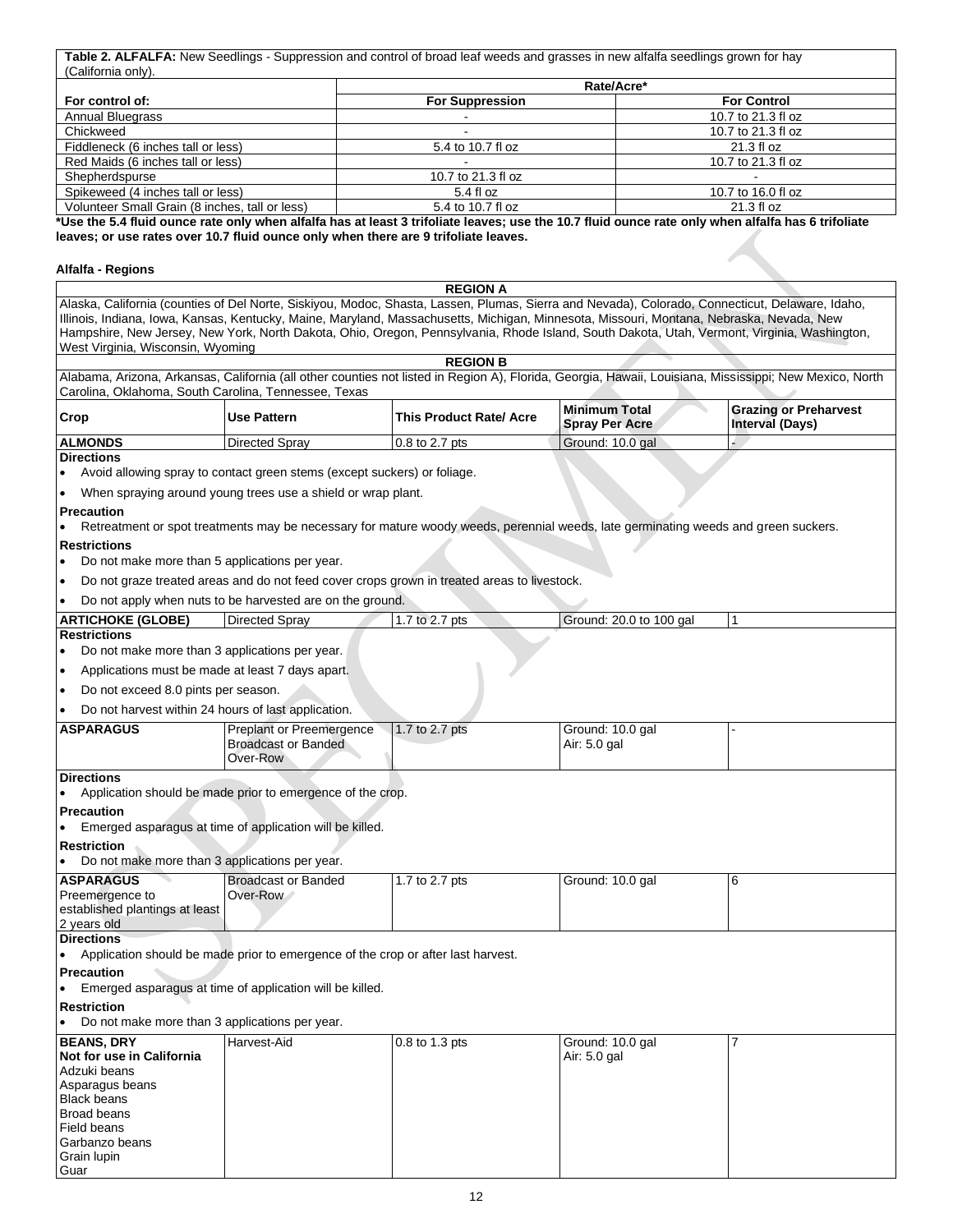| Kidney beans                     |                                                                                                                                                   |  |  |
|----------------------------------|---------------------------------------------------------------------------------------------------------------------------------------------------|--|--|
| Lablab beans                     |                                                                                                                                                   |  |  |
| Moth beans                       |                                                                                                                                                   |  |  |
| Mung beans                       |                                                                                                                                                   |  |  |
| Navy beans Pinto beans           |                                                                                                                                                   |  |  |
| <b>Rice beans</b>                |                                                                                                                                                   |  |  |
| Sweet lupin                      |                                                                                                                                                   |  |  |
| Tepary beans                     |                                                                                                                                                   |  |  |
| Urd beans                        |                                                                                                                                                   |  |  |
| White sweet lupin                |                                                                                                                                                   |  |  |
| White lupin                      |                                                                                                                                                   |  |  |
| <b>PEAS, DRY</b>                 |                                                                                                                                                   |  |  |
| Not for use in California        |                                                                                                                                                   |  |  |
| <b>Blackeyed peas</b>            |                                                                                                                                                   |  |  |
| Catjang                          |                                                                                                                                                   |  |  |
| Chickpeas                        |                                                                                                                                                   |  |  |
| Cowpeas                          |                                                                                                                                                   |  |  |
| Crowder peas                     |                                                                                                                                                   |  |  |
| Southern peas                    |                                                                                                                                                   |  |  |
| <b>Directions</b>                |                                                                                                                                                   |  |  |
| $\bullet$                        | Add nonionic spreader at 1.0 quart per 100 gallons of spray mix.                                                                                  |  |  |
| $\bullet$                        | Use a single application of the higher specified rate for vining type beans or bush type with lush growth.                                        |  |  |
| $\bullet$<br>1.3 pints per acre. | May also be applied as a split application and improve vine coverage. However, do not make more than 2 applications per year or exceed a total of |  |  |
|                                  | Apply when at least 80% of the pods are vellowing and mostly ripe and when leaves are no more than 40% of bush type peas or beans or 30% of       |  |  |

• Apply when at least 80% of the pods are yellowing and mostly ripe and when leaves are no more than 40% of bush type peas or beans or 30% of vine type peas or beans are green.

## **Restrictions**

- Do not make more than 2 applications per year.
- Do not exceed a total of 1.3 pints per acre.
- Do not apply when weather conditions favor spray drift. To reduce drift, a drift control agent may be included.
- Not registered for use in dry beans and dry peas in California.

|                                                                      | TVOLTOGISIOI CU TUI USO III UI y DOGITS AITU UI Y POAS III CAIIIUITIIA. |                                                                                                    |                                                                                                                                |           |  |  |
|----------------------------------------------------------------------|-------------------------------------------------------------------------|----------------------------------------------------------------------------------------------------|--------------------------------------------------------------------------------------------------------------------------------|-----------|--|--|
| <b>BERRIES</b>                                                       | Postemergence                                                           | 1.3 to 2.7 pts                                                                                     | Ground: 50 gal                                                                                                                 |           |  |  |
| Blackberry                                                           | <b>Directed Spray</b>                                                   |                                                                                                    |                                                                                                                                |           |  |  |
| Blueberry                                                            |                                                                         |                                                                                                    |                                                                                                                                |           |  |  |
| Boysenberry<br>Currant                                               |                                                                         |                                                                                                    |                                                                                                                                |           |  |  |
| Elderberry                                                           |                                                                         |                                                                                                    |                                                                                                                                |           |  |  |
| Gooseberry                                                           |                                                                         |                                                                                                    |                                                                                                                                |           |  |  |
| Huckleberry                                                          |                                                                         |                                                                                                    |                                                                                                                                |           |  |  |
| Loganberry                                                           |                                                                         |                                                                                                    |                                                                                                                                |           |  |  |
| Raspberry                                                            |                                                                         |                                                                                                    |                                                                                                                                |           |  |  |
| <b>Directions</b>                                                    |                                                                         |                                                                                                    |                                                                                                                                |           |  |  |
| $\bullet$                                                            | Apply before emergence of new canes or shoots to avoid injury.          |                                                                                                    |                                                                                                                                |           |  |  |
| Apply as a coarse spray to prevent crop injury.                      |                                                                         |                                                                                                    |                                                                                                                                |           |  |  |
| <b>Restriction</b>                                                   |                                                                         |                                                                                                    |                                                                                                                                |           |  |  |
| Do not make more than 5 applications per year.                       |                                                                         |                                                                                                    |                                                                                                                                |           |  |  |
| <b>CACAO</b>                                                         | <b>Directed Spray</b>                                                   | 1.3 to 2.7 pts                                                                                     | Ground: 50.0 to 200 gal                                                                                                        | $\vert$ 1 |  |  |
| <b>Directions</b>                                                    |                                                                         |                                                                                                    |                                                                                                                                |           |  |  |
|                                                                      | Apply when weeds are succulent and growth is from 1 to 6".              |                                                                                                    |                                                                                                                                |           |  |  |
|                                                                      |                                                                         | Use a shield for young trees to prevent sprays from contacting cacao plants, as injury may result. |                                                                                                                                |           |  |  |
| <b>Precaution</b>                                                    |                                                                         |                                                                                                    |                                                                                                                                |           |  |  |
|                                                                      |                                                                         |                                                                                                    | Retreatment or spot treatments may be necessary for mature woody weeds, late-germinating weeds and grasses and for perennials. |           |  |  |
| <b>Restrictions</b>                                                  |                                                                         |                                                                                                    |                                                                                                                                |           |  |  |
| Do not make more than 5 applications per year.                       |                                                                         |                                                                                                    |                                                                                                                                |           |  |  |
| Do not spray under windy conditions.                                 |                                                                         |                                                                                                    |                                                                                                                                |           |  |  |
|                                                                      | Do not graze treated areas or feed treated cover crops to livestock.    |                                                                                                    |                                                                                                                                |           |  |  |
| <b>CASSAVAS, TANIERS &amp;</b>                                       | <b>Shielded Post Directed</b>                                           | 1.3 <sub>pts</sub>                                                                                 | Ground: 50.0 gal                                                                                                               | 90        |  |  |
| <b>YAMS</b>                                                          | Spray                                                                   |                                                                                                    |                                                                                                                                |           |  |  |
| (Puerto Rico only)                                                   |                                                                         |                                                                                                    |                                                                                                                                |           |  |  |
| <b>Directions</b>                                                    |                                                                         |                                                                                                    |                                                                                                                                |           |  |  |
|                                                                      | Make applications when weeds are succulent and growth is 1 to 6 inches. |                                                                                                    |                                                                                                                                |           |  |  |
| Prevent spray from contacting crop to prevent injury to crop.<br>٠   |                                                                         |                                                                                                    |                                                                                                                                |           |  |  |
| <b>Restrictions</b>                                                  |                                                                         |                                                                                                    |                                                                                                                                |           |  |  |
| Cassavas and Taniers: Do not make more than 3 applications per year. |                                                                         |                                                                                                    |                                                                                                                                |           |  |  |
|                                                                      | Yams: Do not make more than 2 applications per year.                    |                                                                                                    |                                                                                                                                |           |  |  |
| Do not spray under windy conditions.                                 |                                                                         |                                                                                                    |                                                                                                                                |           |  |  |
|                                                                      | Do not graze treated areas or feed treated forage to livestock.         |                                                                                                    |                                                                                                                                |           |  |  |
|                                                                      |                                                                         |                                                                                                    |                                                                                                                                |           |  |  |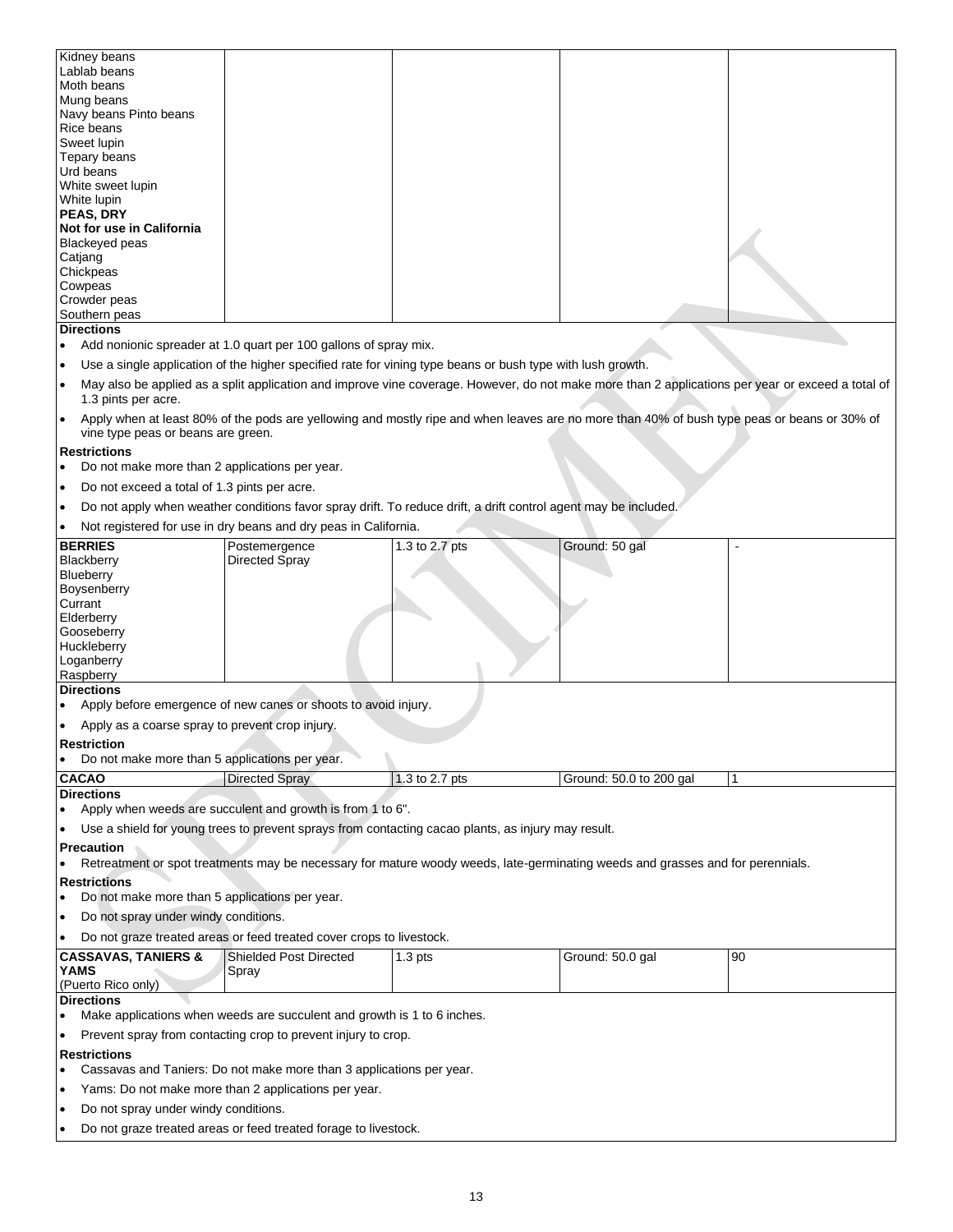#### **Product Information for Chemical Fallow**

- As the density of stubble, crop residue or weeds increases, use higher spray volumes for better coverage.
- To control volunteer wheat or downy brome, fall-applied treatments generally work best with this product. If possible, tank mix with atrazine for maximum burndown and residual control.
- Apply from immediately after harvest up to emergence of the newly seeded crop as a broadcast or band treatment.
- Before applying this product, cut wheat as high as possible to avoid cutting weeds too short, and allow the weeds to grow at least 2 to 3 inches after harvest.
- The addition of dicamba (Banvel) or 2,4-D ester (Low Volatile) may aid in the suppression of emerged perennial broad leaf weeds and large annual broadleaf weeds.
- It is permissible to tank mix with registered residual herbicide combinations other than those listed for extended weed control during the fallow period.
- Weeds and grasses emerging after application and weeds taller than 6 inches will not be controlled.
- Crop plants emerged at the time of application will be killed.
- The minimum total spray per acre allowed is 5.0 gallons for ground and 5.0 gallons for air applications.
- Apply 5.0 to 60.0 gallons spray mix per acre by ground application.
- When applying at less than 10 gallons per acre by ground:
	- o Do not apply with floaters or exceed a speed of 10 mph.
	- o Apply with flat fan nozzles at 30 to 40 psi.
	- $\circ$  Apply only in a tank mix with atrazine at a minimum of 0.5 pound active ingredient per acre.
	- o By air: apply in 5.0 to 10.0 gallons of spray mix per acre.

| Crop                       | <b>Use Pattern</b> | <b>This Product Rate/ Acre</b>                | <b>IMinimum Total</b><br>Spray Per Acre | <b>Grazing or Preharvest</b><br>Interval (Days) |
|----------------------------|--------------------|-----------------------------------------------|-----------------------------------------|-------------------------------------------------|
| <b>CHEMICAL FALLOW</b>     | l Broadcast        | Weeds 1 to 3": 1.3 to 1.7 pts Ground: 5.0 gal |                                         |                                                 |
| Continuous Wheat (2 to 3   |                    | Weeds 3 to 6": 1.7 to 2.0 pts   Air: 5.0 gal  |                                         |                                                 |
| month Recropping interval) |                    | Weeds 6": 2.0 to 2.7 pts                      |                                         |                                                 |
| .                          |                    |                                               |                                         |                                                 |

#### **Directions**

- Apply at least 45 days before seeding.
- For volunteer wheat or downy brome control in spring, use at least 1.3 pints of this product per acre with a Photosynthetic Inhibitor Herbicide.
- Refer to the section "**Product Information for Chemical Fallow**".

#### **Restriction**

• Do not make more than 3 applications per year.

| <b>CHEMICAL FALLOW</b>        | <b>Broadcast</b> | Weeds 1 to 3": 1.3 to 1.7 pts Ground: 5.0 gal |  |
|-------------------------------|------------------|-----------------------------------------------|--|
| Wheat-Fallow-Wheat            |                  | Weeds 3 to 6": 1.7 to 2.0 pts   Air: 5.0 gal  |  |
| Rotations (Fall applied after |                  | Weeds 6": 2.0 to 2.7 pts                      |  |
| harvest: seeded 12 to 14      |                  |                                               |  |
| months later)                 |                  |                                               |  |
|                               |                  |                                               |  |

#### **Directions**

- Spray before weeds produce seeds.
- Control of volunteer wheat and downy brome increases when applications are made late August or early September.
- For improved burndown-and residual control of weeds, tank mix with Atrazine, Marksman® Herbicide, or Command® Herbicide.
- For improved burndown and residual control of grass and broadleaf weed tank mix with metribuzin (Sencor 75DF). Refer to the section "**Product Information for Chemical Fallow**".

#### **Restriction**

• Do not make more than 3 applications per year.

| <b>CHEMICAL FALLOW</b>      | <b>Broadcast</b> | Weeds 1 to $3$ ": 1.3 to 1.7 pts Ground: 5.0 gal |  |
|-----------------------------|------------------|--------------------------------------------------|--|
| Wheat-Fallow-Wheat          |                  | Weeds 3 to 6": 1.7 to 2.0 pts   Air: 5.0 gal     |  |
| Rotations (Spring applied:  |                  | Weeds 6": 2.0 to 2.7 pts                         |  |
| seeded 3 to 5 months later) |                  |                                                  |  |

## **Directions**

- To conserve moisture, application should be made March 1 to April 15, prior to spring rains.
- Even though moisture loss is greater when applications are made after the boot stage, volunteer wheat is easier to control after this stage.
- For volunteer wheat or downy brome control in spring, use at least 1.3 pint of this product per acre with a Photosynthetic Inhibitor Herbicide. Refer to the section "**Product Information for Chemical Fallow**".
- For burn down and residual control of grass and broadleaf weeds, tank mix with metribuzin, (Sencor 75DF/Lexone).

## **Restriction**

• Do not make more than 3 applications per year.

| <b>CHEMICAL FALLOW</b>                 | <b>Broadcast</b> | Weeds 1 to 3": 1.3 to 1.7 pts Ground: 5.0 gal |  |
|----------------------------------------|------------------|-----------------------------------------------|--|
| Wheat-Annual Crop <sup>1</sup> - Wheat |                  | Weeds 3 to 6": 1.7 to 2.0 pts   Air: 5.0 gal  |  |
| Rotations (Fall applied in             |                  | Weeds 6": 2.0 to 2.7 pts                      |  |
| wheat stubbie)                         |                  |                                               |  |
|                                        |                  |                                               |  |

Approved Annual Crops are grain sorghum, corn, wheat, or proso millet.

#### **Directions**

• For improved burndown and residual weed control, tank mix with Atrazine or Marksman. Make applications after wheat harvest and before weeds produce seed.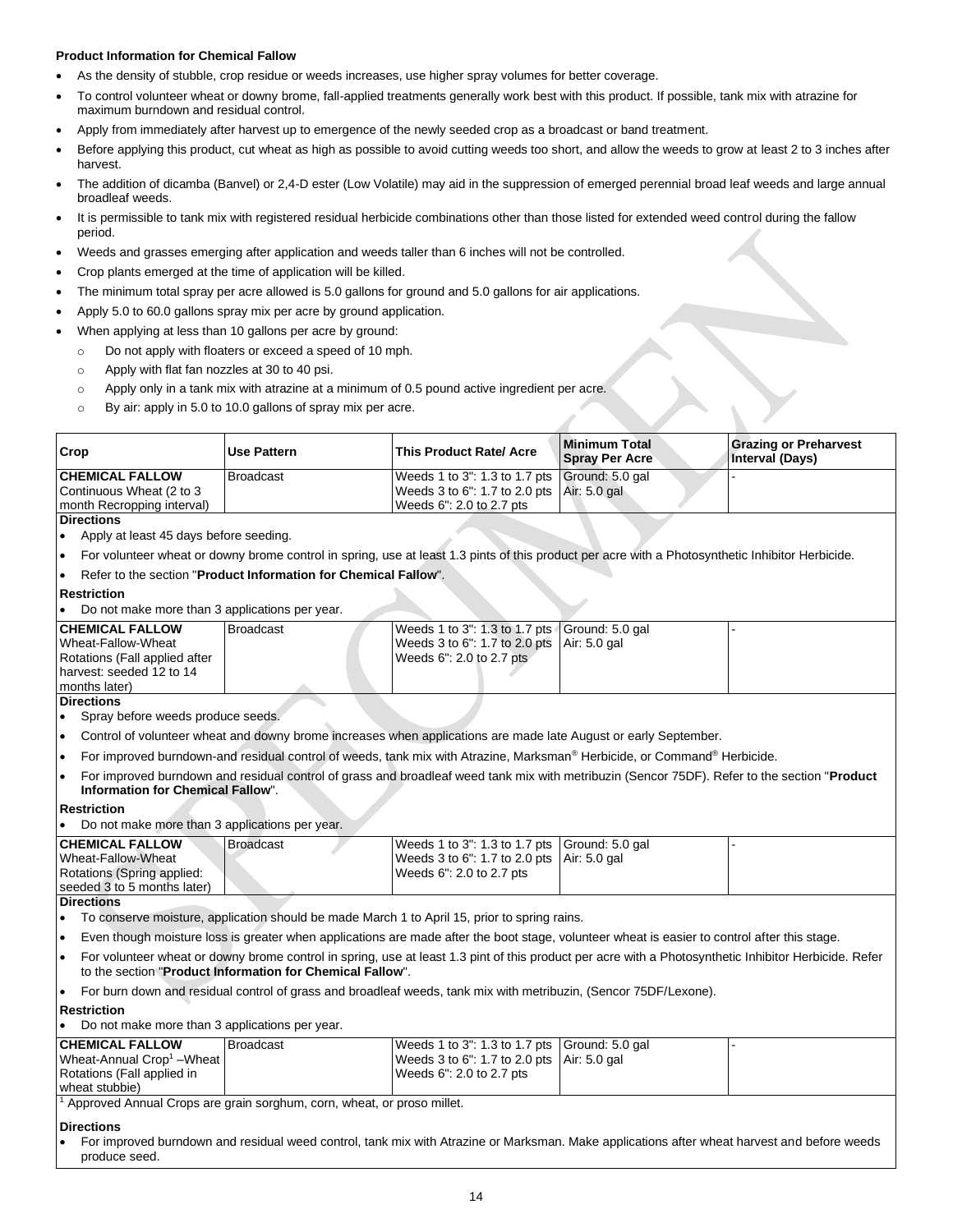- If grasses such as foxtails or barnyardgrass recover, respray before seed production.
- Applications made late August to November help control volunteer wheat and downy brome.
- Refer to the section "**Product Information for Chemical Fallow**".

#### **Restrictions**

• Do not make more than 3 applications per year.

| $\blacksquare$<br><u>PUTION THANG THUIGHT O Applications por year.</u> |                  |                                                                                   |  |  |  |
|------------------------------------------------------------------------|------------------|-----------------------------------------------------------------------------------|--|--|--|
| <b>CHEMICAL FALLOW</b>                                                 | <b>Broadcast</b> | Weeds 1 to 3": 1.3 to 1.7 pts Ground: 5.0 gal                                     |  |  |  |
| Wheat-Annual Crop-Wheat<br>Rotations (Spring applied                   |                  | Weeds 3 to 6": 1.7 to 2.0 pts $\vert$ Air: 5.0 gal<br>Weeds $6$ ": 2.0 to 2.7 pts |  |  |  |
| prior to planting an annual                                            |                  |                                                                                   |  |  |  |
| $\text{crop}^1$                                                        |                  |                                                                                   |  |  |  |
|                                                                        |                  |                                                                                   |  |  |  |

Approved Annual Crops are grain sorghum, corn, wheat, or proso millet.

#### **Directions**

- For enhanced burndown and residual weed control, tank mix with Atrazine.
- For volunteer wheat or downy brome control in spring, use at least 1.3 pint of this product per acre with a Photosynthetic Inhibitor Herbicide.
- Refer to the section "Product Information for Chemical Fallow".
- Refer to the Atrazine label for directions pertaining to soil pH and recropping intervals.

#### **Restriction**

• Do not make more than 3 applications per year.

| Crop                                                                                                                                                               | Weeds                                                                                                                                                                                                                                                                 | <b>Use Pattern</b> | <b>This Product</b><br>Rate/Acre | <b>Minimum Total</b><br><b>Spray Per Acre</b> | <b>Grazing or Preharvest</b><br><b>Interval (Days)</b> |
|--------------------------------------------------------------------------------------------------------------------------------------------------------------------|-----------------------------------------------------------------------------------------------------------------------------------------------------------------------------------------------------------------------------------------------------------------------|--------------------|----------------------------------|-----------------------------------------------|--------------------------------------------------------|
| <b>CLOVER</b><br><b>AND OTHER</b><br><b>LEGUMES</b><br>Including velvetbean,<br>lespedeza, lupine,<br>sainfoin, trefoil, vetch,<br>crown vetch, and milk<br>vetch. | For desiccation of weeds, including<br>London rocket, sowthistle, rescue<br>brome, wild oats, chickweed,<br>ryegrass, bluegrass, cheatgrass,<br>dogfennel, tansy mustard, henbit,<br>downy brome, and other winter<br>annuals, and suppression of<br>perennial weeds. | <b>Broadcast</b>   | 1.3 to 2.1 pts                   | Ground: 10.0 gal<br>Air: 5.0 gal              | 60                                                     |
| <b>Dormant Season:</b><br>On established plantings:<br>Region A - See table at<br>end of Alfalfa section.                                                          | <b>California:</b> Use for desiccation of<br>weeds including bluegrass,<br>ryegrass, shepherdspurse,<br>chickweed, tansy mustard, foxtail,<br>sowthistle and groundsel                                                                                                |                    |                                  |                                               |                                                        |
| <b>Dormant Season:</b><br>On established<br>plantings: Region B-See<br>table at end of Alfalfa<br>section.                                                         |                                                                                                                                                                                                                                                                       | <b>Broadcast</b>   | 0.7 to 1.3 pts                   | Ground: 10.0 gal<br>Air: 5.0 gal              | 60                                                     |
| On fall-seeded<br>Newly established<br>stands less than 1-<br>yearold:<br>Region A - See table<br>at end of Alfalfa section.                                       |                                                                                                                                                                                                                                                                       | <b>Broadcast</b>   | 0.7 to 1.3 pts                   | Ground: 10.0 gal<br>Air: 5.0 gal              | 60                                                     |
| On fall-seeded<br>Newly established<br>stands less than 1-<br>yearold:<br>Region B - See table<br>at end of Alfalfa section.                                       |                                                                                                                                                                                                                                                                       | <b>Broadcast</b>   | $0.5$ to $0.8$ pts               | Ground: 10.0 gal<br>Air: 5.0 gal              | 60                                                     |

#### **Directions**

- Applications should be made during late fall or winter months after the last cutting and before first spring cutting.
- **In California:** If ryegrass, shepherdspurse, sowthistle or groundsel are present, use higher specified rate.

#### **Precautions**

- **CAUTION:** Stand and/or yield reductions may occur when applications are made to clover or other legumes that are not dormant, or have broken dormancy. Therefore, it may be necessary to replant. Burning will occur to green clover or other legumes foliage present at the time of application.
- Discoloration and temporary stunting will occur in clover or other legumes foliage present at the time of application.
- If there is severe weed infestation, the total hay yield of first cutting may be reduced in clover or other legumes fields and is usually directly proportionate to the loss of weed weight.

#### **Restrictions**

- Do not make more than 1 application per year.
- Do not apply if regrowth after grazing or cutting is more than 2 inches.
- Do not harvest within 60 days of application.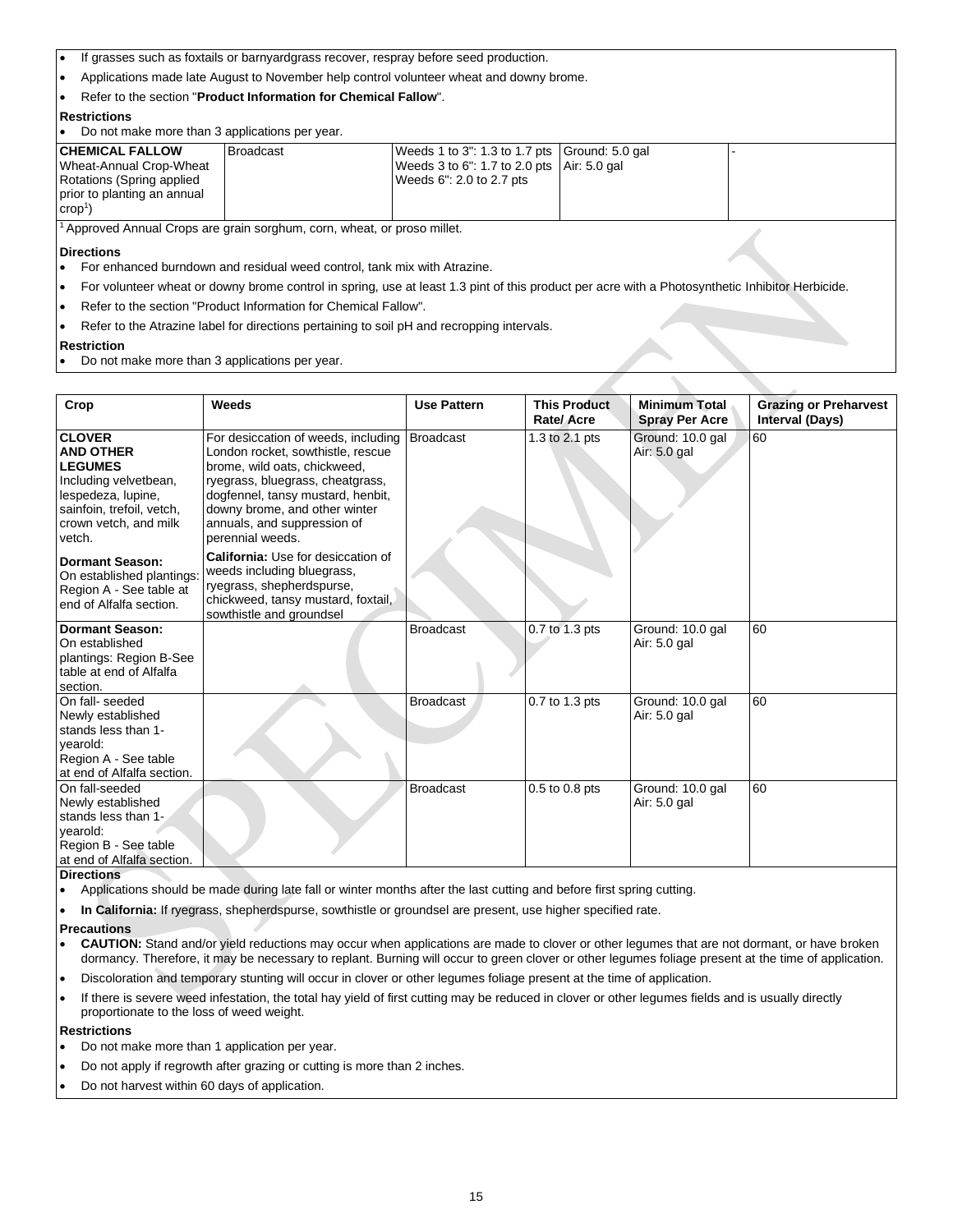| Crop                                                                                                                                                                                                                                                                                                                                                                                                                                                                                                                                                                                                                                                                                                                                                                                                                                                                                                                                                                                                                                                       | <b>Use Pattern</b>                                                                         | <b>This Product Rate/ Acre</b>                                                                                                                     | <b>Minimum Total</b><br><b>Spray Per Acre</b> | <b>Grazing or Preharvest</b><br>Interval (Days)                                                                                                  |  |
|------------------------------------------------------------------------------------------------------------------------------------------------------------------------------------------------------------------------------------------------------------------------------------------------------------------------------------------------------------------------------------------------------------------------------------------------------------------------------------------------------------------------------------------------------------------------------------------------------------------------------------------------------------------------------------------------------------------------------------------------------------------------------------------------------------------------------------------------------------------------------------------------------------------------------------------------------------------------------------------------------------------------------------------------------------|--------------------------------------------------------------------------------------------|----------------------------------------------------------------------------------------------------------------------------------------------------|-----------------------------------------------|--------------------------------------------------------------------------------------------------------------------------------------------------|--|
| <b>CORN, FIELD CORN,</b><br><b>POPCORN, SWEET CORN</b><br><b>SEED CORN</b>                                                                                                                                                                                                                                                                                                                                                                                                                                                                                                                                                                                                                                                                                                                                                                                                                                                                                                                                                                                 | Preplant or Preemergence<br><b>Broadcast or Banded</b><br>Over Row                         | Weeds 1 to 3": 1.3 to 1.7 pts<br>Weeds 3 to 6": 1.7 to 2.0 pts   Air: 5.0 gal<br>Weeds 6": 2.0 to 2.7 pts                                          | Ground: 10.0 gal                              |                                                                                                                                                  |  |
| (Used alone)                                                                                                                                                                                                                                                                                                                                                                                                                                                                                                                                                                                                                                                                                                                                                                                                                                                                                                                                                                                                                                               |                                                                                            |                                                                                                                                                    |                                               |                                                                                                                                                  |  |
| <b>Directions</b>                                                                                                                                                                                                                                                                                                                                                                                                                                                                                                                                                                                                                                                                                                                                                                                                                                                                                                                                                                                                                                          |                                                                                            |                                                                                                                                                    |                                               |                                                                                                                                                  |  |
|                                                                                                                                                                                                                                                                                                                                                                                                                                                                                                                                                                                                                                                                                                                                                                                                                                                                                                                                                                                                                                                            | Includes field, fresh sweet, forage, fodder and popcorn.                                   |                                                                                                                                                    |                                               |                                                                                                                                                  |  |
| To permit maximum weed and grass emergence, seedbeds should be formed as far ahead of planting and treatment as possible.<br>$\bullet$<br>Seeding should be done with a minimum amount of soil disturbance.                                                                                                                                                                                                                                                                                                                                                                                                                                                                                                                                                                                                                                                                                                                                                                                                                                                |                                                                                            |                                                                                                                                                    |                                               |                                                                                                                                                  |  |
| $\bullet$                                                                                                                                                                                                                                                                                                                                                                                                                                                                                                                                                                                                                                                                                                                                                                                                                                                                                                                                                                                                                                                  |                                                                                            |                                                                                                                                                    |                                               |                                                                                                                                                  |  |
| <b>Precaution</b>                                                                                                                                                                                                                                                                                                                                                                                                                                                                                                                                                                                                                                                                                                                                                                                                                                                                                                                                                                                                                                          |                                                                                            |                                                                                                                                                    |                                               | Control will not occur when applications are made after weeds and grasses have emerged. However, crop plants emerged at time of application will |  |
| be killed.                                                                                                                                                                                                                                                                                                                                                                                                                                                                                                                                                                                                                                                                                                                                                                                                                                                                                                                                                                                                                                                 |                                                                                            |                                                                                                                                                    |                                               |                                                                                                                                                  |  |
| <b>Restrictions</b>                                                                                                                                                                                                                                                                                                                                                                                                                                                                                                                                                                                                                                                                                                                                                                                                                                                                                                                                                                                                                                        |                                                                                            |                                                                                                                                                    |                                               |                                                                                                                                                  |  |
| Do not make more than 3 applications per year.                                                                                                                                                                                                                                                                                                                                                                                                                                                                                                                                                                                                                                                                                                                                                                                                                                                                                                                                                                                                             |                                                                                            |                                                                                                                                                    |                                               |                                                                                                                                                  |  |
| <b>CORN</b>                                                                                                                                                                                                                                                                                                                                                                                                                                                                                                                                                                                                                                                                                                                                                                                                                                                                                                                                                                                                                                                | Preplant or Preemergence                                                                   | Weeds 1 to 3": 1.3 to 1.7 pts Ground: 10.0 gal                                                                                                     |                                               |                                                                                                                                                  |  |
| Tank mixes for no-till/                                                                                                                                                                                                                                                                                                                                                                                                                                                                                                                                                                                                                                                                                                                                                                                                                                                                                                                                                                                                                                    | <b>Broadcast or Banded</b>                                                                 | Weeds 3 to 6": 1.7 to 2.0 pts   Air: 5.0 gal                                                                                                       |                                               |                                                                                                                                                  |  |
| reduced till                                                                                                                                                                                                                                                                                                                                                                                                                                                                                                                                                                                                                                                                                                                                                                                                                                                                                                                                                                                                                                               | Over Row                                                                                   | Weeds 6": 2.0 to 2.7 pts                                                                                                                           |                                               |                                                                                                                                                  |  |
| <b>Directions</b>                                                                                                                                                                                                                                                                                                                                                                                                                                                                                                                                                                                                                                                                                                                                                                                                                                                                                                                                                                                                                                          |                                                                                            |                                                                                                                                                    |                                               |                                                                                                                                                  |  |
| Applications should be made as broadcast sprays before, during or after planting, but before crop emergence.<br>$\bullet$<br>This product may be tank mixed with the following herbicides for improved burndown or residual control: 2,4-D Ester (Low Volatile), Harness®,<br>$\bullet$<br>Harness® Extra, AAtrex®/Atrazine, Lasso® Herbicide, Banvel®, Linex®, Bicep MAGNUM®, Lorox®, Bicep Lite II MAGNUM®, Princep®, Dual<br>MAGNUM, Stealth®, Frontier®, Simazine®, Guardsman®, Surpass® EC, Harmony® Extra Herbicide, Surpass® 100, (Preplant only) Topnotch®.<br>This product may also be tank mixed with Ambush <sup>®</sup> insecticide.<br>$\bullet$<br>It is the pesticide user's responsibility to ensure that all products in the listed mixtures are registered for the intended use. Users must follow the<br>most restrictive directions for use and precautionary statements of each product in the tank mixture. Always refer to respective product label(s) to<br>confirm if these products can be applied by air.<br><b>Restriction</b> |                                                                                            |                                                                                                                                                    |                                               |                                                                                                                                                  |  |
| Do not make more than 3 applications per year.                                                                                                                                                                                                                                                                                                                                                                                                                                                                                                                                                                                                                                                                                                                                                                                                                                                                                                                                                                                                             |                                                                                            |                                                                                                                                                    |                                               |                                                                                                                                                  |  |
| <b>FIELD CORN, POPCORN,</b>                                                                                                                                                                                                                                                                                                                                                                                                                                                                                                                                                                                                                                                                                                                                                                                                                                                                                                                                                                                                                                | Postemergence Directed                                                                     | 0.7 to 1.3 pts                                                                                                                                     | Ground: 10.0 gal                              |                                                                                                                                                  |  |
| <b>SWEET CORN.</b>                                                                                                                                                                                                                                                                                                                                                                                                                                                                                                                                                                                                                                                                                                                                                                                                                                                                                                                                                                                                                                         | Spray (including Hooded                                                                    |                                                                                                                                                    |                                               |                                                                                                                                                  |  |
| <b>SEED CORN</b><br><b>Directions</b>                                                                                                                                                                                                                                                                                                                                                                                                                                                                                                                                                                                                                                                                                                                                                                                                                                                                                                                                                                                                                      | or Shielded)                                                                               |                                                                                                                                                    |                                               |                                                                                                                                                  |  |
|                                                                                                                                                                                                                                                                                                                                                                                                                                                                                                                                                                                                                                                                                                                                                                                                                                                                                                                                                                                                                                                            | Applications should be made when weeds are actively growing.                               |                                                                                                                                                    |                                               |                                                                                                                                                  |  |
| $\bullet$                                                                                                                                                                                                                                                                                                                                                                                                                                                                                                                                                                                                                                                                                                                                                                                                                                                                                                                                                                                                                                                  |                                                                                            | Use a higher specified rate on larger or hard to control weeds. Weeds 6 inches or taller may not be controlled.                                    |                                               |                                                                                                                                                  |  |
| Precaution                                                                                                                                                                                                                                                                                                                                                                                                                                                                                                                                                                                                                                                                                                                                                                                                                                                                                                                                                                                                                                                 |                                                                                            |                                                                                                                                                    |                                               |                                                                                                                                                  |  |
|                                                                                                                                                                                                                                                                                                                                                                                                                                                                                                                                                                                                                                                                                                                                                                                                                                                                                                                                                                                                                                                            | Severe damage and/or complete kill can occur if spray contacts corn plants.                |                                                                                                                                                    |                                               |                                                                                                                                                  |  |
| <b>Restriction</b>                                                                                                                                                                                                                                                                                                                                                                                                                                                                                                                                                                                                                                                                                                                                                                                                                                                                                                                                                                                                                                         |                                                                                            |                                                                                                                                                    |                                               |                                                                                                                                                  |  |
| Do not make more than 3 applications per year.<br>$\bullet$                                                                                                                                                                                                                                                                                                                                                                                                                                                                                                                                                                                                                                                                                                                                                                                                                                                                                                                                                                                                |                                                                                            |                                                                                                                                                    |                                               |                                                                                                                                                  |  |
| DIRECTIONS FOR HOODED OR SHIELDED SPRAYERS                                                                                                                                                                                                                                                                                                                                                                                                                                                                                                                                                                                                                                                                                                                                                                                                                                                                                                                                                                                                                 |                                                                                            |                                                                                                                                                    |                                               |                                                                                                                                                  |  |
|                                                                                                                                                                                                                                                                                                                                                                                                                                                                                                                                                                                                                                                                                                                                                                                                                                                                                                                                                                                                                                                            |                                                                                            | Use a hooded or shielded sprayer with skids or wheels on the spray boom to maintain spray height in order to prevent excessive crop phytotoxicity. |                                               |                                                                                                                                                  |  |
|                                                                                                                                                                                                                                                                                                                                                                                                                                                                                                                                                                                                                                                                                                                                                                                                                                                                                                                                                                                                                                                            |                                                                                            | Apply by directing spray between the rows and using hooded or shielded sprayers to prevent spray contact with crop plants.                         |                                               |                                                                                                                                                  |  |
|                                                                                                                                                                                                                                                                                                                                                                                                                                                                                                                                                                                                                                                                                                                                                                                                                                                                                                                                                                                                                                                            | DIRECTIONS FOR DIRECT SPRAY WITHOUT HOODED OR SHIELDED SPRAYERS                            |                                                                                                                                                    |                                               |                                                                                                                                                  |  |
| (Corn height is measure from soil surface to top of whorl)                                                                                                                                                                                                                                                                                                                                                                                                                                                                                                                                                                                                                                                                                                                                                                                                                                                                                                                                                                                                 |                                                                                            |                                                                                                                                                    |                                               |                                                                                                                                                  |  |
| <b>Directions</b>                                                                                                                                                                                                                                                                                                                                                                                                                                                                                                                                                                                                                                                                                                                                                                                                                                                                                                                                                                                                                                          |                                                                                            |                                                                                                                                                    |                                               |                                                                                                                                                  |  |
| $\bullet$                                                                                                                                                                                                                                                                                                                                                                                                                                                                                                                                                                                                                                                                                                                                                                                                                                                                                                                                                                                                                                                  |                                                                                            | Apply when corn is at least 10 inches tall with nozzles arranged to spray, no higher than the lower 3 inches of corn stalks.                       |                                               |                                                                                                                                                  |  |
|                                                                                                                                                                                                                                                                                                                                                                                                                                                                                                                                                                                                                                                                                                                                                                                                                                                                                                                                                                                                                                                            |                                                                                            | For corn more than 20 inches tall: Arrange the nozzles to spray no higher than the lower 1/3 of the corn stalks.                                   |                                               |                                                                                                                                                  |  |
| <b>Precautions</b><br>$\bullet$                                                                                                                                                                                                                                                                                                                                                                                                                                                                                                                                                                                                                                                                                                                                                                                                                                                                                                                                                                                                                            |                                                                                            |                                                                                                                                                    |                                               |                                                                                                                                                  |  |
|                                                                                                                                                                                                                                                                                                                                                                                                                                                                                                                                                                                                                                                                                                                                                                                                                                                                                                                                                                                                                                                            | Corn plants shorter than 10 inches may be injured and not recover.                         |                                                                                                                                                    |                                               |                                                                                                                                                  |  |
|                                                                                                                                                                                                                                                                                                                                                                                                                                                                                                                                                                                                                                                                                                                                                                                                                                                                                                                                                                                                                                                            |                                                                                            | Injury to corn foliage will occur if sprayed. However, corn will recover and develop normally.                                                     |                                               |                                                                                                                                                  |  |
| <b>FIELD CORN, POPCORN</b><br><b>SEED CORN</b>                                                                                                                                                                                                                                                                                                                                                                                                                                                                                                                                                                                                                                                                                                                                                                                                                                                                                                                                                                                                             | <b>Harvest Aid</b>                                                                         | 0.8 to 1.3 pts                                                                                                                                     | Ground: 10.0 gal<br>Air: 5.0 gal              | 7                                                                                                                                                |  |
| <b>Directions</b>                                                                                                                                                                                                                                                                                                                                                                                                                                                                                                                                                                                                                                                                                                                                                                                                                                                                                                                                                                                                                                          |                                                                                            |                                                                                                                                                    |                                               |                                                                                                                                                  |  |
|                                                                                                                                                                                                                                                                                                                                                                                                                                                                                                                                                                                                                                                                                                                                                                                                                                                                                                                                                                                                                                                            |                                                                                            | Apply after the corn is mature. This is indicated by a black layer which forms at the base of the kernels. You may consult your local agricultural |                                               |                                                                                                                                                  |  |
| authority for help in identifying the black layer.                                                                                                                                                                                                                                                                                                                                                                                                                                                                                                                                                                                                                                                                                                                                                                                                                                                                                                                                                                                                         |                                                                                            |                                                                                                                                                    |                                               |                                                                                                                                                  |  |
|                                                                                                                                                                                                                                                                                                                                                                                                                                                                                                                                                                                                                                                                                                                                                                                                                                                                                                                                                                                                                                                            |                                                                                            | Add nonionic surfactant containing at least 75% surface active ingredient at 0.25% v/v.                                                            |                                               |                                                                                                                                                  |  |
| $\bullet$                                                                                                                                                                                                                                                                                                                                                                                                                                                                                                                                                                                                                                                                                                                                                                                                                                                                                                                                                                                                                                                  |                                                                                            | To desiccate mature broadleaf weeds and grasses or broadleaf weeds and grasses that are taller than 18 inches, use 1.3 pts.                        |                                               |                                                                                                                                                  |  |
| Precaution                                                                                                                                                                                                                                                                                                                                                                                                                                                                                                                                                                                                                                                                                                                                                                                                                                                                                                                                                                                                                                                 |                                                                                            |                                                                                                                                                    |                                               |                                                                                                                                                  |  |
| Drought stressed plants, especially broadleaf weeds, can be difficult to kill, and desiccation may not be complete.                                                                                                                                                                                                                                                                                                                                                                                                                                                                                                                                                                                                                                                                                                                                                                                                                                                                                                                                        |                                                                                            |                                                                                                                                                    |                                               |                                                                                                                                                  |  |
| <b>Restriction</b>                                                                                                                                                                                                                                                                                                                                                                                                                                                                                                                                                                                                                                                                                                                                                                                                                                                                                                                                                                                                                                         |                                                                                            |                                                                                                                                                    |                                               |                                                                                                                                                  |  |
| Do not make more than one application per year.                                                                                                                                                                                                                                                                                                                                                                                                                                                                                                                                                                                                                                                                                                                                                                                                                                                                                                                                                                                                            |                                                                                            |                                                                                                                                                    |                                               |                                                                                                                                                  |  |
| <b>FIELD CORN ONLY</b>                                                                                                                                                                                                                                                                                                                                                                                                                                                                                                                                                                                                                                                                                                                                                                                                                                                                                                                                                                                                                                     | Postemergence Directed                                                                     | 1.3 <sub>pts</sub>                                                                                                                                 | Ground: 10.0 gal                              |                                                                                                                                                  |  |
| (grain, fodder, forage)                                                                                                                                                                                                                                                                                                                                                                                                                                                                                                                                                                                                                                                                                                                                                                                                                                                                                                                                                                                                                                    | Spray USDA Witchweed                                                                       |                                                                                                                                                    |                                               |                                                                                                                                                  |  |
|                                                                                                                                                                                                                                                                                                                                                                                                                                                                                                                                                                                                                                                                                                                                                                                                                                                                                                                                                                                                                                                            | <b>Eradication Program</b>                                                                 |                                                                                                                                                    |                                               |                                                                                                                                                  |  |
| <b>Directions</b>                                                                                                                                                                                                                                                                                                                                                                                                                                                                                                                                                                                                                                                                                                                                                                                                                                                                                                                                                                                                                                          | If regrowth occurs, initiate sprays in late June to early July and repeat in early August. |                                                                                                                                                    |                                               |                                                                                                                                                  |  |
| $\bullet$                                                                                                                                                                                                                                                                                                                                                                                                                                                                                                                                                                                                                                                                                                                                                                                                                                                                                                                                                                                                                                                  | Follow application instructions in postemergence directed spray section above.             |                                                                                                                                                    |                                               |                                                                                                                                                  |  |
| <b>Restriction</b>                                                                                                                                                                                                                                                                                                                                                                                                                                                                                                                                                                                                                                                                                                                                                                                                                                                                                                                                                                                                                                         |                                                                                            |                                                                                                                                                    |                                               |                                                                                                                                                  |  |
|                                                                                                                                                                                                                                                                                                                                                                                                                                                                                                                                                                                                                                                                                                                                                                                                                                                                                                                                                                                                                                                            |                                                                                            |                                                                                                                                                    |                                               |                                                                                                                                                  |  |
| Do not make more than 3 applications per year.                                                                                                                                                                                                                                                                                                                                                                                                                                                                                                                                                                                                                                                                                                                                                                                                                                                                                                                                                                                                             |                                                                                            |                                                                                                                                                    |                                               |                                                                                                                                                  |  |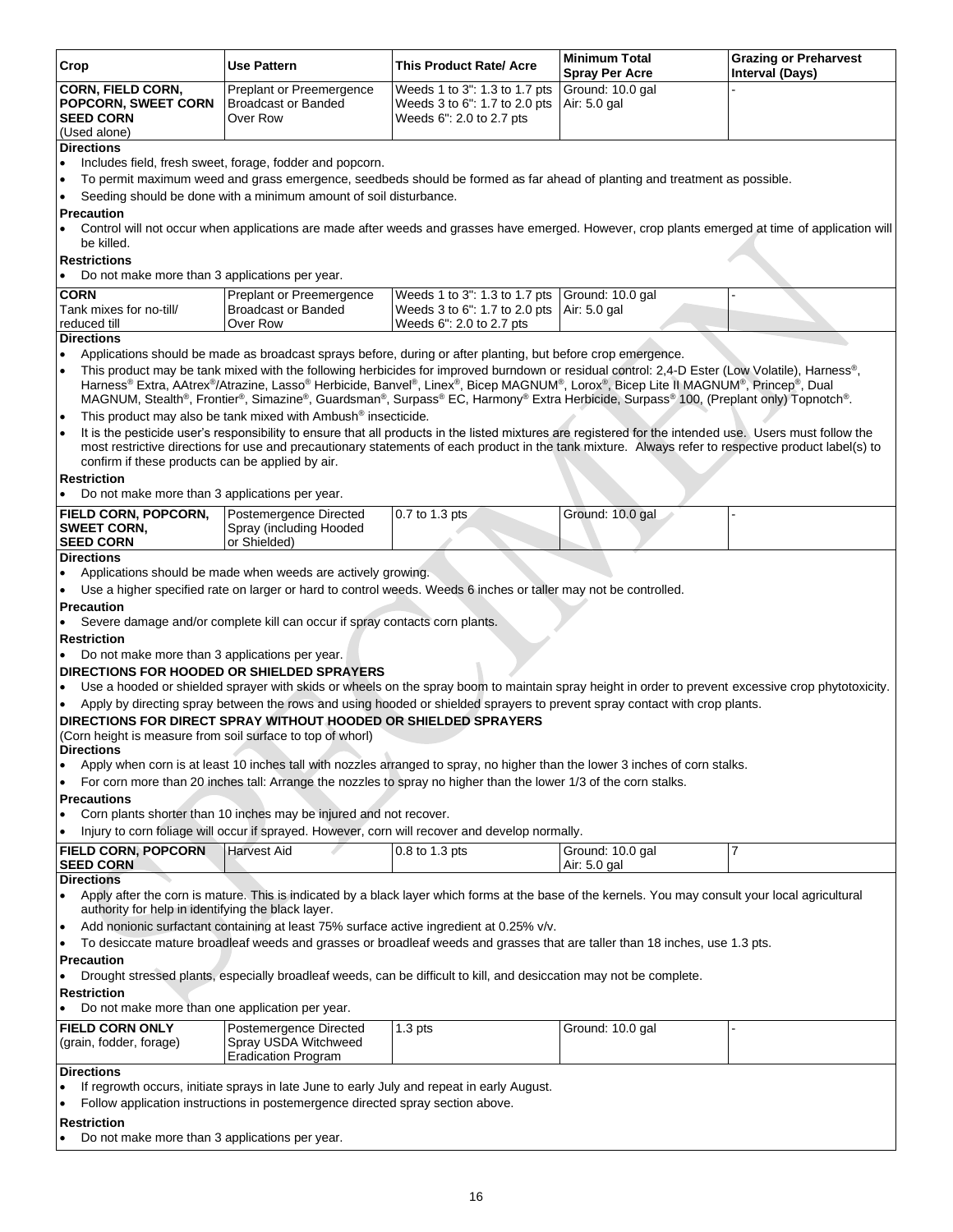| Crop                                                                                                                                                            | <b>Use Pattern</b>                                                           | <b>This Product Rate/ Acre</b>                                                                                                                                                                                                                                                                                     | <b>Minimum Total</b><br><b>Spray Per Acre</b> | <b>Grazing or Preharvest</b><br>Interval (Days) |  |
|-----------------------------------------------------------------------------------------------------------------------------------------------------------------|------------------------------------------------------------------------------|--------------------------------------------------------------------------------------------------------------------------------------------------------------------------------------------------------------------------------------------------------------------------------------------------------------------|-----------------------------------------------|-------------------------------------------------|--|
| <b>FIELD CORN ONLY</b><br>(grain, fodder, forage)<br>2,4-D Amine AE Tank Mix                                                                                    | Postemergence Directed<br>Spray USDA Witchweed<br><b>Eradication Program</b> | 5.4 fl oz + 0.5 lb 2,4-D<br>2,4-D Amine AE                                                                                                                                                                                                                                                                         | Ground: 10.0 gal                              |                                                 |  |
| <b>Directions</b>                                                                                                                                               |                                                                              |                                                                                                                                                                                                                                                                                                                    |                                               |                                                 |  |
| Apply as directed spray onto grassy weeds and witchweed before witchweed blooms. If regrowth occurs, reapply.                                                   |                                                                              |                                                                                                                                                                                                                                                                                                                    |                                               |                                                 |  |
| Follow application instructions in post-emergence directed spray section above.                                                                                 |                                                                              |                                                                                                                                                                                                                                                                                                                    |                                               |                                                 |  |
| <b>Restriction</b>                                                                                                                                              |                                                                              |                                                                                                                                                                                                                                                                                                                    |                                               |                                                 |  |
| Do not make more than 3 applications per year.                                                                                                                  |                                                                              |                                                                                                                                                                                                                                                                                                                    |                                               |                                                 |  |
| <b>COTTON:</b>                                                                                                                                                  |                                                                              |                                                                                                                                                                                                                                                                                                                    |                                               |                                                 |  |
|                                                                                                                                                                 |                                                                              | For all cotton uses, do not exceed 8.0 pints of this product (3.0 pounds active ingredient) per acre per season.                                                                                                                                                                                                   |                                               |                                                 |  |
| <b>COTTON</b>                                                                                                                                                   | Preplant or                                                                  | 1.7 to 2.7 pts                                                                                                                                                                                                                                                                                                     | Ground: 10.0 gal                              |                                                 |  |
| (Used alone)<br><b>Directions</b>                                                                                                                               | Preemergence                                                                 |                                                                                                                                                                                                                                                                                                                    | Air: 5.0 gal                                  |                                                 |  |
|                                                                                                                                                                 | Apply prior to, during or after planting but before crop emergence.          |                                                                                                                                                                                                                                                                                                                    |                                               |                                                 |  |
|                                                                                                                                                                 |                                                                              |                                                                                                                                                                                                                                                                                                                    |                                               |                                                 |  |
|                                                                                                                                                                 |                                                                              | For fallow bed treatment, beds should be pre-formed to permit maximum weed and grass emergence prior to treatment.                                                                                                                                                                                                 |                                               |                                                 |  |
|                                                                                                                                                                 | Seeding should be done with a minimum of soil disturbance.                   |                                                                                                                                                                                                                                                                                                                    |                                               |                                                 |  |
| <b>Restrictions</b>                                                                                                                                             |                                                                              |                                                                                                                                                                                                                                                                                                                    |                                               |                                                 |  |
| Do not make more than 3 applications per year.                                                                                                                  |                                                                              |                                                                                                                                                                                                                                                                                                                    |                                               |                                                 |  |
| <b>COTTON</b>                                                                                                                                                   | Preplant                                                                     | 5.4 to 10.7 fl oz                                                                                                                                                                                                                                                                                                  | Ground: 10.0 gal                              |                                                 |  |
| (California only; Used alone)                                                                                                                                   |                                                                              |                                                                                                                                                                                                                                                                                                                    | Air: 5.0 gal                                  |                                                 |  |
| <b>Directions</b>                                                                                                                                               |                                                                              |                                                                                                                                                                                                                                                                                                                    |                                               |                                                 |  |
|                                                                                                                                                                 | For control of volunteer barley in preformed seedbeds.                       |                                                                                                                                                                                                                                                                                                                    |                                               |                                                 |  |
| <b>Restriction</b>                                                                                                                                              |                                                                              |                                                                                                                                                                                                                                                                                                                    |                                               |                                                 |  |
| Do not make more than 3 applications per year.<br>$\bullet$                                                                                                     |                                                                              |                                                                                                                                                                                                                                                                                                                    |                                               |                                                 |  |
| <b>COTTON</b>                                                                                                                                                   | <b>Preplant or Fallow</b>                                                    | 1.7 to 2.7 pts                                                                                                                                                                                                                                                                                                     | Ground: 10.0 gal                              |                                                 |  |
| Goal <sup>®</sup> Herbicide                                                                                                                                     | <b>Bed Broadcast</b>                                                         |                                                                                                                                                                                                                                                                                                                    | Air: 5.0 gal                                  |                                                 |  |
| Tank Mix<br><b>Directions</b>                                                                                                                                   |                                                                              |                                                                                                                                                                                                                                                                                                                    |                                               |                                                 |  |
|                                                                                                                                                                 |                                                                              | Refer to the Goal label for weeds controlled, rates of applications, and directions for use, limitations, and restrictions. It is the pesticide user's<br>responsibility to ensure that all products in the listed mixtures are registered for the intended use. Users must follow the most restrictive directions |                                               |                                                 |  |
|                                                                                                                                                                 | for use and precautionary statements of each product in the tank mixture.    |                                                                                                                                                                                                                                                                                                                    |                                               |                                                 |  |
| <b>Restriction</b>                                                                                                                                              |                                                                              |                                                                                                                                                                                                                                                                                                                    |                                               |                                                 |  |
| Do not make more than 3 applications per year.<br>$\bullet$                                                                                                     |                                                                              |                                                                                                                                                                                                                                                                                                                    |                                               |                                                 |  |
| <b>COTTON</b>                                                                                                                                                   | Preplant or                                                                  | 1.7 to 2.7 pts                                                                                                                                                                                                                                                                                                     | Ground: 10.0 gal                              |                                                 |  |
| <b>Other Tank Mixes</b>                                                                                                                                         | Preemergence                                                                 |                                                                                                                                                                                                                                                                                                                    | Air: 5.0 gal                                  |                                                 |  |
| <b>Directions</b>                                                                                                                                               |                                                                              |                                                                                                                                                                                                                                                                                                                    |                                               |                                                 |  |
| $\bullet$                                                                                                                                                       |                                                                              | Apply as a broadcast spray before, during or after planting, but before crop emergence.                                                                                                                                                                                                                            |                                               |                                                 |  |
|                                                                                                                                                                 |                                                                              | For improved residual control or burndown, this product may be tank mixed with the following herbicides: Caparol® Herbicide, Cotoran® Herbicide,<br>Cotton-Pro® Herbicide, Diurone®, Dual MAGNUM®, Harmony Extra (Preplant Only), Meturon® Herbicide, MSMA, Stealth®, Zorial® Herbicide.                           |                                               |                                                 |  |
| section in respective labels.                                                                                                                                   |                                                                              | When tank mixing with Cotoran DF® or Meturon DF®, follow mixing instructions carefully, maintain constant agitation, and see Order of Tank Mixing                                                                                                                                                                  |                                               |                                                 |  |
| <b>Restriction</b>                                                                                                                                              |                                                                              |                                                                                                                                                                                                                                                                                                                    |                                               |                                                 |  |
| Do not make more than 3 applications per year.                                                                                                                  |                                                                              |                                                                                                                                                                                                                                                                                                                    |                                               |                                                 |  |
| <b>COTTON</b>                                                                                                                                                   | Postemergence                                                                | 0.8 to 1.3 pts                                                                                                                                                                                                                                                                                                     | $10.0$ gal                                    |                                                 |  |
|                                                                                                                                                                 | <b>Directed Spray</b>                                                        |                                                                                                                                                                                                                                                                                                                    |                                               |                                                 |  |
|                                                                                                                                                                 | (Hooded or Shielded)                                                         |                                                                                                                                                                                                                                                                                                                    |                                               |                                                 |  |
| <b>Directions</b>                                                                                                                                               | Apply when weeds are actively growing and between 1 to 6 inches in height.   |                                                                                                                                                                                                                                                                                                                    |                                               |                                                 |  |
|                                                                                                                                                                 |                                                                              |                                                                                                                                                                                                                                                                                                                    |                                               |                                                 |  |
| ٠                                                                                                                                                               |                                                                              | Use higher specified rate on dense populations and/or larger or hard to control weeds. Weeds 6" or taller may not be controlled.                                                                                                                                                                                   |                                               |                                                 |  |
|                                                                                                                                                                 |                                                                              | Apply by directing spray between the rows using hooded or shielded sprayers to prevent contact with the crop plant.                                                                                                                                                                                                |                                               |                                                 |  |
|                                                                                                                                                                 |                                                                              | This product may be tank mixed with other postemergence directed herbicides. Unless otherwise directed on this label, refer to tank mix product                                                                                                                                                                    |                                               |                                                 |  |
|                                                                                                                                                                 | labels for rates, directions, limitations and precautions.                   |                                                                                                                                                                                                                                                                                                                    |                                               |                                                 |  |
| <b>Precautions</b>                                                                                                                                              |                                                                              |                                                                                                                                                                                                                                                                                                                    |                                               |                                                 |  |
| AVOID CONTACT WITH CROP. Intentional or accidental contact, including, drift, of this product with the crop may result in severe damage or loss<br>of the crop. |                                                                              |                                                                                                                                                                                                                                                                                                                    |                                               |                                                 |  |
| Equipment should be in good operating condition. Avoid leakage or dripping onto crop. Variation in equipment design may affect the level of weed<br>control.    |                                                                              |                                                                                                                                                                                                                                                                                                                    |                                               |                                                 |  |
| Keep hoods or shields adjusted to insure adequate contact with weeds while shielding the crop from the herbicide.                                               |                                                                              |                                                                                                                                                                                                                                                                                                                    |                                               |                                                 |  |
|                                                                                                                                                                 |                                                                              |                                                                                                                                                                                                                                                                                                                    |                                               |                                                 |  |
|                                                                                                                                                                 |                                                                              | To minimize drift, do not use nozzles or nozzle configurations or adjuvants which produce fine spray droplets (mist).                                                                                                                                                                                              |                                               |                                                 |  |
| <b>Restrictions</b>                                                                                                                                             |                                                                              |                                                                                                                                                                                                                                                                                                                    |                                               |                                                 |  |
| Do not make more than 3 applications per year.                                                                                                                  |                                                                              |                                                                                                                                                                                                                                                                                                                    |                                               |                                                 |  |
|                                                                                                                                                                 | If multiple applications are made, allow 14 days between applications.       |                                                                                                                                                                                                                                                                                                                    |                                               |                                                 |  |
|                                                                                                                                                                 |                                                                              |                                                                                                                                                                                                                                                                                                                    |                                               |                                                 |  |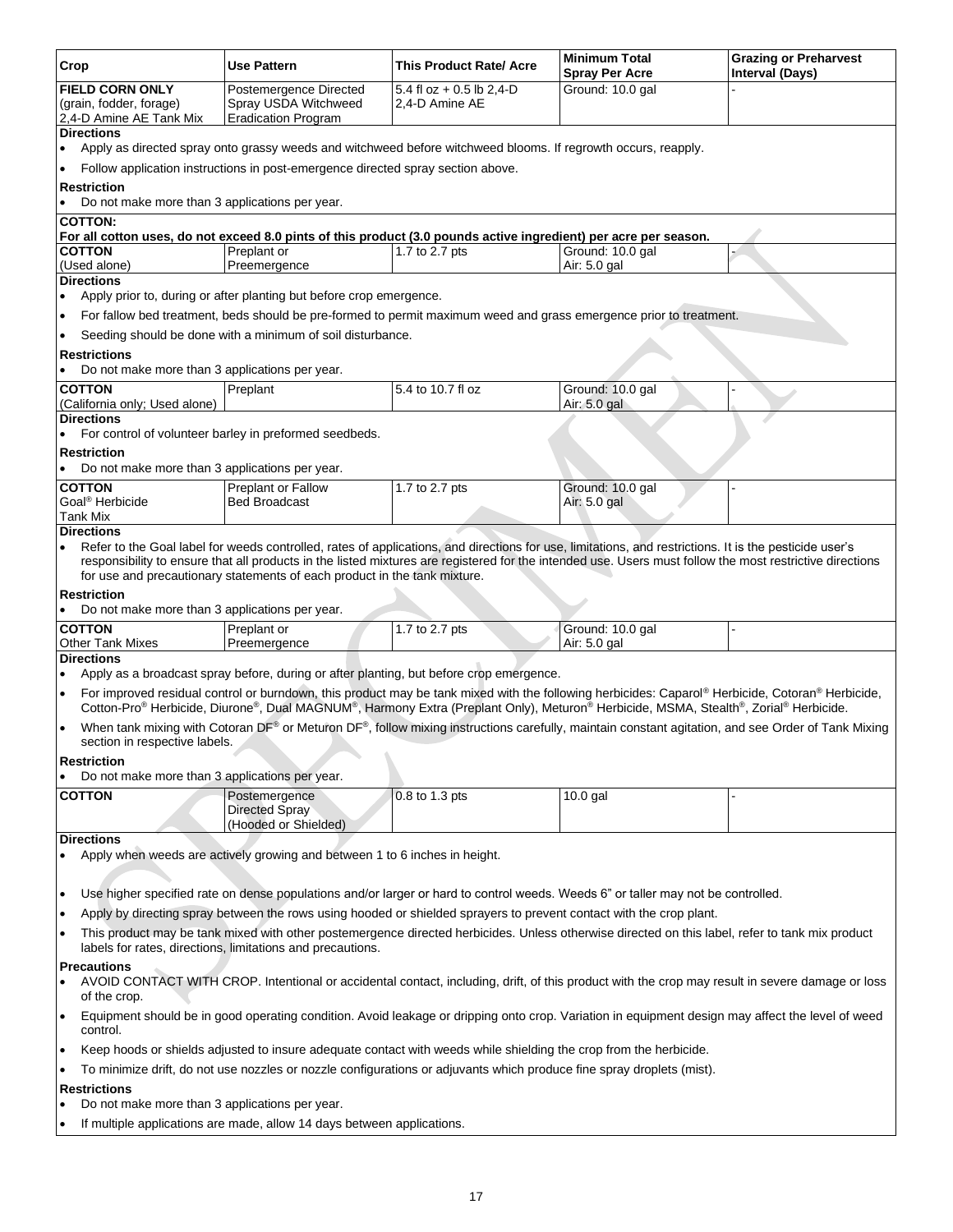### **COTTON Harvest Aid Use**

#### **Precautions**

- May be tank mixed with other cotton harvest aid materials known to be effective by a local expert. Unless otherwise instructed in this label, always refer to the respective product label(s) for rates of applications, directions for use, limitations, and restrictions. This product can be applied in a tank mix with methyl parathion and/or Karate® insecticide. Always refer to the respective product label(s) for rates of applications, directions for use, limitations, and restrictions.
- Nodes above cracked bolls (NACB) timing is for guidance and is not intended to restrict the local expert in their use of the product.

#### **Restrictions**

- Do not make more than 4 applications per year.
- Do not pasture livestock in treated fields or feed treated foliage.
- Do not apply to cotton within 3 days before harvest.
- Repeat application if necessary. Do not exceed a total of 1.3 pints per acre as a harvest aid.

| Crop                                                                                                                              | <b>Use Pattern</b>                                                | <b>This Product Rate/ Acre</b>                                                                                                                     | <b>Minimum Total</b><br><b>Spray Per Acre</b> | <b>Grazing or Preharvest</b><br><b>Interval (Days)</b> |
|-----------------------------------------------------------------------------------------------------------------------------------|-------------------------------------------------------------------|----------------------------------------------------------------------------------------------------------------------------------------------------|-----------------------------------------------|--------------------------------------------------------|
| <b>SOUTHERN COTTON</b><br>Harvest aid for boll opening<br>and defoliation (Tank mix<br>with phosphate and chlorate<br>defoliants) | <b>Broadcast</b>                                                  | 5.4 fl oz + 1 pt phosphate or<br>1.0 gal chlorate                                                                                                  | Ground: 10.0 gal<br>Air: 5.0 gal              |                                                        |
| <b>Directions</b>                                                                                                                 |                                                                   |                                                                                                                                                    |                                               |                                                        |
|                                                                                                                                   |                                                                   | Apply when 80% or more of the bolls are open and the remaining bolls to be harvested are mature.                                                   |                                               |                                                        |
| <b>Precaution</b>                                                                                                                 |                                                                   |                                                                                                                                                    |                                               |                                                        |
| Development of immature bolls will be inhibited.                                                                                  |                                                                   |                                                                                                                                                    |                                               |                                                        |
| <b>Restriction</b>                                                                                                                |                                                                   |                                                                                                                                                    |                                               |                                                        |
| Do not make more than 4 applications per year.                                                                                    |                                                                   |                                                                                                                                                    |                                               |                                                        |
| SOUTHERN COTTON                                                                                                                   | <b>Broadcast</b>                                                  | 2.1 to 3.3 fl oz                                                                                                                                   | Ground: 10.0 gal                              |                                                        |
| Additional tank mixes for boll                                                                                                    |                                                                   |                                                                                                                                                    | Air: 5.0 gal                                  |                                                        |
| opening and defoliation                                                                                                           |                                                                   |                                                                                                                                                    |                                               |                                                        |
| <b>Directions</b>                                                                                                                 |                                                                   |                                                                                                                                                    |                                               |                                                        |
|                                                                                                                                   |                                                                   | This product may be tank mixed with the following products to aid in defoliation and opening of mature bolls: Accelerate®                          |                                               |                                                        |
|                                                                                                                                   |                                                                   | Defoliant, Def®, Defoliant, Dropp® Defoliant, Ethephon Plant Growth Regulator, Folex® Defoliant, Harvade®, Harvest Growth Regulator, Prep™         |                                               |                                                        |
| PGR.                                                                                                                              |                                                                   |                                                                                                                                                    |                                               |                                                        |
|                                                                                                                                   |                                                                   | Apply when 60% or more of the bolls are open and the remaining bolls to be harvested are mature.                                                   |                                               |                                                        |
| <b>Precaution</b>                                                                                                                 |                                                                   |                                                                                                                                                    |                                               |                                                        |
| Development of immature bolls will be inhibited.<br>$\bullet$                                                                     |                                                                   |                                                                                                                                                    |                                               |                                                        |
| <b>Restriction</b>                                                                                                                |                                                                   |                                                                                                                                                    |                                               |                                                        |
| Do not make more than 4 applications per year.                                                                                    |                                                                   |                                                                                                                                                    |                                               |                                                        |
| <b>SOUTHERN COTTON</b>                                                                                                            | <b>Broadcast</b>                                                  | 0.7 to 1.3 pts                                                                                                                                     | Ground: 10.0 gal                              | 3                                                      |
| Post Defoliation - To aid in                                                                                                      |                                                                   |                                                                                                                                                    | Air: 5.0 gal                                  |                                                        |
| opening of mature bolls and                                                                                                       |                                                                   |                                                                                                                                                    |                                               |                                                        |
| to desiccate green weeds.                                                                                                         |                                                                   |                                                                                                                                                    |                                               |                                                        |
| <b>Directions</b>                                                                                                                 |                                                                   |                                                                                                                                                    |                                               |                                                        |
|                                                                                                                                   | If weed infestation is heavy or dense, use higher specified rate. |                                                                                                                                                    |                                               |                                                        |
|                                                                                                                                   |                                                                   | Apply when 75% or more of bolls are open and remaining bolls to be harvested are mature.                                                           |                                               |                                                        |
|                                                                                                                                   |                                                                   | After a defoliation or conditioning application has been made, delay desiccation application of this product approximately 3 to 7 days to minimize |                                               |                                                        |
| leaf sticking.                                                                                                                    |                                                                   |                                                                                                                                                    |                                               |                                                        |
| Precaution                                                                                                                        |                                                                   |                                                                                                                                                    |                                               |                                                        |
| Development of immature bolls will be inhibited.                                                                                  |                                                                   |                                                                                                                                                    |                                               |                                                        |
| <b>Restriction</b>                                                                                                                |                                                                   |                                                                                                                                                    |                                               |                                                        |
| Do not make more than 4 applications per year.                                                                                    |                                                                   |                                                                                                                                                    |                                               |                                                        |
| <b>WESTERN COTTON</b>                                                                                                             | <b>Broadcast</b>                                                  | 3.7 to 5.4 fl oz + phosphate                                                                                                                       | Ground: 10.0 gal                              |                                                        |
| Harvest aid for boll opening                                                                                                      |                                                                   | or sodium chlorate; and/ or                                                                                                                        | Air: 5.0 gal                                  |                                                        |
| and early defoliation                                                                                                             |                                                                   | other compatible harvest aid                                                                                                                       |                                               |                                                        |
|                                                                                                                                   |                                                                   | products.                                                                                                                                          |                                               |                                                        |
| <b>Directions</b>                                                                                                                 |                                                                   |                                                                                                                                                    |                                               |                                                        |
| On rank cotton, use higher specified rate.<br>$\bullet$                                                                           |                                                                   |                                                                                                                                                    |                                               |                                                        |
| <b>Precautions</b>                                                                                                                |                                                                   |                                                                                                                                                    |                                               |                                                        |
| $\bullet$                                                                                                                         |                                                                   | Early defoliation timing is when 60% or more of the bolls are open and the remaining bolls to be harvested are mature (approximately 4 NACB).      |                                               |                                                        |
| Development of immature bolls will be inhibited.                                                                                  |                                                                   |                                                                                                                                                    |                                               |                                                        |
| <b>Restrictions</b>                                                                                                               |                                                                   |                                                                                                                                                    |                                               |                                                        |
| Do not make more than 4 applications per year.<br>$\bullet$                                                                       |                                                                   |                                                                                                                                                    |                                               |                                                        |
| $\bullet$                                                                                                                         |                                                                   | Do not use more than 5.4 fluid ounce of this product for early defoliation as excessive desiccation may occur.                                     |                                               |                                                        |
| ٠                                                                                                                                 |                                                                   | Do not use more than 4.0 pounds of actual sodium chlorate defoliant per acre at this early defoliation timing.                                     |                                               |                                                        |
| <b>WESTERN COTTON</b>                                                                                                             | <b>Broadcast</b>                                                  | 5.4 to 10.7 fl oz alone or tank                                                                                                                    |                                               | 3 (Alone)                                              |
| Harvest aid for boll opening                                                                                                      |                                                                   | mix with sodium chlorate or                                                                                                                        |                                               |                                                        |
| and Mid-to-late defoliation                                                                                                       |                                                                   | phosphate defoliation and/or                                                                                                                       |                                               |                                                        |

other compatible harvest aid

products.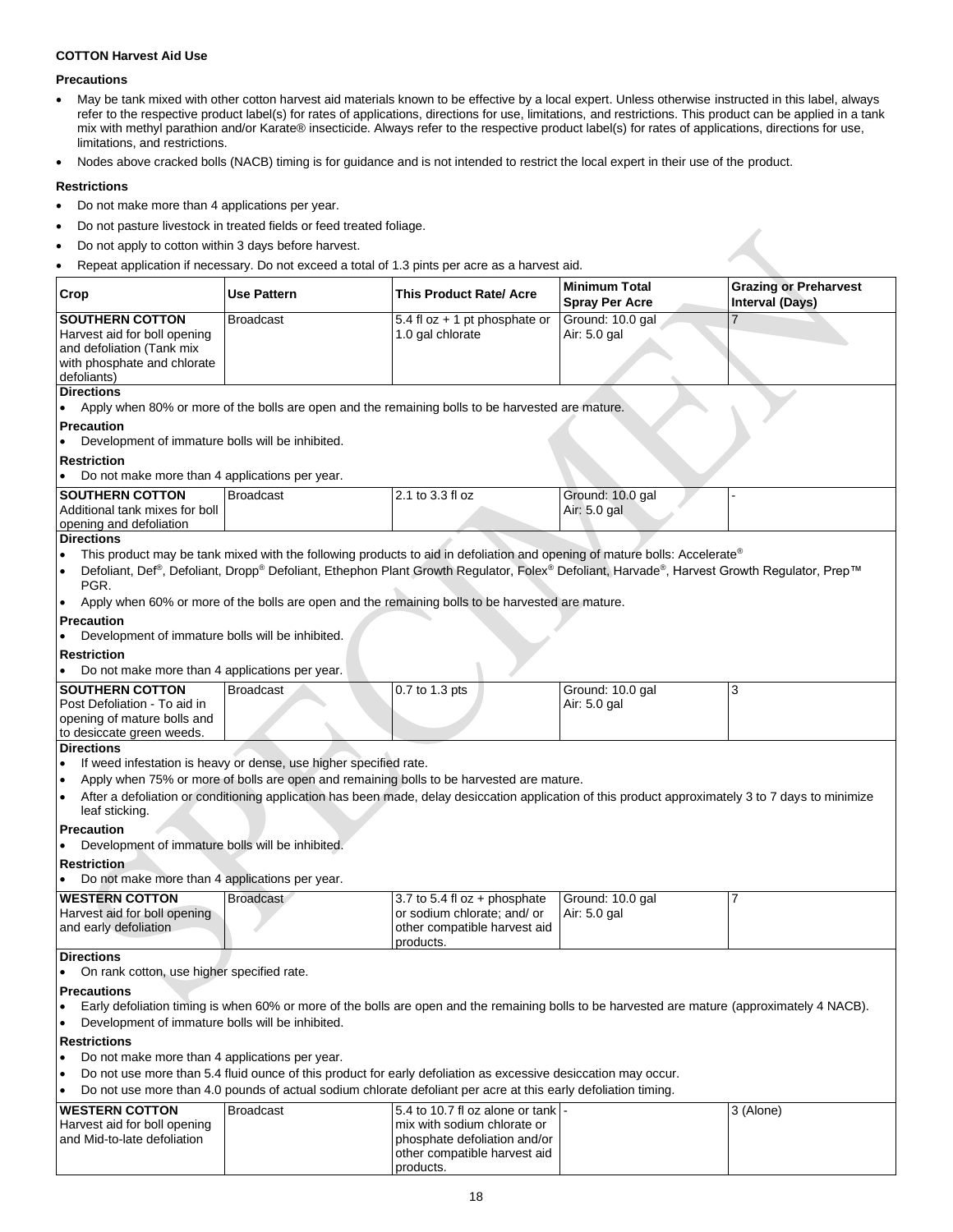| Crop                                                                                                                                             | <b>Use Pattern</b>                                                                                                                                                                                                                                                                       | <b>This Product Rate/ Acre</b> | <b>Minimum Total</b><br><b>Spray Per Acre</b> | <b>Grazing or Preharvest</b><br><b>Interval (Days)</b> |  |  |
|--------------------------------------------------------------------------------------------------------------------------------------------------|------------------------------------------------------------------------------------------------------------------------------------------------------------------------------------------------------------------------------------------------------------------------------------------|--------------------------------|-----------------------------------------------|--------------------------------------------------------|--|--|
| <b>Directions</b>                                                                                                                                | Use the 10.7 fluid ounce rate of this product in desert cotton areas or on rank vigorous cotton.                                                                                                                                                                                         |                                |                                               |                                                        |  |  |
| <b>Precautions</b>                                                                                                                               | Mid-to-late defoliation timing is when 75% or more of the bolls are open and the remaining bolls to be harvested are mature (approximately 3 or                                                                                                                                          |                                |                                               |                                                        |  |  |
| fewer NACB).<br>Development of immature bolls will be inhibited.                                                                                 |                                                                                                                                                                                                                                                                                          |                                |                                               |                                                        |  |  |
| <b>Restrictions</b><br>Do not make more than 4 applications per year.<br>$\bullet$                                                               |                                                                                                                                                                                                                                                                                          |                                |                                               |                                                        |  |  |
| <b>Cotton Stripper or Spindle</b>                                                                                                                | Broadcast                                                                                                                                                                                                                                                                                | 2.1 to 7.5 fl oz               | Ground: 10.0 gal                              | 3                                                      |  |  |
| <b>Harvested</b><br>Harvest aid for defoliation<br>and boll opening                                                                              |                                                                                                                                                                                                                                                                                          |                                | Air: 5.0 gal                                  |                                                        |  |  |
| <b>Directions</b>                                                                                                                                |                                                                                                                                                                                                                                                                                          |                                |                                               |                                                        |  |  |
| $\bullet$                                                                                                                                        | BECAUSE OF EXTREMES IN ENVIRONMENTAL AND PLANT CONDITIONS, APPLY THE RANGE OF RATES ON A SMALL BLOCK TO<br>DETERMINE THE RATE THAT BEST FITS YOUR NEEDS.                                                                                                                                 |                                |                                               |                                                        |  |  |
| $\bullet$                                                                                                                                        | Apply when 75% of the bolls are open and the remaining bolls to be harvested are mature.<br>This product may be applied alone or tank mixed with the following cotton harvest aids: Accelerate Defoliant®, Def Defoliant®, Dropp Defoliant®,                                             |                                |                                               |                                                        |  |  |
|                                                                                                                                                  | Ethephon Plant Growth Regulator, Folex Defoliant®, Harvade® Harvest Growth Regulator, Prep™ PGR.                                                                                                                                                                                         |                                |                                               |                                                        |  |  |
| May be applied as a split application.<br>$\bullet$                                                                                              | To avoid leaf sticking, apply this product as a desiccant approximately 3 to 7 days after defoliant or a conditioning application and 7 to 14 days                                                                                                                                       |                                |                                               |                                                        |  |  |
| before harvest.                                                                                                                                  |                                                                                                                                                                                                                                                                                          |                                |                                               |                                                        |  |  |
| ٠                                                                                                                                                | South of Interstate-10 in Texas, where temperatures are typically higher during defoliation, lower rates in the range may be necessary.                                                                                                                                                  |                                |                                               |                                                        |  |  |
| <b>Precautions</b>                                                                                                                               | DEVELOPMENT OF IMMATURE BOLLS WILL BE INHIBITED. SLICE BOLLS AND INSPECT THE SEED FOR MATURITY.                                                                                                                                                                                          |                                |                                               |                                                        |  |  |
| ٠                                                                                                                                                | Cooler temperatures may cause a longer waiting period between application of this product as a desiccant and defoliation/conditioner.                                                                                                                                                    |                                |                                               |                                                        |  |  |
| <b>Restrictions</b><br>Do not make more than 4 applications per year.                                                                            |                                                                                                                                                                                                                                                                                          |                                |                                               |                                                        |  |  |
| Do not exceed a total of 1.3 pints per acre.<br>٠                                                                                                |                                                                                                                                                                                                                                                                                          |                                |                                               |                                                        |  |  |
| <b>COTTON</b><br>Late season desiccation                                                                                                         | <b>Broadcast</b>                                                                                                                                                                                                                                                                         | 0.7 to 1.3 pts                 | Ground: 10.0 gal<br>Air: 5.0 gal              | 3                                                      |  |  |
| <b>Directions</b>                                                                                                                                |                                                                                                                                                                                                                                                                                          |                                |                                               |                                                        |  |  |
|                                                                                                                                                  | BECAUSE OF EXTREMES IN ENVIRONMENTAL AND PLANT CONDITIONS, APPLY THE RANGE OF RATES ON A SMALL BLOCK TO<br>DETERMINE THE RATE THAT BEST FITS YOUR NEEDS.                                                                                                                                 |                                |                                               |                                                        |  |  |
| May be applied as a split application.<br>$\bullet$                                                                                              |                                                                                                                                                                                                                                                                                          |                                |                                               |                                                        |  |  |
| $\bullet$                                                                                                                                        | Apply when 85%. of the bolls are open and the remaining bolls to be harvested are mature (approximately 0 NACB).                                                                                                                                                                         |                                |                                               |                                                        |  |  |
| $\bullet$<br>made.                                                                                                                               | Delay desiccation application of this product approximately 3 to 7 days to minimize leaf sticking if a defoliation or conditioning application has been                                                                                                                                  |                                |                                               |                                                        |  |  |
| $\bullet$                                                                                                                                        | May be tank mixed with other harvest aid materials known to the local expert to be effective.                                                                                                                                                                                            |                                |                                               |                                                        |  |  |
| <b>Precautions</b>                                                                                                                               | Development of immature bolls will be inhibited. Slice bolls and inspect the seed for maturity.                                                                                                                                                                                          |                                |                                               |                                                        |  |  |
|                                                                                                                                                  | South of Interstate-10 in Texas, where temperatures are typically higher during defoliation, lower rates in the range may be necessary.                                                                                                                                                  |                                |                                               |                                                        |  |  |
| <b>Restrictions</b>                                                                                                                              |                                                                                                                                                                                                                                                                                          |                                |                                               |                                                        |  |  |
| Do not make more than 4 applications per year.<br>٠<br>Do not exceed a total of 1.3 pints per acre.<br>٠                                         |                                                                                                                                                                                                                                                                                          |                                |                                               |                                                        |  |  |
| <b>COTTON</b><br>Desiccation of regrowth                                                                                                         | <b>Broadcast</b>                                                                                                                                                                                                                                                                         | 0.75 to 1.25 pts               | Ground: 10.0 gal<br>Air: 5.0 gal              | 3                                                      |  |  |
| <b>Directions</b>                                                                                                                                |                                                                                                                                                                                                                                                                                          |                                |                                               |                                                        |  |  |
|                                                                                                                                                  | Use to desiccate regrowth occurring after defoliation or desiccation.<br>Because regrowth is difficult to control, thorough coverage with the full listed rate is necessary.                                                                                                             |                                |                                               |                                                        |  |  |
| If regrowth is excessive, use higher specified rate.<br>$\bullet$                                                                                |                                                                                                                                                                                                                                                                                          |                                |                                               |                                                        |  |  |
| <b>Precautions</b>                                                                                                                               |                                                                                                                                                                                                                                                                                          |                                |                                               |                                                        |  |  |
| Control is dependent on growing conditions and desiccation of small new regrowth may not always be complete.<br>$\bullet$<br><b>Restrictions</b> |                                                                                                                                                                                                                                                                                          |                                |                                               |                                                        |  |  |
| Do not make more than 4 applications per year.                                                                                                   |                                                                                                                                                                                                                                                                                          |                                |                                               |                                                        |  |  |
| <b>EASTER LILIES</b><br>(Field grown)                                                                                                            | Preemergence                                                                                                                                                                                                                                                                             | 1.7 to 2.7 pts                 | Ground: 10.0 gal                              |                                                        |  |  |
| <b>Restriction</b><br>Do not exceed 2 applications per year.<br>٠                                                                                |                                                                                                                                                                                                                                                                                          |                                |                                               |                                                        |  |  |
| <b>FALLOW LAND</b>                                                                                                                               | Preplant Broadcast to                                                                                                                                                                                                                                                                    | 1.0 to 2.7 pts                 | Ground: 10.0 gal                              |                                                        |  |  |
| Prior to planting of any<br>crops.                                                                                                               | <b>Fallow Land</b>                                                                                                                                                                                                                                                                       |                                | Air: 5.0 gal                                  |                                                        |  |  |
| <b>Directions</b>                                                                                                                                |                                                                                                                                                                                                                                                                                          |                                |                                               |                                                        |  |  |
|                                                                                                                                                  | Use for the control of weeds such as bluegrass, chickweed, henbit, downy brome, ryegrass, cheatgrass, dog fennel, tansy mustard, London rocket,<br>sowthistle, rescue brome, wild oats, volunteer cereals and other winter annuals and for the suppression of perennial weeds or sedges. |                                |                                               |                                                        |  |  |
| ٠<br>$\bullet$                                                                                                                                   | For weeds approaching the maximum size of 6 inches, the higher specified rate may be used.<br>Prior to application allow maximum weed emergence to maximize the benefit of this use.                                                                                                     |                                |                                               |                                                        |  |  |

• Adhere to the preharvest intervals and other crop specific restrictions for planted crops elsewhere on this label.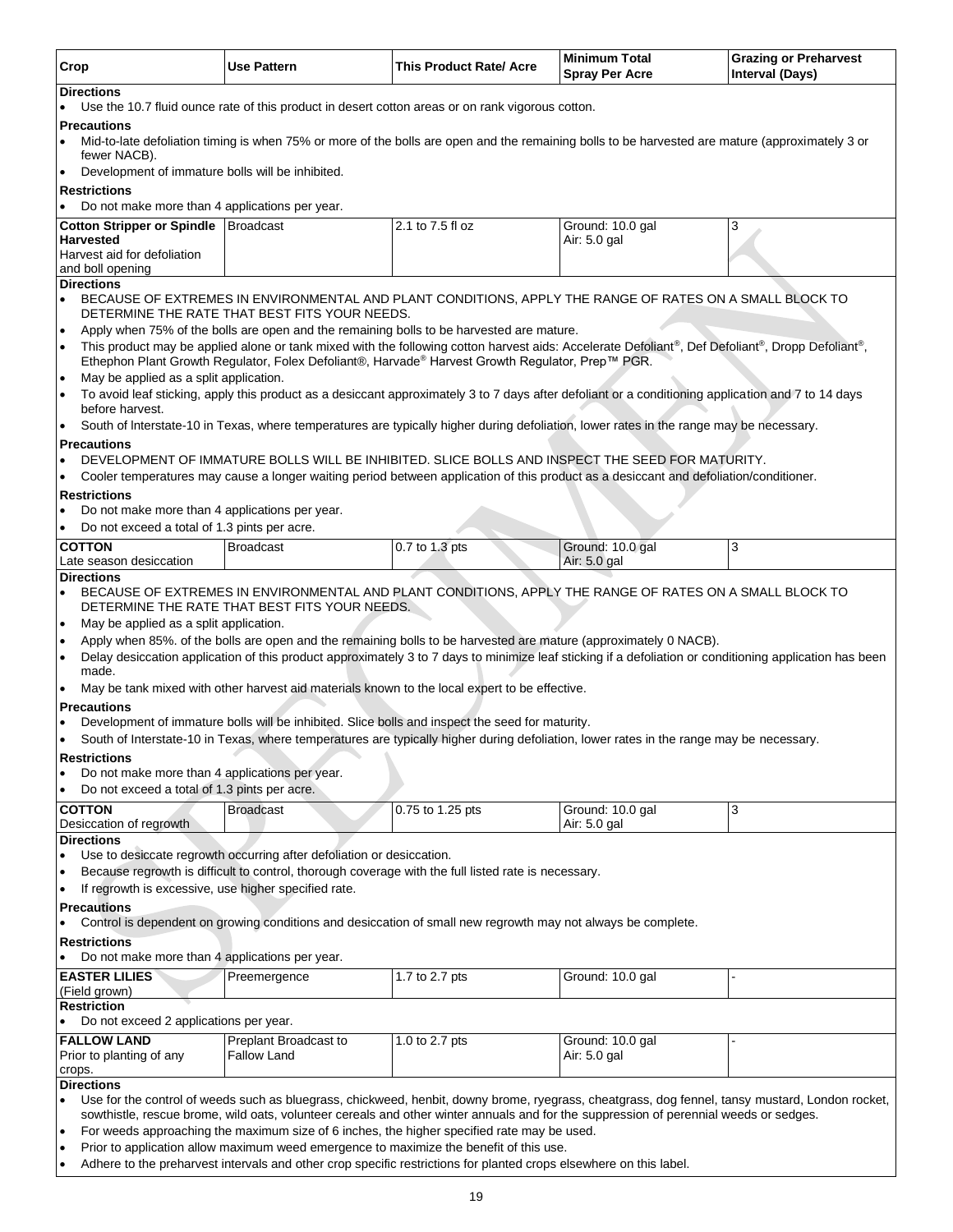| Crop                                                                                  | <b>Use Pattern</b>                                                                                           | This Product Rate/ Acre | <b>Minimum Total</b><br><b>Spray Per Acre</b>                                                                                                                                                                                                      | <b>Grazing or Preharvest</b><br>Interval (Days) |
|---------------------------------------------------------------------------------------|--------------------------------------------------------------------------------------------------------------|-------------------------|----------------------------------------------------------------------------------------------------------------------------------------------------------------------------------------------------------------------------------------------------|-------------------------------------------------|
| <b>Precaution</b>                                                                     |                                                                                                              |                         |                                                                                                                                                                                                                                                    |                                                 |
| <b>Restriction</b>                                                                    |                                                                                                              |                         | Fallow land may be between operations such as disking, ripping, plowing, leveling, irrigating or listing for ground preparation purposes.                                                                                                          |                                                 |
|                                                                                       | Do not make more than 2 applications per year, during the fallow period                                      |                         |                                                                                                                                                                                                                                                    |                                                 |
| <b>GRASSES</b>                                                                        | Preplant, at Planting, or                                                                                    | 1.3 to 2.7 pts          | Ground: 10.0 gal                                                                                                                                                                                                                                   |                                                 |
| (For seed) (For use in<br>seedbed preparation)                                        | Preemergence                                                                                                 |                         |                                                                                                                                                                                                                                                    |                                                 |
| <b>Directions</b>                                                                     |                                                                                                              |                         |                                                                                                                                                                                                                                                    |                                                 |
| $\bullet$                                                                             | Prepare the seedbeds and allow weeds to germinate.                                                           |                         |                                                                                                                                                                                                                                                    |                                                 |
| $\bullet$                                                                             | Apply this product when weeds are at the 3 to 5 leaf stage.                                                  |                         |                                                                                                                                                                                                                                                    |                                                 |
| $\bullet$                                                                             | Applications may be repeated as necessary (but only up to 3 applications per year) prior to grass emergence. |                         |                                                                                                                                                                                                                                                    |                                                 |
| <b>Restrictions</b><br>Do not make more than 3 applications per year.<br>$\bullet$    |                                                                                                              |                         |                                                                                                                                                                                                                                                    |                                                 |
| $\bullet$                                                                             | Do not graze treated areas or use the seed or straw from treated areas for animal feed or bedding.           |                         |                                                                                                                                                                                                                                                    |                                                 |
| <b>GUAR</b>                                                                           | Preharvest                                                                                                   | 1.3 <sub>pts</sub>      | Ground: 10.0 gal                                                                                                                                                                                                                                   | 4                                               |
| (Preharvest desiccation)                                                              |                                                                                                              |                         |                                                                                                                                                                                                                                                    |                                                 |
| <b>Directions</b><br>Apply after the pods are fully mature.                           |                                                                                                              |                         |                                                                                                                                                                                                                                                    |                                                 |
| <b>Restrictions</b>                                                                   |                                                                                                              |                         |                                                                                                                                                                                                                                                    |                                                 |
| Do not make more than 3 applications per year.<br>$\bullet$                           |                                                                                                              |                         |                                                                                                                                                                                                                                                    |                                                 |
| $\bullet$                                                                             | Do not graze treated areas or use the treated forage for animal feed.                                        |                         |                                                                                                                                                                                                                                                    |                                                 |
| <b>GUAVA</b>                                                                          | <b>Directed Spray</b>                                                                                        | $2.5$ pts               | Ground: 10.0 gal                                                                                                                                                                                                                                   |                                                 |
| <b>Precautions</b>                                                                    |                                                                                                              |                         |                                                                                                                                                                                                                                                    |                                                 |
| $\bullet$                                                                             |                                                                                                              |                         | Retreatment or spot spraying may be necessary for mature woody weeds, late-germinating weeds and grasses, and perennials.                                                                                                                          |                                                 |
| <b>Restrictions</b><br>Do not make more than 4 applications per year.<br>$\bullet$    |                                                                                                              |                         |                                                                                                                                                                                                                                                    |                                                 |
| $\bullet$                                                                             | Do not allow spray to contact green stems, fruit or foliage.                                                 |                         |                                                                                                                                                                                                                                                    |                                                 |
| Do not graze treated areas.<br>$\bullet$                                              |                                                                                                              |                         |                                                                                                                                                                                                                                                    |                                                 |
| $\bullet$                                                                             | Do not feed cover crops grown in treated areas to livestock.                                                 |                         |                                                                                                                                                                                                                                                    |                                                 |
| <b>HOPS</b>                                                                           | Directed Spray and/ or                                                                                       | 1.3 <sub>pts</sub>      | Ground: 10.0 gal                                                                                                                                                                                                                                   | 14                                              |
| (ID, OR, & WA only)                                                                   | Suckering and Stripping                                                                                      |                         |                                                                                                                                                                                                                                                    |                                                 |
| <b>Directions</b><br>Silage and hop vine refuse may be fed to livestock.<br>$\bullet$ |                                                                                                              |                         |                                                                                                                                                                                                                                                    |                                                 |
| $\bullet$                                                                             |                                                                                                              |                         | Spray only the basal 2.0 feet of the vines for sucking and stripping. Repeat as necessary, but only up to 3 applications per season.                                                                                                               |                                                 |
| $\bullet$                                                                             |                                                                                                              |                         | Chemical Pruning: Spray when vines are less than 3.0 feet tall to burn back existing vines and obtain even emergence of subsequent vines.                                                                                                          |                                                 |
| <b>Precautions</b>                                                                    |                                                                                                              |                         |                                                                                                                                                                                                                                                    |                                                 |
| Retreatment of spot treatment may be necessary.<br>$\bullet$                          |                                                                                                              |                         |                                                                                                                                                                                                                                                    |                                                 |
| $\bullet$<br>$\bullet$                                                                | APPLICATION TO HOP VINES LESS THAN 6 FEET TALL MAY CAUSE UNACCEPTABLE INJURY.                                |                         | Experience with varieties other than Cascade, Yakima Cluster, and Bullion is limited. If using this product on other varieties than these, test the                                                                                                |                                                 |
|                                                                                       |                                                                                                              |                         | use pattern on a small number of vines of each variety to determine sensitivity to injury. Do not use on unlisted varieties if unacceptable crop                                                                                                   |                                                 |
| injury occurs.                                                                        |                                                                                                              |                         |                                                                                                                                                                                                                                                    |                                                 |
| <b>Restrictions</b>                                                                   |                                                                                                              |                         |                                                                                                                                                                                                                                                    |                                                 |
| Do not make more than 3 applications per year.<br>$\bullet$                           |                                                                                                              |                         |                                                                                                                                                                                                                                                    |                                                 |
| $\bullet$<br>Do not allow animals to graze in treated hop yards.<br>$\bullet$         | Do not allow spray to contact green stems, foliage, flowers, or cones as injury may result.                  |                         |                                                                                                                                                                                                                                                    |                                                 |
| <b>LENTILS</b>                                                                        | <b>Harvest Aid</b>                                                                                           | 0.8 to 1.3 pts          | Ground: 20.0 gal                                                                                                                                                                                                                                   | 7                                               |
| NOT REGISTERED FOR                                                                    |                                                                                                              |                         | Air: 5.0 gal                                                                                                                                                                                                                                       |                                                 |
| USE ON LENTILS IN                                                                     |                                                                                                              |                         |                                                                                                                                                                                                                                                    |                                                 |
| CALIFORNIA.<br><b>Directions</b>                                                      |                                                                                                              |                         |                                                                                                                                                                                                                                                    |                                                 |
| $\bullet$                                                                             | Add nonionic surfactant at 0.25% v/v (2.0 pints per 100 gallons) of the finished spray volume.               |                         |                                                                                                                                                                                                                                                    |                                                 |
| May also be applied as a split application.<br>$\bullet$                              |                                                                                                              |                         |                                                                                                                                                                                                                                                    |                                                 |
| $\bullet$                                                                             |                                                                                                              |                         | Apply when crop is mature and at least 80% of the pods are yellowing and mostly ripe with no more than 30% of the leaves still green in color.                                                                                                     |                                                 |
| <b>Restrictions</b>                                                                   |                                                                                                              |                         |                                                                                                                                                                                                                                                    |                                                 |
| Do not make more than 2 applications per year.<br>$\bullet$<br>$\bullet$              |                                                                                                              |                         |                                                                                                                                                                                                                                                    |                                                 |
| $\bullet$                                                                             |                                                                                                              |                         | DO NOT make more than 2 applications or exceed a total of 1.3 pints per acre. The split application may improve coverage.<br>DO NOT apply where weather conditions favor spray drift. To reduce spray drift a drift control agent may be included. |                                                 |
| <b>MINT</b>                                                                           | Dormant Season                                                                                               | 1.3 to 2.0 pts          | Ground: 10.0 gal                                                                                                                                                                                                                                   |                                                 |
| (Peppermint, Spearmint)                                                               |                                                                                                              |                         | Air: 5.0 gal                                                                                                                                                                                                                                       |                                                 |
| <b>Directions</b>                                                                     |                                                                                                              |                         |                                                                                                                                                                                                                                                    |                                                 |
| $\bullet$                                                                             | Apply when crop is dormant before spring growth begins and when weeds are less than 6 inches tall.           |                         |                                                                                                                                                                                                                                                    |                                                 |
|                                                                                       | and groundsel. Apply this tank mixture no more than once per season.                                         |                         | May be tank mixed with Sinbar® Herbicide (terbacil) weed killer for improved contact activity and residual control of Italian ryegrass, prickly lettuce                                                                                            |                                                 |
|                                                                                       |                                                                                                              |                         |                                                                                                                                                                                                                                                    |                                                 |

#### **Precaution**

• For suppression of weeds such as groundsel, chickweed, downy brome, bluegrass, Italian ryegrass, prickly lettuce.

## **Restrictions**

• Do not make more than 2 applications per year.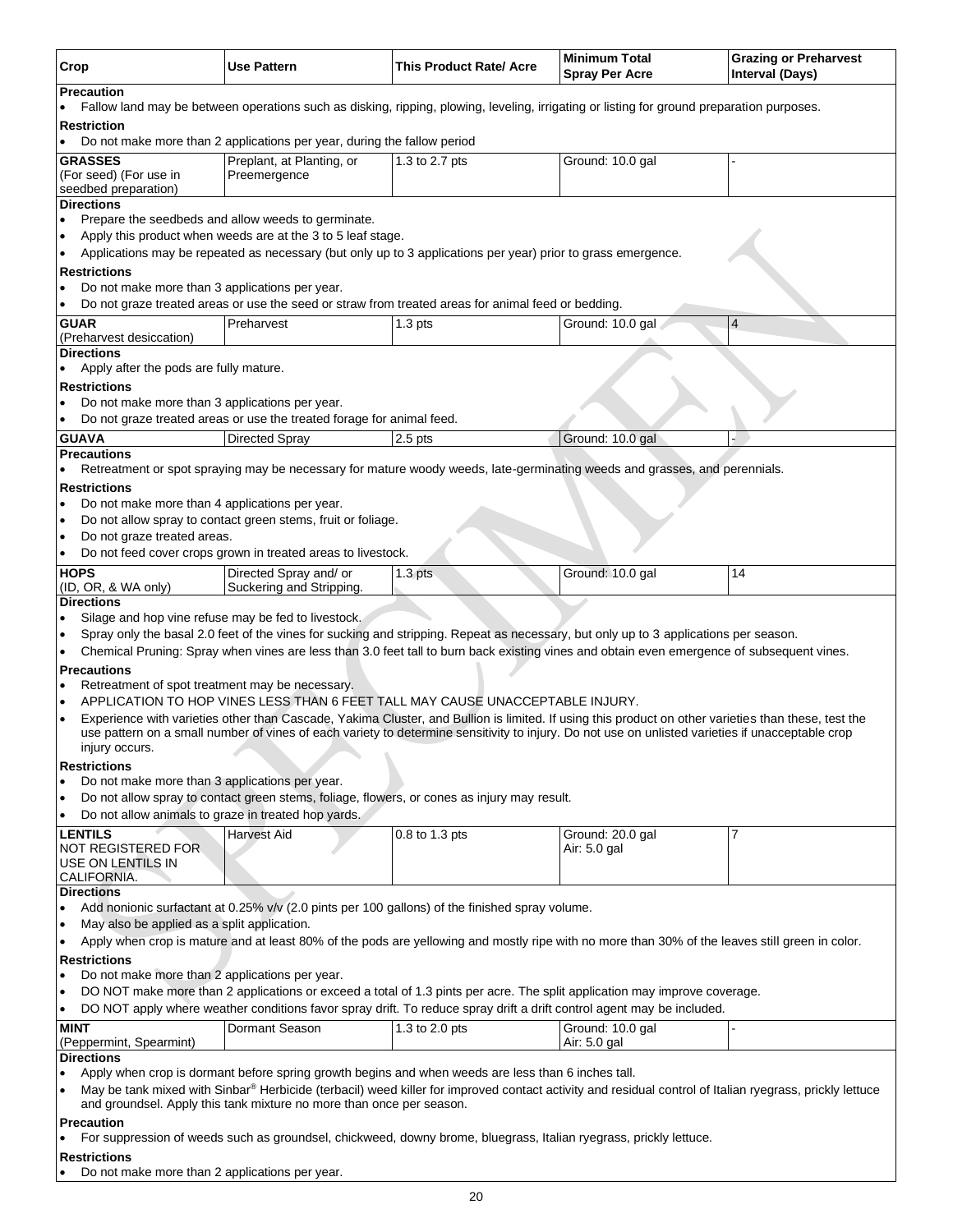| Crop                                                                                                                                                           | <b>Use Pattern</b>                                                                                                                                                              | <b>This Product Rate/ Acre</b> | <b>Minimum Total</b><br><b>Spray Per Acre</b>                                                                                                                                                                                                                                        | <b>Grazing or Preharvest</b><br><b>Interval (Days)</b> |  |
|----------------------------------------------------------------------------------------------------------------------------------------------------------------|---------------------------------------------------------------------------------------------------------------------------------------------------------------------------------|--------------------------------|--------------------------------------------------------------------------------------------------------------------------------------------------------------------------------------------------------------------------------------------------------------------------------------|--------------------------------------------------------|--|
|                                                                                                                                                                | Do not apply more than 2.0 pints per acre per dormant season.                                                                                                                   |                                |                                                                                                                                                                                                                                                                                      |                                                        |  |
| <b>ONIONS (seeded) AND</b><br><b>GARLIC</b>                                                                                                                    | Preplant/Preemergence                                                                                                                                                           | 1.7 to 2.7 pts                 | Ground: 10.0 gal                                                                                                                                                                                                                                                                     | 60<br>200 (CA only)                                    |  |
| <b>Directions</b><br>For heavy weed infestations or wild oat control use the higher specified rate.                                                            |                                                                                                                                                                                 |                                |                                                                                                                                                                                                                                                                                      |                                                        |  |
| $\bullet$                                                                                                                                                      | Allow maximum weed and grass emergence prior to treatment but apply prior to crop emergence.                                                                                    |                                |                                                                                                                                                                                                                                                                                      |                                                        |  |
| <b>Restrictions</b>                                                                                                                                            |                                                                                                                                                                                 |                                |                                                                                                                                                                                                                                                                                      |                                                        |  |
| Do not make more than 1 application per year.<br>$\bullet$                                                                                                     |                                                                                                                                                                                 |                                |                                                                                                                                                                                                                                                                                      |                                                        |  |
|                                                                                                                                                                | Apply only one application per season at the 2.7 pints per acre dosage.                                                                                                         |                                |                                                                                                                                                                                                                                                                                      |                                                        |  |
| Apply a maximum of 2.7 pints per acre per season.<br>$\bullet$                                                                                                 |                                                                                                                                                                                 |                                |                                                                                                                                                                                                                                                                                      |                                                        |  |
| <b>PASSION FRUIT</b>                                                                                                                                           | <b>Direct Spray</b>                                                                                                                                                             | $2.5$ pts                      | Ground: 10.0 gal                                                                                                                                                                                                                                                                     |                                                        |  |
| <b>Directions</b>                                                                                                                                              |                                                                                                                                                                                 |                                |                                                                                                                                                                                                                                                                                      |                                                        |  |
|                                                                                                                                                                | If bark is still green at application time, use a shield or wrap vine<br>Pick all fruit off the ground prior to application if application is to be made during harvest season. |                                |                                                                                                                                                                                                                                                                                      |                                                        |  |
| <b>Precaution</b>                                                                                                                                              |                                                                                                                                                                                 |                                |                                                                                                                                                                                                                                                                                      |                                                        |  |
| $\bullet$<br>It may be necessary to retreat or spot treat.                                                                                                     |                                                                                                                                                                                 |                                |                                                                                                                                                                                                                                                                                      |                                                        |  |
| <b>Restrictions</b>                                                                                                                                            |                                                                                                                                                                                 |                                |                                                                                                                                                                                                                                                                                      |                                                        |  |
| Do not make more than 5 applications per year.                                                                                                                 |                                                                                                                                                                                 |                                |                                                                                                                                                                                                                                                                                      |                                                        |  |
| Do not allow animals to graze on treated areas.                                                                                                                |                                                                                                                                                                                 |                                |                                                                                                                                                                                                                                                                                      |                                                        |  |
| <b>PEANUTS</b>                                                                                                                                                 | Broadcast At ground crack                                                                                                                                                       | 5.4 to 10.8 fl oz              | Ground: 10 gal                                                                                                                                                                                                                                                                       |                                                        |  |
| <b>Directions</b>                                                                                                                                              | Post-emergence                                                                                                                                                                  |                                |                                                                                                                                                                                                                                                                                      |                                                        |  |
|                                                                                                                                                                |                                                                                                                                                                                 |                                | To control or suppress small (1 to 6 inches) emerged annual grass and broadleaf weeds in peanuts at ground crack. A second application may be                                                                                                                                        |                                                        |  |
| made up to 28 days after ground crack.                                                                                                                         |                                                                                                                                                                                 |                                |                                                                                                                                                                                                                                                                                      |                                                        |  |
| ٠                                                                                                                                                              |                                                                                                                                                                                 |                                | For at ground crack use, this product can be tank mixed with Pursuit® Herbicide or Dual MAGNUM for residual weed control.                                                                                                                                                            |                                                        |  |
| <b>Precautions</b>                                                                                                                                             |                                                                                                                                                                                 |                                |                                                                                                                                                                                                                                                                                      |                                                        |  |
| $\bullet$                                                                                                                                                      |                                                                                                                                                                                 |                                | Crop, foliage sprayed will be injured in the form of bronzing and crinkling, but the crop will recover and develop normally.                                                                                                                                                         |                                                        |  |
| <b>Restrictions</b><br>Do not make more than 2 applications per year.<br>$\bullet$                                                                             |                                                                                                                                                                                 |                                |                                                                                                                                                                                                                                                                                      |                                                        |  |
|                                                                                                                                                                |                                                                                                                                                                                 |                                | Make no more than 2 applications per season and do not apply total of more than 10.8 fluid ounce of product per acre per season.                                                                                                                                                     |                                                        |  |
| Do not apply by air.<br>$\bullet$                                                                                                                              |                                                                                                                                                                                 |                                |                                                                                                                                                                                                                                                                                      |                                                        |  |
| <b>PEANUTS</b>                                                                                                                                                 | Broadcast At ground crack                                                                                                                                                       | 5.4 to 10.8 fl oz              | Ground: 10 gal                                                                                                                                                                                                                                                                       |                                                        |  |
| Basagran <sup>®</sup> Herbicide Tank                                                                                                                           | Post-emergence                                                                                                                                                                  |                                |                                                                                                                                                                                                                                                                                      |                                                        |  |
| Mix<br><b>Directions</b>                                                                                                                                       |                                                                                                                                                                                 |                                |                                                                                                                                                                                                                                                                                      |                                                        |  |
|                                                                                                                                                                |                                                                                                                                                                                 |                                | Tank mix this product with Basagran at 1.0 pint per acre for improved control of weeds such as cocklebur, bristly starbur, smartweed and                                                                                                                                             |                                                        |  |
| prickly sida.                                                                                                                                                  |                                                                                                                                                                                 |                                |                                                                                                                                                                                                                                                                                      |                                                        |  |
| $\bullet$                                                                                                                                                      |                                                                                                                                                                                 |                                | This tank mix can be applied at the ground crack stage of peanuts. A second application may be made up to 28 days after ground crack.                                                                                                                                                |                                                        |  |
| <b>Precautions</b>                                                                                                                                             |                                                                                                                                                                                 |                                |                                                                                                                                                                                                                                                                                      |                                                        |  |
|                                                                                                                                                                |                                                                                                                                                                                 |                                | Crop foliage sprayed will be injured in the form of bronzing and crinkling, but the crop will recover and develop normally.<br>If peanuts show injury (leaf phytotoxicity and/or plant stunting) produced by any other herbicide treatment, do not apply this tank mix as injury may |                                                        |  |
| be enhanced and/or prolonged.                                                                                                                                  |                                                                                                                                                                                 |                                |                                                                                                                                                                                                                                                                                      |                                                        |  |
| ٠                                                                                                                                                              |                                                                                                                                                                                 |                                | During prolonged periods of drought or unseasonably cold weather do not apply this tank mix as unsatisfactory weed control may result.                                                                                                                                               |                                                        |  |
| <b>Restrictions</b>                                                                                                                                            |                                                                                                                                                                                 |                                |                                                                                                                                                                                                                                                                                      |                                                        |  |
| Do not make more than 2 applications per year.<br>$\bullet$                                                                                                    |                                                                                                                                                                                 |                                |                                                                                                                                                                                                                                                                                      |                                                        |  |
| ٠<br>Do not apply by air.<br>$\bullet$                                                                                                                         |                                                                                                                                                                                 |                                | Make no more than 2 applications per season and do not apply a total of more than 10.8 fluid ounce of product per acre per season.                                                                                                                                                   |                                                        |  |
| <b>PEANUTS</b>                                                                                                                                                 | <b>Broadcast</b>                                                                                                                                                                | 5.4 to 10.8 fl oz              | Ground: 10 gal                                                                                                                                                                                                                                                                       |                                                        |  |
| Butyrac <sup>®</sup> Herbicide or                                                                                                                              | Post-emergence                                                                                                                                                                  |                                |                                                                                                                                                                                                                                                                                      |                                                        |  |
| Butoxone <sup>®</sup> 200 Herbicide                                                                                                                            |                                                                                                                                                                                 |                                |                                                                                                                                                                                                                                                                                      |                                                        |  |
| Tank Mix<br><b>Directions</b>                                                                                                                                  |                                                                                                                                                                                 |                                |                                                                                                                                                                                                                                                                                      |                                                        |  |
| $\bullet$                                                                                                                                                      |                                                                                                                                                                                 |                                | For improved control of weeds such as cocklebur, sicklepod, and morningglory, tank mix this product with 8.0 to 16.0 ounce (0.125 to 0.25 pound)                                                                                                                                     |                                                        |  |
| per acre of Butyrac or Butoxone 200.                                                                                                                           |                                                                                                                                                                                 |                                |                                                                                                                                                                                                                                                                                      |                                                        |  |
| <b>Precautions</b>                                                                                                                                             |                                                                                                                                                                                 |                                |                                                                                                                                                                                                                                                                                      |                                                        |  |
| ٠                                                                                                                                                              |                                                                                                                                                                                 |                                | Crop foliage sprayed will be injured in the form of bronzing and crinkling but the crop will recover and develop normally.                                                                                                                                                           |                                                        |  |
| <b>Restrictions</b>                                                                                                                                            |                                                                                                                                                                                 |                                |                                                                                                                                                                                                                                                                                      |                                                        |  |
| Do not make more than 2 applications per year.<br>$\bullet$                                                                                                    |                                                                                                                                                                                 |                                |                                                                                                                                                                                                                                                                                      |                                                        |  |
| Do not apply a total of more than 10.8 fluid ounce of product per season and make no more than 2 applications per season.<br>Do not apply by air.<br>$\bullet$ |                                                                                                                                                                                 |                                |                                                                                                                                                                                                                                                                                      |                                                        |  |
| <b>PIGEON PEAS</b>                                                                                                                                             | Directed Spray                                                                                                                                                                  | 1.3 <sub>pt</sub>              | Ground: 10 gal                                                                                                                                                                                                                                                                       | 60                                                     |  |
| (Puerto Rico only)                                                                                                                                             |                                                                                                                                                                                 |                                |                                                                                                                                                                                                                                                                                      |                                                        |  |
| <b>Directions</b>                                                                                                                                              |                                                                                                                                                                                 |                                |                                                                                                                                                                                                                                                                                      |                                                        |  |
| Cannery waste can be fed to livestock.                                                                                                                         |                                                                                                                                                                                 |                                |                                                                                                                                                                                                                                                                                      |                                                        |  |
| <b>Precaution</b>                                                                                                                                              |                                                                                                                                                                                 |                                |                                                                                                                                                                                                                                                                                      |                                                        |  |
| Avoid contact with pigeon pea foliage.                                                                                                                         |                                                                                                                                                                                 |                                |                                                                                                                                                                                                                                                                                      |                                                        |  |
| <b>Restrictions</b>                                                                                                                                            |                                                                                                                                                                                 |                                |                                                                                                                                                                                                                                                                                      |                                                        |  |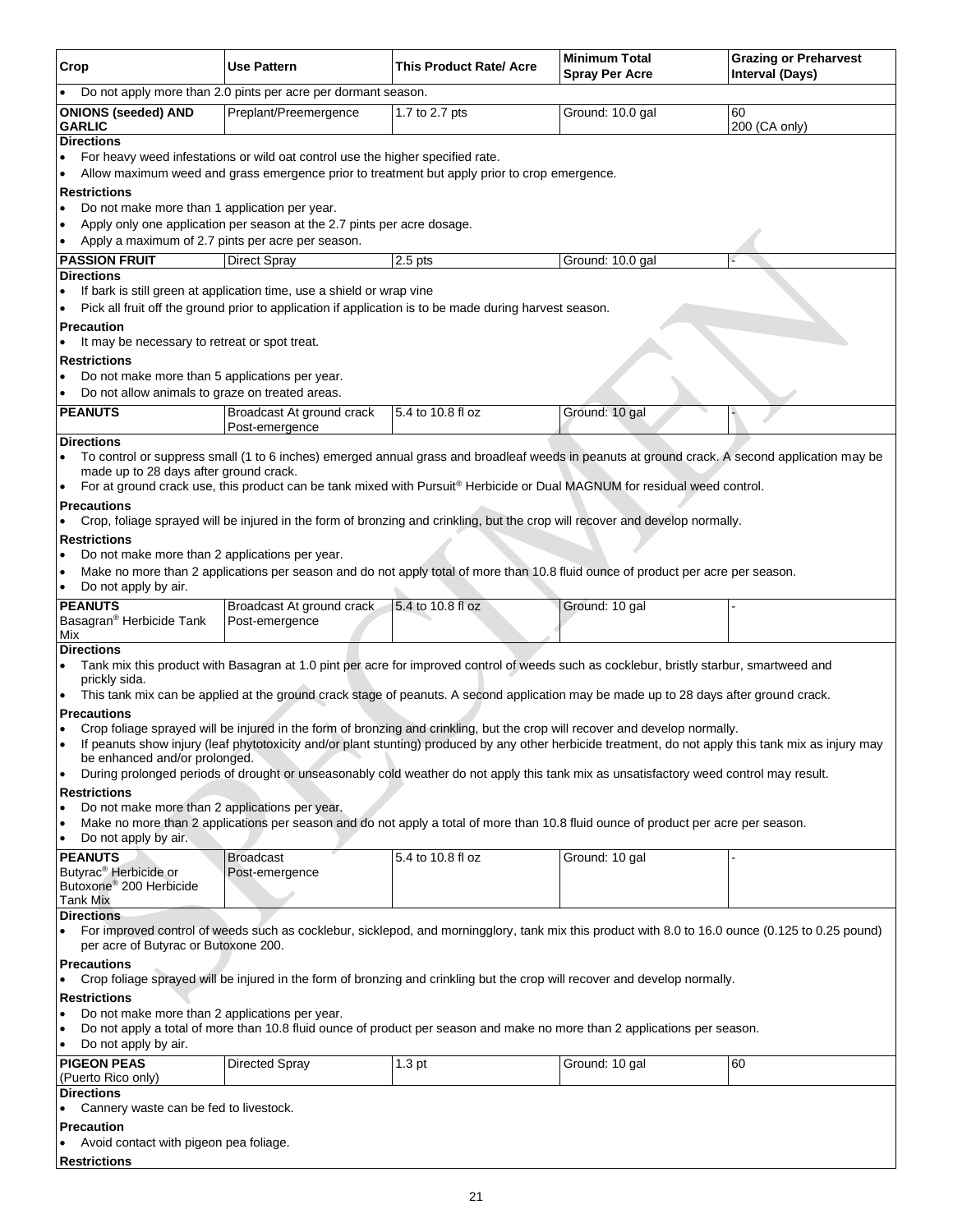| Crop                                                                                                                                                                                         | <b>Use Pattern</b>                                                                                                                                   | This Product Rate/ Acre       | <b>Minimum Total</b><br><b>Spray Per Acre</b> | <b>Grazing or Preharvest</b><br><b>Interval (Days)</b> |  |  |
|----------------------------------------------------------------------------------------------------------------------------------------------------------------------------------------------|------------------------------------------------------------------------------------------------------------------------------------------------------|-------------------------------|-----------------------------------------------|--------------------------------------------------------|--|--|
| Do not make more than 1 application per year.<br>$\bullet$<br>Do not make more than 1 application per season.<br>$\bullet$<br>Do not graze treated areas or feed treated forage to livestock |                                                                                                                                                      |                               |                                               |                                                        |  |  |
| <b>PINEAPPLE</b>                                                                                                                                                                             | <b>Directed Spray</b>                                                                                                                                | 1.3 to 2.7 pts                | Ground: 10 gal                                | 20                                                     |  |  |
| <b>Precaution</b>                                                                                                                                                                            |                                                                                                                                                      |                               |                                               |                                                        |  |  |
| More mature weeds may require retreatment.                                                                                                                                                   |                                                                                                                                                      |                               |                                               |                                                        |  |  |
| <b>Restriction</b>                                                                                                                                                                           |                                                                                                                                                      |                               |                                               |                                                        |  |  |
| Do not exceed 3 applications per season.                                                                                                                                                     |                                                                                                                                                      |                               |                                               |                                                        |  |  |
| <b>POTATO</b>                                                                                                                                                                                | Preplant or                                                                                                                                          | 0.7 to 1.3 pts                | Ground: 10.0 gal                              |                                                        |  |  |
|                                                                                                                                                                                              | Preemergence                                                                                                                                         |                               | Air: 5.0 gal                                  |                                                        |  |  |
| <b>Directions</b>                                                                                                                                                                            | <b>Broadcast</b>                                                                                                                                     |                               |                                               |                                                        |  |  |
| $\bullet$                                                                                                                                                                                    | Apply up to ground cracking stage, before potatoes have emerged.                                                                                     |                               |                                               |                                                        |  |  |
| <b>Restriction</b>                                                                                                                                                                           |                                                                                                                                                      |                               |                                               |                                                        |  |  |
| Do not make more than 3 applications per year.<br>$\bullet$                                                                                                                                  |                                                                                                                                                      |                               |                                               |                                                        |  |  |
| <b>POTATO</b>                                                                                                                                                                                | Preplant                                                                                                                                             | 0.4 to 0.7 pts                | Ground: 10.0 gal                              |                                                        |  |  |
| (California, Washington,                                                                                                                                                                     | <b>Broadcast</b>                                                                                                                                     |                               | Air: 5.0 gal                                  |                                                        |  |  |
| Oregon, Idaho only; used                                                                                                                                                                     |                                                                                                                                                      |                               |                                               |                                                        |  |  |
| alone)                                                                                                                                                                                       |                                                                                                                                                      |                               |                                               |                                                        |  |  |
| <b>Directions</b>                                                                                                                                                                            |                                                                                                                                                      |                               |                                               |                                                        |  |  |
|                                                                                                                                                                                              | For control of volunteer barley in preformed seedbeds.                                                                                               |                               |                                               |                                                        |  |  |
| <b>Restrictions</b>                                                                                                                                                                          |                                                                                                                                                      |                               |                                               |                                                        |  |  |
| Do not make more than 3 applications per year<br>$\bullet$                                                                                                                                   |                                                                                                                                                      |                               |                                               |                                                        |  |  |
| <b>POTATO</b>                                                                                                                                                                                | <b>Broadcast</b>                                                                                                                                     | 0.7 to 1.3 pts                | Ground: 20.0 gal                              | 3                                                      |  |  |
| Fresh Market Only<br>Preharvest vine killing and                                                                                                                                             |                                                                                                                                                      |                               |                                               |                                                        |  |  |
| weed desiccation.                                                                                                                                                                            |                                                                                                                                                      |                               |                                               |                                                        |  |  |
| For Use Only in the states of:                                                                                                                                                               |                                                                                                                                                      |                               |                                               |                                                        |  |  |
| Colorado, Delaware, Idaho,                                                                                                                                                                   |                                                                                                                                                      |                               |                                               |                                                        |  |  |
| Illinois, Indiana, Kansas,                                                                                                                                                                   |                                                                                                                                                      |                               |                                               |                                                        |  |  |
| Maine, Maryland,<br>Massachusetts, Michigan,                                                                                                                                                 |                                                                                                                                                      |                               |                                               |                                                        |  |  |
| Minnesota, Nebraska,                                                                                                                                                                         |                                                                                                                                                      |                               |                                               |                                                        |  |  |
| Nevada, New Jersey, New                                                                                                                                                                      |                                                                                                                                                      |                               |                                               |                                                        |  |  |
| York, North Dakota, Ohio,                                                                                                                                                                    |                                                                                                                                                      |                               |                                               |                                                        |  |  |
| Oregon, Pennsylvania,<br>South Dakota, Utah,                                                                                                                                                 |                                                                                                                                                      |                               |                                               |                                                        |  |  |
| Washington, Wisconsin, and                                                                                                                                                                   |                                                                                                                                                      |                               |                                               |                                                        |  |  |
| Wyoming                                                                                                                                                                                      |                                                                                                                                                      |                               |                                               |                                                        |  |  |
| <b>Directions</b>                                                                                                                                                                            |                                                                                                                                                      |                               |                                               |                                                        |  |  |
|                                                                                                                                                                                              | Potatoes must be harvested promptly after desiccation and processed or consumed immediately.                                                         |                               |                                               |                                                        |  |  |
| Begin application when leaves begin to turn yellow.<br>$\bullet$<br>$\bullet$                                                                                                                | Use 1.3 pints per acre rate where quick vine kill is desired.                                                                                        |                               |                                               |                                                        |  |  |
|                                                                                                                                                                                              | For dense vine growth, use 2 applications of 0.6 pints per acre. Split applications must be applied a minimum of 5 days apart.                       |                               |                                               |                                                        |  |  |
| <b>Precaution</b>                                                                                                                                                                            |                                                                                                                                                      |                               |                                               |                                                        |  |  |
|                                                                                                                                                                                              | Immature potato foliage is tolerant to this product. However, desiccation will not be complete under this condition.                                 |                               |                                               |                                                        |  |  |
| <b>Restrictions</b>                                                                                                                                                                          |                                                                                                                                                      |                               |                                               |                                                        |  |  |
| $\bullet$                                                                                                                                                                                    | For Fresh Market Potatoes Only. (Fresh Market Potatoes include potatoes that are sent directly from the field to a consumer, grocery store, or       |                               |                                               |                                                        |  |  |
| processor for use.)                                                                                                                                                                          |                                                                                                                                                      |                               |                                               |                                                        |  |  |
| DO NOT make more than 2 applications per year.<br>$\bullet$                                                                                                                                  |                                                                                                                                                      |                               |                                               |                                                        |  |  |
| $\bullet$<br>DO NOT apply to drought stressed potato vines.<br>$\bullet$                                                                                                                     | DO NOT use on potatoes that will be stored as tuber decomposition may result.                                                                        |                               |                                               |                                                        |  |  |
| $\bullet$                                                                                                                                                                                    | DO NOT use to desiccate the vines of seed potatoes as seed pieces may fail to germinate and grow normally                                            |                               |                                               |                                                        |  |  |
| DO NOT pasture livestock in treated potato fields.<br>$\bullet$                                                                                                                              |                                                                                                                                                      |                               |                                               |                                                        |  |  |
| DO NOT exceed 2.6 pints per acre per season<br>$\bullet$                                                                                                                                     |                                                                                                                                                      |                               |                                               |                                                        |  |  |
| <b>RICE</b>                                                                                                                                                                                  | Preplant or                                                                                                                                          | Weeds 1 to 3": 1.3 to 1.7 pts | Ground: 10.0 gal                              |                                                        |  |  |
|                                                                                                                                                                                              | Preemergence                                                                                                                                         | Weeds 3 to 6": 1.7 to 2.0 pts | Air: 5.0 gal                                  |                                                        |  |  |
|                                                                                                                                                                                              | <b>Broadcast</b>                                                                                                                                     | Weeds 6": 2.0 to 2.7 pts      |                                               |                                                        |  |  |
| <b>Directions</b><br>Apply as a broadcast spray before, during or after planting, but before crop emergence. When vegetation is dense, use higher specified rates                            |                                                                                                                                                      |                               |                                               |                                                        |  |  |
| and spray volumes.                                                                                                                                                                           |                                                                                                                                                      |                               |                                               |                                                        |  |  |
| Seeding should be done with a minimum amount of soil disturbance.<br>$\bullet$                                                                                                               |                                                                                                                                                      |                               |                                               |                                                        |  |  |
| $\bullet$                                                                                                                                                                                    | This product may be tank mixed with other herbicides registered for this use for improved or extended weed control.                                  |                               |                                               |                                                        |  |  |
| <b>Precaution</b>                                                                                                                                                                            |                                                                                                                                                      |                               |                                               |                                                        |  |  |
|                                                                                                                                                                                              | This product will not control weeds and grasses emerging after application. Crop plants emerged at time of application will be killed.               |                               |                                               |                                                        |  |  |
| <b>Restrictions</b>                                                                                                                                                                          |                                                                                                                                                      |                               |                                               |                                                        |  |  |
| Do not make more than 3 applications per year.                                                                                                                                               | Do not flood/flush within 48 hours of application in order to ensure complete kill of vegetation. If cool, cloudy and/or wet weather delays speed of |                               |                                               |                                                        |  |  |

• Do not flood/flush within 48 hours of application in order to ensure complete kill of vegetation. If cool, cloudy and/or wet weather delays speed of kill, do not flood/flush until complete kill is evident.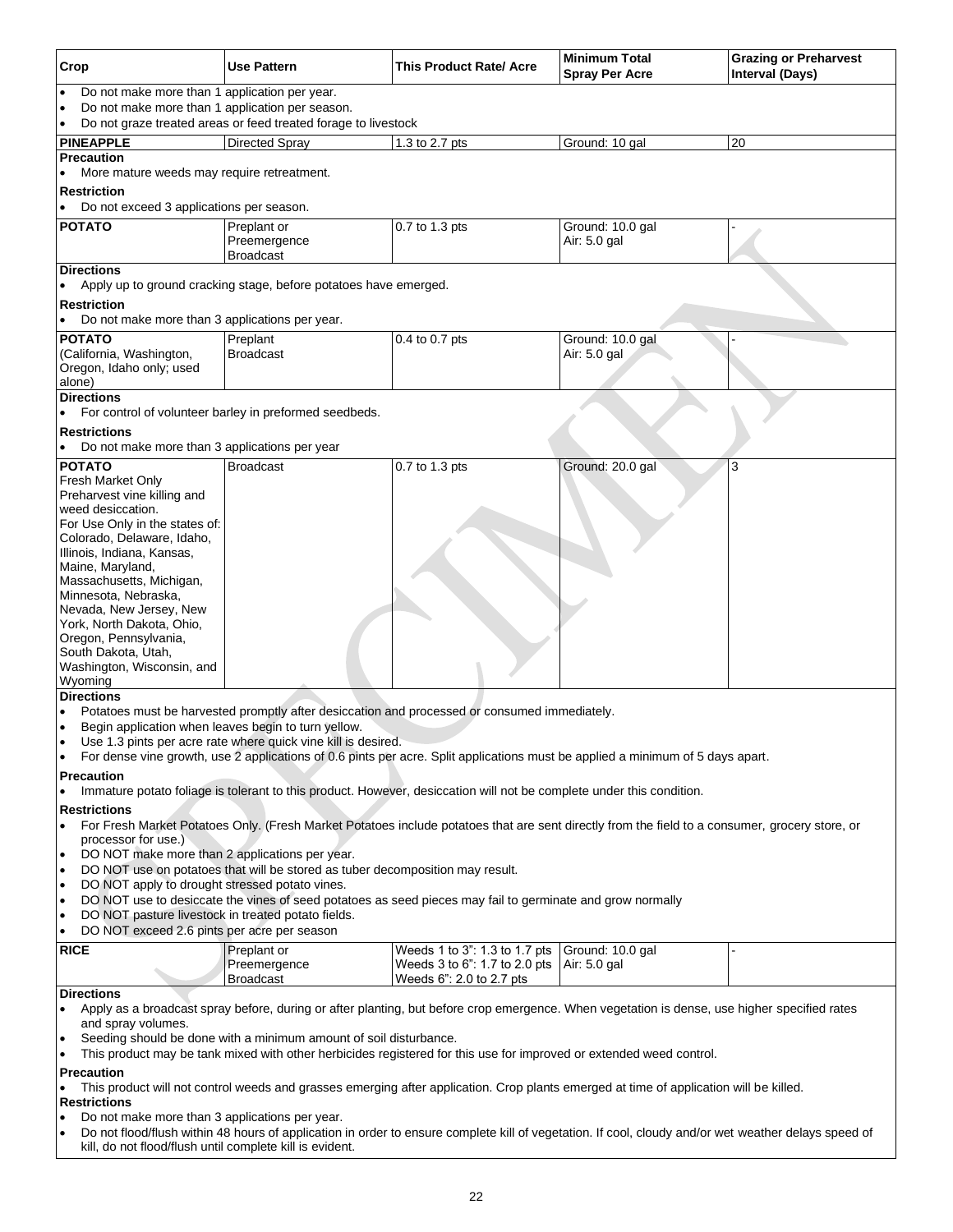| Crop                                                                                                                                                                                              | <b>Use Pattern</b>                                                                                                                                                                                                                                                        | <b>This Product Rate/ Acre</b>                                                                                                                                                                                                                           | <b>Minimum Total</b><br><b>Spray Per Acre</b> | <b>Grazing or Preharvest</b><br>Interval (Days) |  |
|---------------------------------------------------------------------------------------------------------------------------------------------------------------------------------------------------|---------------------------------------------------------------------------------------------------------------------------------------------------------------------------------------------------------------------------------------------------------------------------|----------------------------------------------------------------------------------------------------------------------------------------------------------------------------------------------------------------------------------------------------------|-----------------------------------------------|-------------------------------------------------|--|
| <b>SAFFLOWER</b>                                                                                                                                                                                  | Preplant or Preemergence<br><b>Broadcast or Banded Over</b>                                                                                                                                                                                                               | 1.7 to 2.7 pts                                                                                                                                                                                                                                           | Ground: 10.0 gal<br>Air: 5.0 gal              |                                                 |  |
| <b>Directions</b><br>Apply before, during and after planting but before crop emergence.<br>$\bullet$                                                                                              |                                                                                                                                                                                                                                                                           |                                                                                                                                                                                                                                                          |                                               |                                                 |  |
| <b>Restriction</b><br>Do not make more than 3 applications per year.<br>$\bullet$                                                                                                                 |                                                                                                                                                                                                                                                                           |                                                                                                                                                                                                                                                          |                                               |                                                 |  |
| <b>SAFFLOWER</b><br>(California only)                                                                                                                                                             | <b>Preplant Broadcast</b>                                                                                                                                                                                                                                                 | $0.7$ pt                                                                                                                                                                                                                                                 | Ground: 10.0 gal<br>Air: 5.0 gal              |                                                 |  |
| <b>Directions</b>                                                                                                                                                                                 |                                                                                                                                                                                                                                                                           |                                                                                                                                                                                                                                                          |                                               |                                                 |  |
| ٠                                                                                                                                                                                                 | For control of volunteer barley in preformed seedbeds.                                                                                                                                                                                                                    |                                                                                                                                                                                                                                                          |                                               |                                                 |  |
| <b>Restriction</b><br>Do not make more than 3 applications per year.<br>٠                                                                                                                         |                                                                                                                                                                                                                                                                           |                                                                                                                                                                                                                                                          |                                               |                                                 |  |
| <b>SMALL GRAINS</b><br>(Barley, wheat)                                                                                                                                                            | Preplant or<br>Preemergence                                                                                                                                                                                                                                               | Weeds 1 to 3". 1.3 to 1.7 pts<br>Weeds 3 to 6": 1.7 to 2.0 pts<br>Weeds 6": 2.0 to 2.7 pts                                                                                                                                                               | Ground: 5.0 gal<br>Air: 5.0 gal               |                                                 |  |
| <b>Restriction</b><br>Do not make more than 3 applications per year.<br>$\bullet$                                                                                                                 |                                                                                                                                                                                                                                                                           |                                                                                                                                                                                                                                                          |                                               |                                                 |  |
| <b>SMALL GRAINS</b>                                                                                                                                                                               | Preplant or                                                                                                                                                                                                                                                               | Weeds 1 to 3": 1.3 to 1.7 pts                                                                                                                                                                                                                            | Ground: 10.0 gal                              |                                                 |  |
| (Wheat Only)<br>Hoelon <sup>®</sup> 3EC Tank Mix                                                                                                                                                  | Preemergence                                                                                                                                                                                                                                                              | Weeds 3 to 6": 1.7 to 2.0 pts                                                                                                                                                                                                                            | Air: 5.0 gal                                  |                                                 |  |
| <b>Directions</b>                                                                                                                                                                                 |                                                                                                                                                                                                                                                                           | Weeds 6": 2.0 to 2.7 pts                                                                                                                                                                                                                                 |                                               |                                                 |  |
|                                                                                                                                                                                                   | A tank mix with Hoelon 3EC will improve grass control.                                                                                                                                                                                                                    |                                                                                                                                                                                                                                                          |                                               |                                                 |  |
| ٠                                                                                                                                                                                                 |                                                                                                                                                                                                                                                                           | Apply when weeds are actively growing and 1 to 6 inches in height. Weeds 6 inches or taller may not be controlled.                                                                                                                                       |                                               |                                                 |  |
| <b>Restrictions</b>                                                                                                                                                                               |                                                                                                                                                                                                                                                                           |                                                                                                                                                                                                                                                          |                                               |                                                 |  |
| Do not make more than 3 applications per year.                                                                                                                                                    | Do not apply this tank mix to barley as crop injury may result.                                                                                                                                                                                                           |                                                                                                                                                                                                                                                          |                                               |                                                 |  |
| <b>SORGHUM</b>                                                                                                                                                                                    | Preplant/ Preemergence                                                                                                                                                                                                                                                    | Weeds 1 to 3": 1.3 to 1.7 pts                                                                                                                                                                                                                            | Ground: 5.0 gal                               | 48 (grain)                                      |  |
| (Grain)                                                                                                                                                                                           | <b>Broadcast or Band</b>                                                                                                                                                                                                                                                  | Weeds 3 to 6": 1.7 to 2.0 pts<br>Weeds 6": 2.0 to 2.7 pts                                                                                                                                                                                                | Air: 5.0 gal                                  | 20 (forage)                                     |  |
| <b>Directions</b><br><b>Restriction</b>                                                                                                                                                           | Seeding should be done with a minimum amount of soil disturbance.                                                                                                                                                                                                         | To allow maximum weed and grass emergence, seedbeds should be formed as far ahead of planting as possible.                                                                                                                                               |                                               |                                                 |  |
| Do not make more than 3 applications per year.<br>$\bullet$                                                                                                                                       |                                                                                                                                                                                                                                                                           |                                                                                                                                                                                                                                                          |                                               |                                                 |  |
| <b>SORGHUM</b><br>(Grain)<br>Atrazine & 2,4-D ester<br>[Low Volatile] Tank Mix                                                                                                                    | Preplant or<br>Preemergence                                                                                                                                                                                                                                               | Weeds 1 to 3": 1.3 to 1.7 pts<br>Weeds 3 to 6": 1.7 to 2.0 pts<br>Weeds 6": 2.0 to 2.7 pts                                                                                                                                                               |                                               | 48 (grain)<br>20 (forage)                       |  |
| <b>Directions</b>                                                                                                                                                                                 |                                                                                                                                                                                                                                                                           |                                                                                                                                                                                                                                                          |                                               |                                                 |  |
| $\bullet$                                                                                                                                                                                         |                                                                                                                                                                                                                                                                           | This product may be tank mixed with Atrazine for improved preemergence or residual weed control. The addition of 2,4-D ester (Low Volatile) may<br>assist in the suppression of perennial and annual broadleaf weeds emerged at the time of application. |                                               |                                                 |  |
| <b>Restriction</b><br>Do not make more than 3 applications per year.                                                                                                                              |                                                                                                                                                                                                                                                                           |                                                                                                                                                                                                                                                          |                                               |                                                 |  |
| <b>SORGHUM</b>                                                                                                                                                                                    | Preplant                                                                                                                                                                                                                                                                  | 1.3 to 2.5 pts                                                                                                                                                                                                                                           | Ground: 10.0 gal                              | 48 (grain)                                      |  |
| (Grain)<br>Harmony <sup>®</sup> Extra Herbicide                                                                                                                                                   |                                                                                                                                                                                                                                                                           |                                                                                                                                                                                                                                                          |                                               | 20 (forage)                                     |  |
| Tank Mix<br><b>Directions</b>                                                                                                                                                                     |                                                                                                                                                                                                                                                                           |                                                                                                                                                                                                                                                          |                                               |                                                 |  |
| ٠                                                                                                                                                                                                 | For Improved weed control, this product may be tank mixed with Harmony Extra.                                                                                                                                                                                             |                                                                                                                                                                                                                                                          |                                               |                                                 |  |
| <b>Restriction</b><br>Do not make more than 3 applications per year.<br>٠                                                                                                                         |                                                                                                                                                                                                                                                                           |                                                                                                                                                                                                                                                          |                                               |                                                 |  |
| <b>SORGHUM</b>                                                                                                                                                                                    | Postemergence Directed                                                                                                                                                                                                                                                    | 0.7 to 1.3 pts                                                                                                                                                                                                                                           | Ground: 10.0 gal                              | 48 (grain)                                      |  |
| (Grain)                                                                                                                                                                                           | (including Hooded<br>or Shielded                                                                                                                                                                                                                                          |                                                                                                                                                                                                                                                          |                                               | 20 (forage)                                     |  |
| <b>Directions</b><br>Apply when weeds are actively growing.<br>٠<br>Use higher specified rate on larger or hard to control weeds. Weeds 6 inches or taller may not be controlled.<br>٠            |                                                                                                                                                                                                                                                                           |                                                                                                                                                                                                                                                          |                                               |                                                 |  |
| <b>Precaution</b>                                                                                                                                                                                 |                                                                                                                                                                                                                                                                           |                                                                                                                                                                                                                                                          |                                               |                                                 |  |
| Severe damage and/or complete kill can occur if spray contacts sorghum plants.<br>٠                                                                                                               |                                                                                                                                                                                                                                                                           |                                                                                                                                                                                                                                                          |                                               |                                                 |  |
| <b>Restrictions</b><br>Do not make more than 2 applications per year.<br>٠<br>Do not exceed 2 postemergence directed applications or exceed a total of 5.3 pints of this product per season.<br>٠ |                                                                                                                                                                                                                                                                           |                                                                                                                                                                                                                                                          |                                               |                                                 |  |
|                                                                                                                                                                                                   | DIRECTIONS FOR USE HOODED OR SHIELDED SPRAYERS                                                                                                                                                                                                                            |                                                                                                                                                                                                                                                          |                                               |                                                 |  |
| ٠<br>٠                                                                                                                                                                                            | To avoid excessive crop phytotoxicity, use a hooded or shielded sprayer with skids or wheels on the spray boom to maintain spray height.<br>Apply by directing spray between the rows and by using hooded or shielded sprayers to prevent spray contact with crop plants. |                                                                                                                                                                                                                                                          |                                               |                                                 |  |
| DIRECTIONS FOR USE DIRECTED SPRAY WITHOUT HOODED OR SHIELDED SPRAYERS                                                                                                                             |                                                                                                                                                                                                                                                                           |                                                                                                                                                                                                                                                          |                                               |                                                 |  |

• Apply when sorghum is at least 12 inches tall when naturally standing.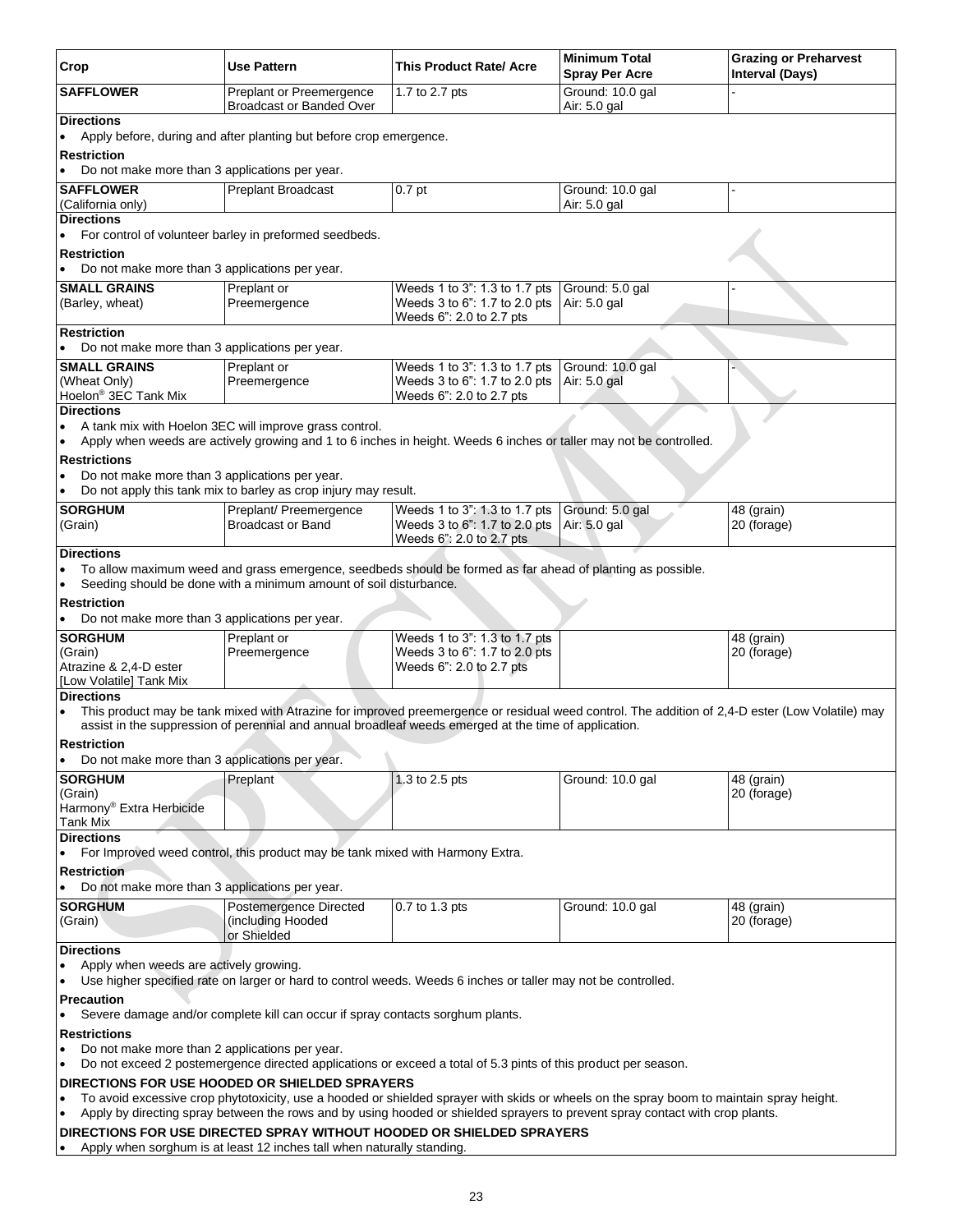| Crop                                                                                                                                                                                                                                                                                                                                                                                                                                                                                                                                                                                                                                                                                                                                                                                                                                                                                                                                                                                                                                                                                                                                                                                                                                                                                                                                                                                                                                                                                                                                                                                                                                                                                                                                                                                              | <b>Use Pattern</b>                                                                                                                                                                                                                                                                                                                                                                                                                                                                                                                                                                                                                                                                                                                                                                   | <b>This Product Rate/ Acre</b>                                                                                            | <b>Minimum Total</b><br><b>Spray Per Acre</b>                                                                                                | <b>Grazing or Preharvest</b><br><b>Interval (Days)</b> |  |  |
|---------------------------------------------------------------------------------------------------------------------------------------------------------------------------------------------------------------------------------------------------------------------------------------------------------------------------------------------------------------------------------------------------------------------------------------------------------------------------------------------------------------------------------------------------------------------------------------------------------------------------------------------------------------------------------------------------------------------------------------------------------------------------------------------------------------------------------------------------------------------------------------------------------------------------------------------------------------------------------------------------------------------------------------------------------------------------------------------------------------------------------------------------------------------------------------------------------------------------------------------------------------------------------------------------------------------------------------------------------------------------------------------------------------------------------------------------------------------------------------------------------------------------------------------------------------------------------------------------------------------------------------------------------------------------------------------------------------------------------------------------------------------------------------------------|--------------------------------------------------------------------------------------------------------------------------------------------------------------------------------------------------------------------------------------------------------------------------------------------------------------------------------------------------------------------------------------------------------------------------------------------------------------------------------------------------------------------------------------------------------------------------------------------------------------------------------------------------------------------------------------------------------------------------------------------------------------------------------------|---------------------------------------------------------------------------------------------------------------------------|----------------------------------------------------------------------------------------------------------------------------------------------|--------------------------------------------------------|--|--|
| application spray.                                                                                                                                                                                                                                                                                                                                                                                                                                                                                                                                                                                                                                                                                                                                                                                                                                                                                                                                                                                                                                                                                                                                                                                                                                                                                                                                                                                                                                                                                                                                                                                                                                                                                                                                                                                |                                                                                                                                                                                                                                                                                                                                                                                                                                                                                                                                                                                                                                                                                                                                                                                      |                                                                                                                           | Use precision directed-spray application equipment adjusted so that no more than the lower 3 inches of the sorghum stalk is contacted by the |                                                        |  |  |
| <b>Precautions</b><br>Some crop injury will occur. The degree of injury is related to the precision of application and spraying conditions.                                                                                                                                                                                                                                                                                                                                                                                                                                                                                                                                                                                                                                                                                                                                                                                                                                                                                                                                                                                                                                                                                                                                                                                                                                                                                                                                                                                                                                                                                                                                                                                                                                                       |                                                                                                                                                                                                                                                                                                                                                                                                                                                                                                                                                                                                                                                                                                                                                                                      |                                                                                                                           |                                                                                                                                              |                                                        |  |  |
| <b>Restrictions</b>                                                                                                                                                                                                                                                                                                                                                                                                                                                                                                                                                                                                                                                                                                                                                                                                                                                                                                                                                                                                                                                                                                                                                                                                                                                                                                                                                                                                                                                                                                                                                                                                                                                                                                                                                                               |                                                                                                                                                                                                                                                                                                                                                                                                                                                                                                                                                                                                                                                                                                                                                                                      |                                                                                                                           |                                                                                                                                              |                                                        |  |  |
|                                                                                                                                                                                                                                                                                                                                                                                                                                                                                                                                                                                                                                                                                                                                                                                                                                                                                                                                                                                                                                                                                                                                                                                                                                                                                                                                                                                                                                                                                                                                                                                                                                                                                                                                                                                                   | Do not exceed 30 psi nozzle pressure or spray under conditions which may cause excessive drift.                                                                                                                                                                                                                                                                                                                                                                                                                                                                                                                                                                                                                                                                                      |                                                                                                                           |                                                                                                                                              |                                                        |  |  |
| <b>SOYBEANS</b>                                                                                                                                                                                                                                                                                                                                                                                                                                                                                                                                                                                                                                                                                                                                                                                                                                                                                                                                                                                                                                                                                                                                                                                                                                                                                                                                                                                                                                                                                                                                                                                                                                                                                                                                                                                   | Preplant or<br>Preemergence                                                                                                                                                                                                                                                                                                                                                                                                                                                                                                                                                                                                                                                                                                                                                          | Weeds 1 to 3": 1.3 to 1.7 pts Ground: 5.0 gal<br>Weeds 3 to 6": 1.7 to 2.0 pts   Air: 5.0 gal<br>Weeds 6": 2.0 to 2.7 pts |                                                                                                                                              |                                                        |  |  |
| <b>Directions</b>                                                                                                                                                                                                                                                                                                                                                                                                                                                                                                                                                                                                                                                                                                                                                                                                                                                                                                                                                                                                                                                                                                                                                                                                                                                                                                                                                                                                                                                                                                                                                                                                                                                                                                                                                                                 |                                                                                                                                                                                                                                                                                                                                                                                                                                                                                                                                                                                                                                                                                                                                                                                      |                                                                                                                           |                                                                                                                                              |                                                        |  |  |
| $\bullet$<br>$\bullet$<br>$\bullet$<br>$\bullet$<br>made within 3 weeks after planting.                                                                                                                                                                                                                                                                                                                                                                                                                                                                                                                                                                                                                                                                                                                                                                                                                                                                                                                                                                                                                                                                                                                                                                                                                                                                                                                                                                                                                                                                                                                                                                                                                                                                                                           | Apply as a broadcast spray before, during or after planting, but before crop emergence.<br>This product can be tank mixed with the following herbicides for improved burndown or residual control:<br>2,4-DB; Canopy Dual MAGNUM; Goal; Harmony Extra (Preplant only); Lasso; Lexone; Linex; Lorox Plus; Stealth; Pursuit Herbicide; Scepter<br>Herbicide; Sencor Herbicide; Surflan Herbicide; Turbo Herbicide.<br>The rate of this product to be used in these tank mixtures is dependent on weed height and growing conditions. When weed canopy is dense<br>or under dry conditions, use the highest specified rate of this product.<br>The lower application rate may be used when weeds are less than 4 inches tall and a selective postemergence spray or cultivation will be |                                                                                                                           |                                                                                                                                              |                                                        |  |  |
|                                                                                                                                                                                                                                                                                                                                                                                                                                                                                                                                                                                                                                                                                                                                                                                                                                                                                                                                                                                                                                                                                                                                                                                                                                                                                                                                                                                                                                                                                                                                                                                                                                                                                                                                                                                                   | Seeding should be done with a minimum amount of soil disturbance.                                                                                                                                                                                                                                                                                                                                                                                                                                                                                                                                                                                                                                                                                                                    |                                                                                                                           |                                                                                                                                              |                                                        |  |  |
| <b>Restrictions</b><br>Do not make more than 3 applications per year.<br>٠                                                                                                                                                                                                                                                                                                                                                                                                                                                                                                                                                                                                                                                                                                                                                                                                                                                                                                                                                                                                                                                                                                                                                                                                                                                                                                                                                                                                                                                                                                                                                                                                                                                                                                                        | Do not exceed a total of 4.0 pints of this product per season.<br>Do not graze or harvest for forage or hay before the R3 stage of soybean development (early pod).                                                                                                                                                                                                                                                                                                                                                                                                                                                                                                                                                                                                                  |                                                                                                                           |                                                                                                                                              |                                                        |  |  |
| <b>SOYBEANS</b><br>2,4-D ester (Low Volatile)                                                                                                                                                                                                                                                                                                                                                                                                                                                                                                                                                                                                                                                                                                                                                                                                                                                                                                                                                                                                                                                                                                                                                                                                                                                                                                                                                                                                                                                                                                                                                                                                                                                                                                                                                     | Preplant or<br>Preemergence                                                                                                                                                                                                                                                                                                                                                                                                                                                                                                                                                                                                                                                                                                                                                          | Weeds 1 to 3": 1.3 to 1.7 pts Ground: 5.0 gal<br>Weeds 3 to 6": 1.7 to 2.0 pts                                            | Air: 5.0 gal                                                                                                                                 |                                                        |  |  |
| Tank Mix<br><b>Directions</b>                                                                                                                                                                                                                                                                                                                                                                                                                                                                                                                                                                                                                                                                                                                                                                                                                                                                                                                                                                                                                                                                                                                                                                                                                                                                                                                                                                                                                                                                                                                                                                                                                                                                                                                                                                     |                                                                                                                                                                                                                                                                                                                                                                                                                                                                                                                                                                                                                                                                                                                                                                                      | Weeds 6": 2.0 to 2.7 pts                                                                                                  |                                                                                                                                              |                                                        |  |  |
| Apply 2,4-D ester (Low Volatile) at 0.35 to 0.475 pounds active ingredient per acre at least 7 days prior to planting.<br>Apply 2,4-D ester (Low Volatile) at 0.475 to 0.95 pounds active ingredient per acre at least 30 days prior to planting.<br>٠<br>May be tank mixed with residual herbicides listed above.<br>$\bullet$<br><b>Restrictions</b><br>Do not make more than 3 applications per year.<br>Do not apply 2,4-D ester (Low Volatile) prior to planting soybeans if you are not able to accept the results of soybean injury including possible<br>loss of stand and yield.                                                                                                                                                                                                                                                                                                                                                                                                                                                                                                                                                                                                                                                                                                                                                                                                                                                                                                                                                                                                                                                                                                                                                                                                         |                                                                                                                                                                                                                                                                                                                                                                                                                                                                                                                                                                                                                                                                                                                                                                                      |                                                                                                                           |                                                                                                                                              |                                                        |  |  |
| Do not use amine formulation.                                                                                                                                                                                                                                                                                                                                                                                                                                                                                                                                                                                                                                                                                                                                                                                                                                                                                                                                                                                                                                                                                                                                                                                                                                                                                                                                                                                                                                                                                                                                                                                                                                                                                                                                                                     |                                                                                                                                                                                                                                                                                                                                                                                                                                                                                                                                                                                                                                                                                                                                                                                      |                                                                                                                           |                                                                                                                                              |                                                        |  |  |
| <b>SOYBEANS</b>                                                                                                                                                                                                                                                                                                                                                                                                                                                                                                                                                                                                                                                                                                                                                                                                                                                                                                                                                                                                                                                                                                                                                                                                                                                                                                                                                                                                                                                                                                                                                                                                                                                                                                                                                                                   | Postemergence Directed<br>Spray (includes Hooded or<br>Shielded)                                                                                                                                                                                                                                                                                                                                                                                                                                                                                                                                                                                                                                                                                                                     | 3.0 to 5.3 fl oz                                                                                                          | Ground: 10 gal                                                                                                                               |                                                        |  |  |
| <b>Directions</b>                                                                                                                                                                                                                                                                                                                                                                                                                                                                                                                                                                                                                                                                                                                                                                                                                                                                                                                                                                                                                                                                                                                                                                                                                                                                                                                                                                                                                                                                                                                                                                                                                                                                                                                                                                                 |                                                                                                                                                                                                                                                                                                                                                                                                                                                                                                                                                                                                                                                                                                                                                                                      |                                                                                                                           |                                                                                                                                              |                                                        |  |  |
| Apply when weeds are actively growing.<br>Use the lower rate of this product for control of seedling johnsongrass, crabgrass, goosegrass, Brachiaria, Texas millet and pigweed less than<br>2 inches tall.<br>For control of 2 to 4 inch red rice, Brachiaria, barnyard grass, crabgrass, goosegrass, seedling johnsongrass, giant foxtail, and fall panicum,<br>use 5.3 fl. oz. of this product.<br>Use 5.3 fluid ounces of this product for control of 2 to 3 inch sicklepod, purslane, pigweed, cut leaf ground cherry, and common ragweed.<br>$\bullet$<br>Apply this product at 5.3 fluid ounce per acre plus 0.2 pounds active ingredient per acre of a 2,4-D formulation for control of 2 to 4 inch grasses<br>$\bullet$<br>in mixture with common cocklebur, morning-glory, and red rice.<br>If necessary, make a second and final application 7 to 14 days later.<br>٠<br><b>Restrictions</b><br>Do not make more than 3 applications per year.<br>٠<br>Do not graze or harvest for forage or hay.<br>٠<br>DIRECTIONS FOR HOODED OR SHIELDED SPRAYERS<br>Apply by directing spray between the rows and using hooded or shielded sprayers to prevent spray contact with crop plants.<br>٠<br>Use higher specified rate on larger (less than 6 inches) or hard to control weeds. Weeds 6 inches or taller may not be controlled.<br>٠<br><b>Precaution</b><br>Severe damage and/or complete kill can occur if spray intentionally or accidentally (including drift of fine droplets) contacts the plants.<br>DIRECTIONS FOR USE DIRECTED SPRAY WITHOUT HOODED OR SHIELDED SPRAYERS<br><b>Directions</b><br>Use precision directed spray application equipment adjusted so that no more than the lower 3 inches of the soybean plant is contacted by the<br>$\bullet$<br>application spray. |                                                                                                                                                                                                                                                                                                                                                                                                                                                                                                                                                                                                                                                                                                                                                                                      |                                                                                                                           |                                                                                                                                              |                                                        |  |  |
| <b>Precaution</b><br>Some crop injury will occur. The degree of injury is dependent upon the precision of application and spraying conditions.<br>٠<br><b>Restrictions</b>                                                                                                                                                                                                                                                                                                                                                                                                                                                                                                                                                                                                                                                                                                                                                                                                                                                                                                                                                                                                                                                                                                                                                                                                                                                                                                                                                                                                                                                                                                                                                                                                                        |                                                                                                                                                                                                                                                                                                                                                                                                                                                                                                                                                                                                                                                                                                                                                                                      |                                                                                                                           |                                                                                                                                              |                                                        |  |  |
|                                                                                                                                                                                                                                                                                                                                                                                                                                                                                                                                                                                                                                                                                                                                                                                                                                                                                                                                                                                                                                                                                                                                                                                                                                                                                                                                                                                                                                                                                                                                                                                                                                                                                                                                                                                                   | Do not treat on soybeans that are less than 8 inches tall.<br>Do not exceed 30 psi nozzle pressure or spray, under conditions which may cause excessive drift.                                                                                                                                                                                                                                                                                                                                                                                                                                                                                                                                                                                                                       |                                                                                                                           |                                                                                                                                              |                                                        |  |  |
| <b>SOYBEANS</b>                                                                                                                                                                                                                                                                                                                                                                                                                                                                                                                                                                                                                                                                                                                                                                                                                                                                                                                                                                                                                                                                                                                                                                                                                                                                                                                                                                                                                                                                                                                                                                                                                                                                                                                                                                                   | <b>Harvest Aid</b>                                                                                                                                                                                                                                                                                                                                                                                                                                                                                                                                                                                                                                                                                                                                                                   | 5.4 to 10.7 fl oz                                                                                                         | Ground: 20.0 gal<br>Air: 5.0 gal                                                                                                             |                                                        |  |  |
| <b>Directions</b><br>$\bullet$                                                                                                                                                                                                                                                                                                                                                                                                                                                                                                                                                                                                                                                                                                                                                                                                                                                                                                                                                                                                                                                                                                                                                                                                                                                                                                                                                                                                                                                                                                                                                                                                                                                                                                                                                                    | Always use the higher specified rate when treating cocklebur.                                                                                                                                                                                                                                                                                                                                                                                                                                                                                                                                                                                                                                                                                                                        |                                                                                                                           |                                                                                                                                              |                                                        |  |  |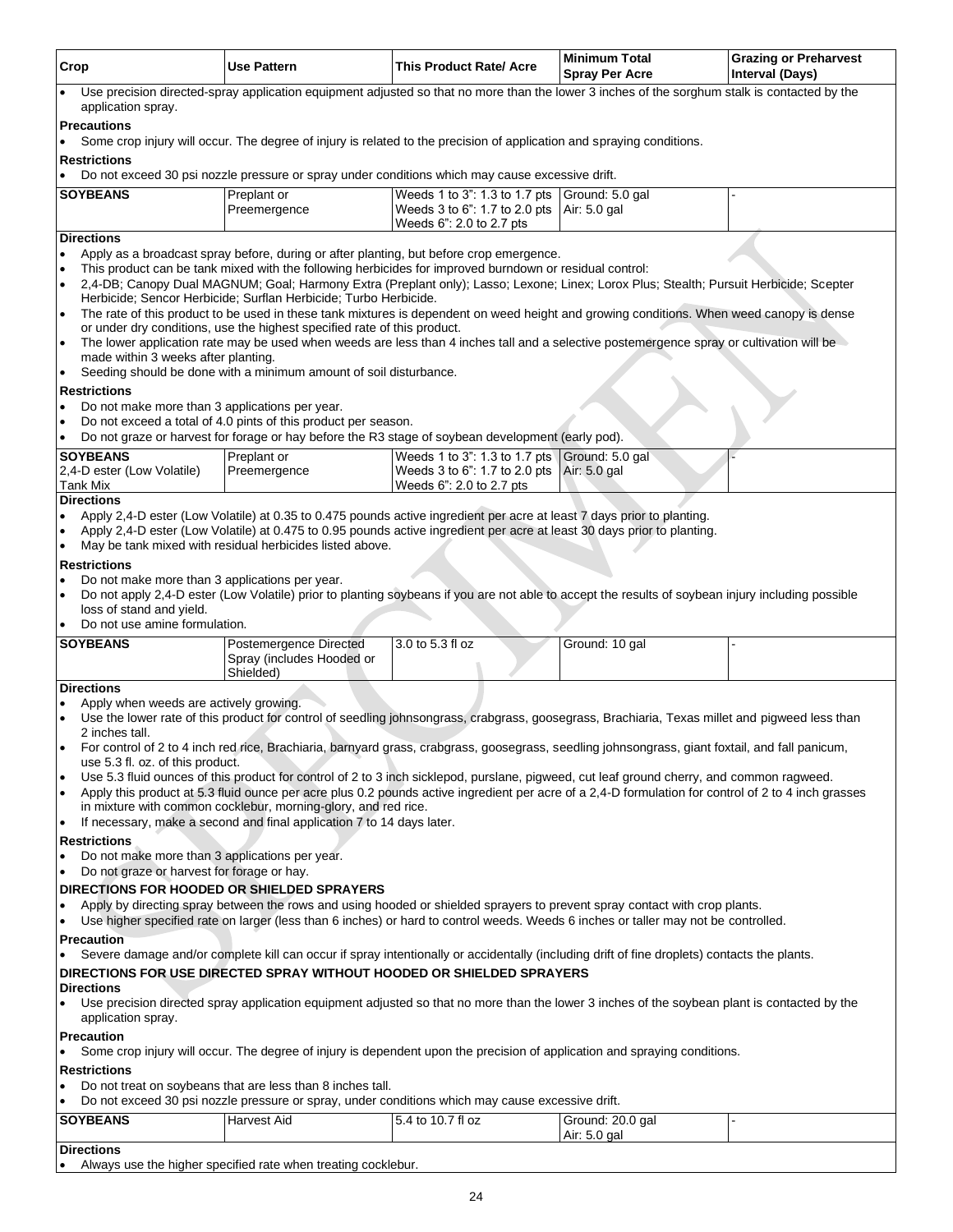| Crop                                                        | <b>Use Pattern</b>                                                                                                                                                                                                                                                                                                          | This Product Rate/ Acre | <b>Minimum Total</b><br><b>Spray Per Acre</b> | <b>Grazing or Preharvest</b><br>Interval (Days) |  |  |
|-------------------------------------------------------------|-----------------------------------------------------------------------------------------------------------------------------------------------------------------------------------------------------------------------------------------------------------------------------------------------------------------------------|-------------------------|-----------------------------------------------|-------------------------------------------------|--|--|
| $\bullet$                                                   | Indeterminate varieties: Applications should be made when at least 65% of the seed pods have reached a mature brown color or when seed<br>moisture is 30% or less. Determinant varieties: Apply when plants are mature, i.e., beans are fully developed, 1/2 of leaves have dropped, and<br>remaining leaves are yellowing. |                         |                                               |                                                 |  |  |
| <b>Precautions</b>                                          |                                                                                                                                                                                                                                                                                                                             |                         |                                               |                                                 |  |  |
| $\bullet$                                                   | Mature cocklebur, especially drought-stressed plants are tolerant to this product and desiccation will not be complete.                                                                                                                                                                                                     |                         |                                               |                                                 |  |  |
| Injury will occur on immature soybeans.<br>$\bullet$        |                                                                                                                                                                                                                                                                                                                             |                         |                                               |                                                 |  |  |
| <b>Restrictions</b>                                         |                                                                                                                                                                                                                                                                                                                             |                         |                                               |                                                 |  |  |
| Do not make more than 3 applications per year.<br>$\bullet$ |                                                                                                                                                                                                                                                                                                                             |                         |                                               |                                                 |  |  |
| Do not apply within 15 days of harvest.                     |                                                                                                                                                                                                                                                                                                                             |                         |                                               |                                                 |  |  |
| Do not graze or harvest for forage or hay.<br>$\bullet$     |                                                                                                                                                                                                                                                                                                                             |                         |                                               |                                                 |  |  |
| <b>STRAWBERRIES</b>                                         | Postemergence<br><b>Directed Spray</b>                                                                                                                                                                                                                                                                                      | 1.3 <sub>pt</sub>       | Ground: 20.0 gal                              | 21                                              |  |  |
| <b>Directions</b>                                           |                                                                                                                                                                                                                                                                                                                             |                         |                                               |                                                 |  |  |
| $\bullet$                                                   | Direct spray between the rows, using shields to prevent spray contact with crop plants.                                                                                                                                                                                                                                     |                         |                                               |                                                 |  |  |
| <b>Restrictions</b>                                         |                                                                                                                                                                                                                                                                                                                             |                         |                                               |                                                 |  |  |
| Do not make more than 3 applications per year.<br>$\bullet$ |                                                                                                                                                                                                                                                                                                                             |                         |                                               |                                                 |  |  |
|                                                             | Do not allow spray to contact strawberry plants as injury or excessive residues may result.                                                                                                                                                                                                                                 |                         |                                               |                                                 |  |  |
| Do not apply more than 3 times per season.<br>$\bullet$     |                                                                                                                                                                                                                                                                                                                             |                         |                                               |                                                 |  |  |
| Do not graze livestock in treated areas.                    |                                                                                                                                                                                                                                                                                                                             |                         |                                               |                                                 |  |  |
| <b>SUGAR BEETS</b>                                          | Preplant or Preemergence                                                                                                                                                                                                                                                                                                    | 1.3 to 2.7 pts          | Ground: 10.0 gal                              |                                                 |  |  |
|                                                             |                                                                                                                                                                                                                                                                                                                             |                         | Air: 5.0 gal                                  |                                                 |  |  |
| <b>Directions</b><br>$\bullet$                              | For heavier weed infestations, use the higher specified label rate.                                                                                                                                                                                                                                                         |                         |                                               |                                                 |  |  |
| I۰                                                          | Seeding or transplanting should be done with a minimum amount of soil disturbance.                                                                                                                                                                                                                                          |                         |                                               |                                                 |  |  |
| $\bullet$                                                   | Can be used in fallow bed/stale seedbed for weed control.                                                                                                                                                                                                                                                                   |                         |                                               |                                                 |  |  |
| $\bullet$                                                   | Seedbeds or plantbeds should be formed as far ahead of treatment as possible to permit maximum weed emergence.                                                                                                                                                                                                              |                         |                                               |                                                 |  |  |
| <b>Precaution</b>                                           |                                                                                                                                                                                                                                                                                                                             |                         |                                               |                                                 |  |  |
| $\bullet$                                                   | Crop plants emerged at time of application will be killed.                                                                                                                                                                                                                                                                  |                         |                                               |                                                 |  |  |
| Restriction                                                 |                                                                                                                                                                                                                                                                                                                             |                         |                                               |                                                 |  |  |
| Do not make more than 3 applications per year.              |                                                                                                                                                                                                                                                                                                                             |                         |                                               |                                                 |  |  |
| <b>SUGARCANE</b>                                            | Postemergence Directed                                                                                                                                                                                                                                                                                                      |                         |                                               |                                                 |  |  |
|                                                             | Spray (includes Hooded or                                                                                                                                                                                                                                                                                                   |                         |                                               |                                                 |  |  |
|                                                             | Shielded)                                                                                                                                                                                                                                                                                                                   |                         |                                               |                                                 |  |  |
| <b>Directions</b>                                           |                                                                                                                                                                                                                                                                                                                             |                         |                                               |                                                 |  |  |
| $\bullet$                                                   | Apply as a hooded, shielded or directed spray to avoid contact with cane foliage to prevent leaf burn and yield reduction.<br>If necessary, a second and final application can be made when new weed growth is 2 to 6 inches high.                                                                                          |                         |                                               |                                                 |  |  |
|                                                             |                                                                                                                                                                                                                                                                                                                             |                         |                                               |                                                 |  |  |
| <b>Restrictions</b><br>$\bullet$                            | Do not make more than 2 applications per year, except applications made by air in Florida and Texas in which the maximum number of                                                                                                                                                                                          |                         |                                               |                                                 |  |  |
| applications allowed is 1 per year.                         |                                                                                                                                                                                                                                                                                                                             |                         |                                               |                                                 |  |  |
|                                                             | Do not graze treated areas or feed treated forage to livestock.                                                                                                                                                                                                                                                             |                         |                                               |                                                 |  |  |
| <b>SUGARCANE</b>                                            |                                                                                                                                                                                                                                                                                                                             | 1.3 <sub>pt</sub>       | Ground: 50.0 gal                              |                                                 |  |  |
| Florida                                                     |                                                                                                                                                                                                                                                                                                                             |                         |                                               |                                                 |  |  |
| <b>Directions</b>                                           |                                                                                                                                                                                                                                                                                                                             |                         |                                               |                                                 |  |  |
| $\bullet$                                                   | Optimum results can be obtained by applying in early spring (March to April) when weeds are small.                                                                                                                                                                                                                          |                         |                                               |                                                 |  |  |
| <b>Restrictions</b>                                         |                                                                                                                                                                                                                                                                                                                             |                         |                                               |                                                 |  |  |
| Do not make more than 2 applications per year.<br>$\bullet$ |                                                                                                                                                                                                                                                                                                                             |                         |                                               |                                                 |  |  |
| $\bullet$                                                   | Do not apply after June 1 as cane growth may be stunted and yields reduced.                                                                                                                                                                                                                                                 |                         |                                               |                                                 |  |  |
| <b>SUGARCANE</b><br>Hawaii                                  |                                                                                                                                                                                                                                                                                                                             | 1.3 <sub>pt</sub>       | Ground: 20.0 gal                              |                                                 |  |  |
| <b>Restrictions</b>                                         |                                                                                                                                                                                                                                                                                                                             |                         |                                               |                                                 |  |  |
| Do not make more than 2 applications per year.              |                                                                                                                                                                                                                                                                                                                             |                         |                                               |                                                 |  |  |
| Do not apply after cane rows have closed in.<br>$\bullet$   |                                                                                                                                                                                                                                                                                                                             |                         |                                               |                                                 |  |  |
| <b>SUGARCANE</b>                                            |                                                                                                                                                                                                                                                                                                                             | 0.7 to 2.0 pts          | Ground: 20.0 gal                              | 30                                              |  |  |
| Louisiana                                                   |                                                                                                                                                                                                                                                                                                                             |                         |                                               |                                                 |  |  |
| <b>Directions</b>                                           |                                                                                                                                                                                                                                                                                                                             |                         |                                               |                                                 |  |  |
|                                                             | For tiller control, apply when tillers are less than 18 inches high.                                                                                                                                                                                                                                                        |                         |                                               |                                                 |  |  |
| $\bullet$                                                   | For heavier weed infestations or tiller growth use the higher specified rate.                                                                                                                                                                                                                                               |                         |                                               |                                                 |  |  |
| <b>Restriction</b>                                          |                                                                                                                                                                                                                                                                                                                             |                         |                                               |                                                 |  |  |
| Do not make more than 2 applications per year.<br>$\bullet$ |                                                                                                                                                                                                                                                                                                                             |                         |                                               |                                                 |  |  |
| <b>SUGARCANE</b>                                            | <b>Harvest Aid</b>                                                                                                                                                                                                                                                                                                          | 0.4 to 0.7 pts          | Air: 5.0 gal                                  |                                                 |  |  |
| Florida & Texas<br><b>Directions</b>                        |                                                                                                                                                                                                                                                                                                                             |                         |                                               |                                                 |  |  |
| $\bullet$                                                   | Under cool, cloudy weather conditions use higher specified rate.                                                                                                                                                                                                                                                            |                         |                                               |                                                 |  |  |
| Apply 3 to 14 days before burning and harvest.<br>$\bullet$ |                                                                                                                                                                                                                                                                                                                             |                         |                                               |                                                 |  |  |
| <b>Restriction</b>                                          |                                                                                                                                                                                                                                                                                                                             |                         |                                               |                                                 |  |  |
| Do not make more than 1 application per year.               |                                                                                                                                                                                                                                                                                                                             |                         |                                               |                                                 |  |  |
| <b>SUNFLOWER</b>                                            | Preplant                                                                                                                                                                                                                                                                                                                    | $1.7$ to 2.7 pts        | Ground: 10.0 gals                             |                                                 |  |  |
|                                                             | Preemergence                                                                                                                                                                                                                                                                                                                |                         | Air: 5.0 gal                                  |                                                 |  |  |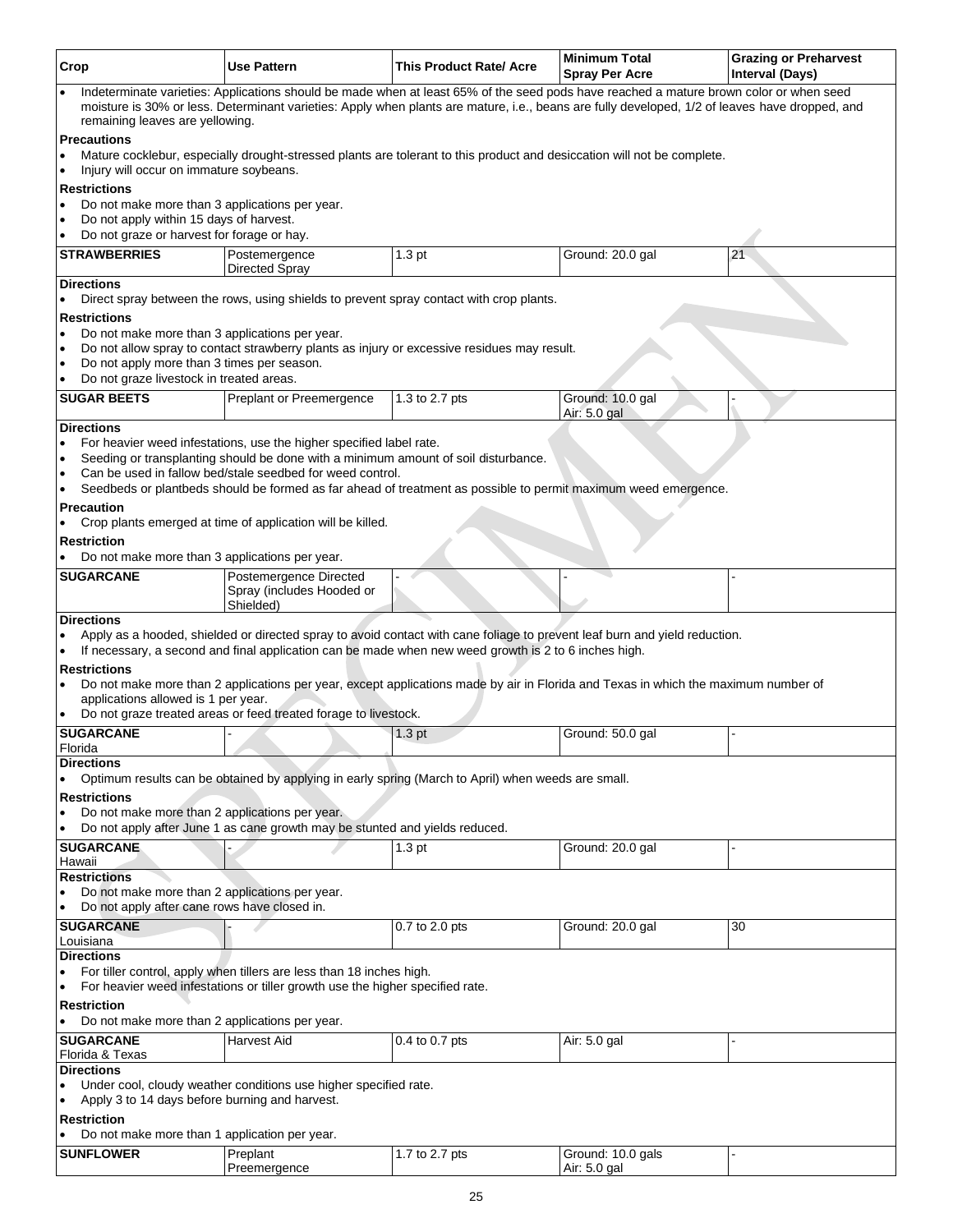| Crop                                                               | <b>Use Pattern</b>                                                                                                                 | <b>This Product Rate/ Acre</b>                                                                                                              | <b>Minimum Total</b><br><b>Spray Per Acre</b> | <b>Grazing or Preharvest</b><br>Interval (Days) |  |
|--------------------------------------------------------------------|------------------------------------------------------------------------------------------------------------------------------------|---------------------------------------------------------------------------------------------------------------------------------------------|-----------------------------------------------|-------------------------------------------------|--|
|                                                                    | <b>Broadcast</b><br><b>Banded Over Row</b>                                                                                         |                                                                                                                                             |                                               |                                                 |  |
| <b>Directions</b>                                                  |                                                                                                                                    |                                                                                                                                             |                                               |                                                 |  |
| Apply before, during, or after planting but before crop emergence. |                                                                                                                                    |                                                                                                                                             |                                               |                                                 |  |
| <b>Restriction</b>                                                 |                                                                                                                                    |                                                                                                                                             |                                               |                                                 |  |
| Do not make more than 3 applications per year.<br>$\bullet$        |                                                                                                                                    |                                                                                                                                             |                                               |                                                 |  |
| <b>SUNFLOWER</b>                                                   | Preharvest                                                                                                                         | 0.8 to 1.3 pts                                                                                                                              | Ground: 10.0 gals                             |                                                 |  |
|                                                                    | Desiccation                                                                                                                        |                                                                                                                                             | Air: 5.0 gal                                  |                                                 |  |
|                                                                    | <b>Broadcast</b>                                                                                                                   |                                                                                                                                             |                                               |                                                 |  |
| <b>Directions</b>                                                  |                                                                                                                                    |                                                                                                                                             |                                               |                                                 |  |
|                                                                    |                                                                                                                                    | Apply when sunflower seeds reach physiological maturity (when seed moisture is 35% or lower). For many varieties, this is equivalent to the |                                               |                                                 |  |
|                                                                    | time when the back of the heads are, yellow and the bracts are turning brown.                                                      |                                                                                                                                             |                                               |                                                 |  |
| ٠                                                                  | When crop stands or weed infestations are heavy, use the higher label rate.                                                        |                                                                                                                                             |                                               |                                                 |  |
| <b>Restrictions</b>                                                |                                                                                                                                    |                                                                                                                                             |                                               |                                                 |  |
| Do not make more than 2 applications per year.<br>$\bullet$        |                                                                                                                                    |                                                                                                                                             |                                               |                                                 |  |
| $\bullet$                                                          | Do not graze treated areas or feed treated forage to livestock.                                                                    |                                                                                                                                             |                                               |                                                 |  |
| <b>TARO, DRYLAND</b>                                               | Postemergence                                                                                                                      | 1.3 to 2.1 pts                                                                                                                              | Ground: 10.0 gals                             | 180                                             |  |
| (Hawaii Only)                                                      | <b>Directed Spray</b>                                                                                                              |                                                                                                                                             |                                               |                                                 |  |
| <b>Directions</b>                                                  |                                                                                                                                    |                                                                                                                                             |                                               |                                                 |  |
| $\bullet$                                                          | Make the first application when weed growth is 1 to 4 inches high.<br>Weeds emerging after the application will not be controlled. |                                                                                                                                             |                                               |                                                 |  |
| $\bullet$                                                          |                                                                                                                                    | A single re-treatment may be made; however, do not harvest dryland taro within 6 months of the last application.                            |                                               |                                                 |  |
|                                                                    |                                                                                                                                    |                                                                                                                                             |                                               |                                                 |  |
| <b>Restrictions</b>                                                |                                                                                                                                    |                                                                                                                                             |                                               |                                                 |  |
| Do not make more than 2 applications per year.<br>$\bullet$        | Do not allow spray to contact the taro plants as injury may result.                                                                |                                                                                                                                             |                                               |                                                 |  |
|                                                                    |                                                                                                                                    |                                                                                                                                             |                                               |                                                 |  |
| <b>TREE PLANTATION</b><br><b>ESTABLISHMENT</b>                     | Preplant<br><b>Broadcast</b>                                                                                                       | 1.3 to 2.7 pts                                                                                                                              | Ground: 20.0 gal                              |                                                 |  |
| Deciduous and Conifers                                             |                                                                                                                                    |                                                                                                                                             |                                               |                                                 |  |
| <b>Directions</b>                                                  |                                                                                                                                    |                                                                                                                                             |                                               |                                                 |  |
| $\bullet$                                                          | To allow maxim emergence of weeds prepare ground early.                                                                            |                                                                                                                                             |                                               |                                                 |  |
|                                                                    | Apply prior to planting. Plant with minimal soil disturbance.                                                                      |                                                                                                                                             |                                               |                                                 |  |
| $\bullet$                                                          | For heavier weed infestations, use the higher application rate.                                                                    |                                                                                                                                             |                                               |                                                 |  |
| $\bullet$                                                          |                                                                                                                                    | For improved burndown or residual control, tank mix this product with other herbicides labeled for this use.                                |                                               |                                                 |  |
| <b>Restrictions</b>                                                |                                                                                                                                    |                                                                                                                                             |                                               |                                                 |  |
| Do not make more than 3 applications per year.<br>$\bullet$        |                                                                                                                                    |                                                                                                                                             |                                               |                                                 |  |
| $\bullet$                                                          | Do not apply in less than 20.0 gallons per acre as weed control will be reduced.                                                   |                                                                                                                                             |                                               |                                                 |  |
| <b>TREES AND VINES</b>                                             | <b>Directed Spray</b>                                                                                                              | 1.7 to 2.7 pts                                                                                                                              | Ground: 10.0 gal                              | Apricots: 28                                    |  |
| Orchards, Vineyards,                                               |                                                                                                                                    |                                                                                                                                             |                                               | Cherries: 28                                    |  |
| Windbreak Shade &                                                  |                                                                                                                                    |                                                                                                                                             |                                               | <b>Figs: 13</b>                                 |  |
| Ornamental Trees: Acerola,                                         |                                                                                                                                    |                                                                                                                                             |                                               | Kiwi Fruit: 14                                  |  |
| Apples, Apricots, Avocados,                                        |                                                                                                                                    |                                                                                                                                             |                                               | Nectarines: 28                                  |  |
| Bananas, Beechnut Brazil<br>nut, Butternut, Calamondin,            |                                                                                                                                    |                                                                                                                                             |                                               | Olives: 13<br>Peaches: 14                       |  |
| Cashew, Cherries, Chestnut,                                        |                                                                                                                                    |                                                                                                                                             |                                               | Pistachios: 7                                   |  |
| Chinquapin, Citrus, Citron,                                        |                                                                                                                                    |                                                                                                                                             |                                               | Plums: 28                                       |  |
| Coffee, Figs, Filberts,                                            |                                                                                                                                    |                                                                                                                                             |                                               |                                                 |  |
| Grapefruit, Grapes, Hickory                                        |                                                                                                                                    |                                                                                                                                             |                                               |                                                 |  |
| nut, Kiwi fruit, Kumquat,                                          |                                                                                                                                    |                                                                                                                                             |                                               |                                                 |  |
| Lemon, Lime, Macadamia                                             |                                                                                                                                    |                                                                                                                                             |                                               |                                                 |  |
| nuts, Mandarin, Nectarines,                                        |                                                                                                                                    |                                                                                                                                             |                                               |                                                 |  |
| Olives, Orange (sour &                                             |                                                                                                                                    |                                                                                                                                             |                                               |                                                 |  |
| sweet), Papayas, Peaches,<br>Pears, Pistachios, Plums              |                                                                                                                                    |                                                                                                                                             |                                               |                                                 |  |
| Prunes, Pummelo, Satsuma                                           |                                                                                                                                    |                                                                                                                                             |                                               |                                                 |  |
| mandarin, Walnuts, and                                             |                                                                                                                                    |                                                                                                                                             |                                               |                                                 |  |
| Other shade and ornamental                                         |                                                                                                                                    |                                                                                                                                             |                                               |                                                 |  |
| trees including arborvitae,                                        |                                                                                                                                    |                                                                                                                                             |                                               |                                                 |  |
| ash, elm, fir, oak, pine, etc.                                     |                                                                                                                                    |                                                                                                                                             |                                               |                                                 |  |
| <b>Directions</b>                                                  |                                                                                                                                    |                                                                                                                                             |                                               |                                                 |  |
|                                                                    | Use the shield or wrap plant when spraying around young trees or vines.                                                            |                                                                                                                                             |                                               |                                                 |  |
| $\bullet$                                                          |                                                                                                                                    | For mature woody weeds, perennial weeds, late germinating weeds and green suckers, retreatment or spot treatment may be necessary.          |                                               |                                                 |  |

#### **Restrictions**

- Do not make more than 5 applications per year, except for the following:
- Do not make more than 3 applications per year on Apricots, Cherries, Kiwi Fruit, Nectarines, Peaches, and Plums.
- Do not make more than 4 applications per year on Olives.
- Do not make more than 5 applications on Pistachios prior to shell split; after shells split, do not make more than 2 applications per year.
- Do not allow spray to make contact with green stems (except suckers), fruit or foliage.
- Do not graze treated areas.
- Do not feed covered crops grown in treated areas to livestock.
- Do not apply when figs, nuts or olives to be harvested are on the ground.
- **For apricots** Do not harvest within 28 days after application and do not exceed 3 postemergence directed applications per season.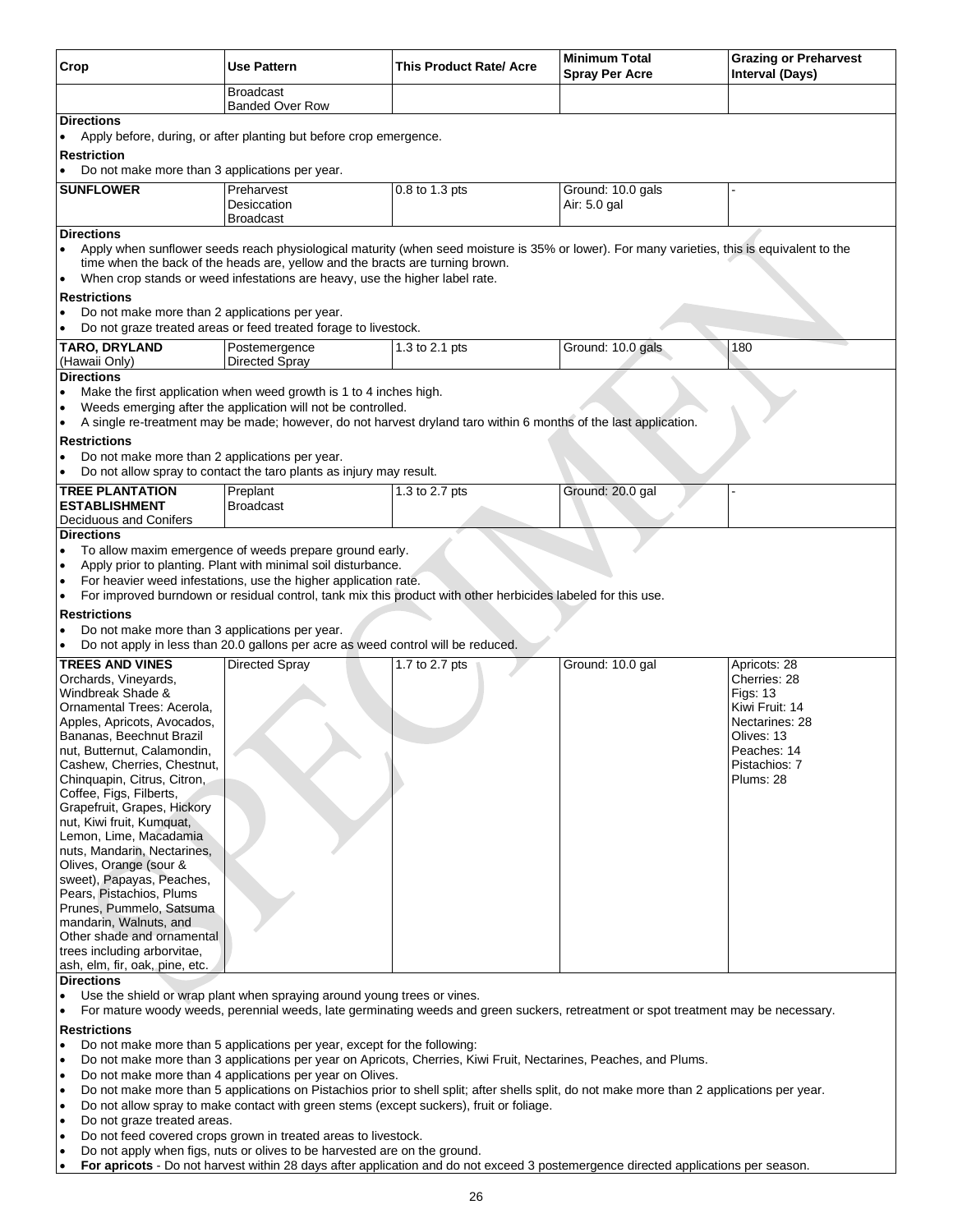| Crop                                                                                                                                                                                                                                                                                                                                                                                                                                                                                                                                               | <b>Use Pattern</b>                                                                                                                                                              | <b>This Product Rate/ Acre</b> | <b>Minimum Total</b><br><b>Spray Per Acre</b>                                                                                                                                                                                                                            | <b>Grazing or Preharvest</b><br>Interval (Days) |  |
|----------------------------------------------------------------------------------------------------------------------------------------------------------------------------------------------------------------------------------------------------------------------------------------------------------------------------------------------------------------------------------------------------------------------------------------------------------------------------------------------------------------------------------------------------|---------------------------------------------------------------------------------------------------------------------------------------------------------------------------------|--------------------------------|--------------------------------------------------------------------------------------------------------------------------------------------------------------------------------------------------------------------------------------------------------------------------|-------------------------------------------------|--|
| For cherries - Do not harvest within 28 days after application and do not exceed 3 postemergence directed applications per season.<br>$\bullet$<br>For figs - Do not harvest within 13 days after application and do not exceed 5 postemergence directed applications per season.<br>$\bullet$<br>For grapes - Treat When sucker growth is no more than 8 inches long. Late season applications to weeds should be made to avoid contact<br>$\bullet$<br>with desirable foliage.<br>For kiwi fruit - Do not treat more than 3 times per year.<br>٠ |                                                                                                                                                                                 |                                |                                                                                                                                                                                                                                                                          |                                                 |  |
| $\bullet$<br>$\bullet$                                                                                                                                                                                                                                                                                                                                                                                                                                                                                                                             |                                                                                                                                                                                 |                                | For nectarines - Do not harvest within 28 days after application and do not exceed 3 postemergence directed applications per season.<br>For olives - Do not harvest within 13 days after application and do not exceed 4 postemergence directed applications per season. |                                                 |  |
| $\bullet$<br>$\bullet$                                                                                                                                                                                                                                                                                                                                                                                                                                                                                                                             | For pistachios - Do not exceed 2 applications after shells split.                                                                                                               |                                | For peaches -Do not harvest within 14 days after application and do not exceed 3 postemergence directed applications per season.                                                                                                                                         |                                                 |  |
| $\bullet$                                                                                                                                                                                                                                                                                                                                                                                                                                                                                                                                          |                                                                                                                                                                                 |                                | For plums - Do not harvest within 28 days after application and do not exceed 3 postemergence directed applications per season.                                                                                                                                          |                                                 |  |
| <b>TREES AND VINES</b><br><b>Tank Mixes</b>                                                                                                                                                                                                                                                                                                                                                                                                                                                                                                        | <b>Directed Spray</b>                                                                                                                                                           | 1.7 to 2.7 pts                 | Ground: 10.0 gal                                                                                                                                                                                                                                                         |                                                 |  |
| <b>Directions</b>                                                                                                                                                                                                                                                                                                                                                                                                                                                                                                                                  |                                                                                                                                                                                 |                                |                                                                                                                                                                                                                                                                          |                                                 |  |
| $\bullet$                                                                                                                                                                                                                                                                                                                                                                                                                                                                                                                                          | This product may be tank mixed with the following herbicides:<br>Devrinol® Herbicide; Goal®; Karmex®; Krovar® Herbicide; Princep®; Sinbar®; Solicam® Herbicide; Surflan®        |                                | This product may be tank mixed with registered residual herbicides listed below for combined emerged and residual weed control.                                                                                                                                          |                                                 |  |
| <b>Restrictions</b><br>$\bullet$                                                                                                                                                                                                                                                                                                                                                                                                                                                                                                                   | Do not make more than 5 applications per year, except as listed below:                                                                                                          |                                |                                                                                                                                                                                                                                                                          |                                                 |  |
| $\bullet$                                                                                                                                                                                                                                                                                                                                                                                                                                                                                                                                          | Do not make more than 3 applications per year on Apricots, Cherries, Kiwi Fruit, Nectarines, Peaches, and Plums.                                                                |                                |                                                                                                                                                                                                                                                                          |                                                 |  |
| $\bullet$<br>$\bullet$                                                                                                                                                                                                                                                                                                                                                                                                                                                                                                                             | Do not make more than 4 applications per year on Olives.                                                                                                                        |                                | Do not make more than 5 applications on Pistachios prior to shell split; after shells split, do not make more than 2 applications per year.                                                                                                                              |                                                 |  |
| <b>TYFON</b>                                                                                                                                                                                                                                                                                                                                                                                                                                                                                                                                       | Preplant                                                                                                                                                                        | 1.7 to 2.7 pts                 | Ground: 10.0 gal                                                                                                                                                                                                                                                         |                                                 |  |
| (New Hampshire only)<br><b>Directions</b>                                                                                                                                                                                                                                                                                                                                                                                                                                                                                                          | Preemergence                                                                                                                                                                    |                                |                                                                                                                                                                                                                                                                          |                                                 |  |
| $\bullet$                                                                                                                                                                                                                                                                                                                                                                                                                                                                                                                                          | Seeding should be done with a minimum of soil disturbance.                                                                                                                      |                                |                                                                                                                                                                                                                                                                          |                                                 |  |
| <b>Precautions</b><br>$\bullet$<br>$\bullet$                                                                                                                                                                                                                                                                                                                                                                                                                                                                                                       | Weeds and grasses emerging after treatment will not be controlled.<br>Crop plants emerged at time of application will be injured.                                               |                                |                                                                                                                                                                                                                                                                          |                                                 |  |
| <b>Restriction</b>                                                                                                                                                                                                                                                                                                                                                                                                                                                                                                                                 |                                                                                                                                                                                 |                                |                                                                                                                                                                                                                                                                          |                                                 |  |
| $\bullet$<br>Do not make more than 3 applications per year.                                                                                                                                                                                                                                                                                                                                                                                                                                                                                        |                                                                                                                                                                                 |                                |                                                                                                                                                                                                                                                                          |                                                 |  |
| <b>VEGETABLES</b><br>(Seeded or Transplanted)                                                                                                                                                                                                                                                                                                                                                                                                                                                                                                      | Preplant<br>Preemergence                                                                                                                                                        | 1.3 to 2.7 pts                 | Ground: 10.0 gal<br>Air: 5.0 gal                                                                                                                                                                                                                                         |                                                 |  |
| Beans (Lima, Snap),                                                                                                                                                                                                                                                                                                                                                                                                                                                                                                                                |                                                                                                                                                                                 |                                |                                                                                                                                                                                                                                                                          |                                                 |  |
| Broccoli, Cabbage,<br>Cantaloupe, Carrots,                                                                                                                                                                                                                                                                                                                                                                                                                                                                                                         |                                                                                                                                                                                 |                                |                                                                                                                                                                                                                                                                          |                                                 |  |
| Cauliflower, Chayote fruit,                                                                                                                                                                                                                                                                                                                                                                                                                                                                                                                        |                                                                                                                                                                                 |                                |                                                                                                                                                                                                                                                                          |                                                 |  |
| Chinese cabbage, Chinese<br>waxgourd, Citron melon,                                                                                                                                                                                                                                                                                                                                                                                                                                                                                                |                                                                                                                                                                                 |                                |                                                                                                                                                                                                                                                                          |                                                 |  |
| Collards, Cucumber,                                                                                                                                                                                                                                                                                                                                                                                                                                                                                                                                |                                                                                                                                                                                 |                                |                                                                                                                                                                                                                                                                          |                                                 |  |
| Eggplant, Gherkin, Gourd,<br>Edible Groundcherry,                                                                                                                                                                                                                                                                                                                                                                                                                                                                                                  |                                                                                                                                                                                 |                                |                                                                                                                                                                                                                                                                          |                                                 |  |
| Lettuce, Momordica spp.,<br>Musk melons. Peas, Pepino,                                                                                                                                                                                                                                                                                                                                                                                                                                                                                             |                                                                                                                                                                                 |                                |                                                                                                                                                                                                                                                                          |                                                 |  |
| Peppers, Pumpkin, Squash,                                                                                                                                                                                                                                                                                                                                                                                                                                                                                                                          |                                                                                                                                                                                 |                                |                                                                                                                                                                                                                                                                          |                                                 |  |
| Sweet Corn, Tomatillo,<br>Turnips, Tomatoes,                                                                                                                                                                                                                                                                                                                                                                                                                                                                                                       |                                                                                                                                                                                 |                                |                                                                                                                                                                                                                                                                          |                                                 |  |
| Watermelons                                                                                                                                                                                                                                                                                                                                                                                                                                                                                                                                        |                                                                                                                                                                                 |                                |                                                                                                                                                                                                                                                                          |                                                 |  |
| <b>Directions</b><br>$\bullet$                                                                                                                                                                                                                                                                                                                                                                                                                                                                                                                     |                                                                                                                                                                                 |                                | Seedbeds or plantbeds should be formed as far ahead of treatment as possible to permit maximum weed emergence.                                                                                                                                                           |                                                 |  |
| ٠                                                                                                                                                                                                                                                                                                                                                                                                                                                                                                                                                  |                                                                                                                                                                                 |                                | Banded or broadcast treatment applications can be made before, during or after planting but prior to the crop emergence.                                                                                                                                                 |                                                 |  |
| $\bullet$<br>$\bullet$                                                                                                                                                                                                                                                                                                                                                                                                                                                                                                                             | For heavier weed infestations, use the higher specified rate.<br>Seeding or transplanting should be done with a minimum amount of soil disturbance.                             |                                |                                                                                                                                                                                                                                                                          |                                                 |  |
|                                                                                                                                                                                                                                                                                                                                                                                                                                                                                                                                                    | This product can be used in fallow bed/stale seedbed for weed control alone or tank mixed with Goal®.                                                                           |                                |                                                                                                                                                                                                                                                                          |                                                 |  |
| <b>Precaution</b>                                                                                                                                                                                                                                                                                                                                                                                                                                                                                                                                  |                                                                                                                                                                                 |                                |                                                                                                                                                                                                                                                                          |                                                 |  |
| $\bullet$<br><b>Restrictions</b>                                                                                                                                                                                                                                                                                                                                                                                                                                                                                                                   | Crop plants emerged at time of application will be killed.                                                                                                                      |                                |                                                                                                                                                                                                                                                                          |                                                 |  |
| Do not make more than 3 applications per year.                                                                                                                                                                                                                                                                                                                                                                                                                                                                                                     |                                                                                                                                                                                 |                                |                                                                                                                                                                                                                                                                          |                                                 |  |
| ٠                                                                                                                                                                                                                                                                                                                                                                                                                                                                                                                                                  | Do not harvest tomatoes within 30 days after application.                                                                                                                       |                                |                                                                                                                                                                                                                                                                          |                                                 |  |
| <b>VEGETABLES</b><br>Eggplant, Peppers, and                                                                                                                                                                                                                                                                                                                                                                                                                                                                                                        | <b>Directed Spray</b>                                                                                                                                                           | 1.3 <sub>pt</sub>              | Ground: 10.0 gal                                                                                                                                                                                                                                                         |                                                 |  |
| Tomatoes<br><b>Directions</b>                                                                                                                                                                                                                                                                                                                                                                                                                                                                                                                      |                                                                                                                                                                                 |                                |                                                                                                                                                                                                                                                                          |                                                 |  |
| $\bullet$                                                                                                                                                                                                                                                                                                                                                                                                                                                                                                                                          | For control or suppression of emerged weeds between rows after crop establishment.                                                                                              |                                |                                                                                                                                                                                                                                                                          |                                                 |  |
| $\bullet$<br>$\bullet$                                                                                                                                                                                                                                                                                                                                                                                                                                                                                                                             | Use precision directed spray application equipment adjusted to prevent spray contact with crop plants.<br>Apply when weeds are succulent and weed growth is less than 6 inches. |                                |                                                                                                                                                                                                                                                                          |                                                 |  |
| <b>Restrictions</b>                                                                                                                                                                                                                                                                                                                                                                                                                                                                                                                                |                                                                                                                                                                                 |                                |                                                                                                                                                                                                                                                                          |                                                 |  |
| Do not make more than 3 applications per year.<br>$\bullet$                                                                                                                                                                                                                                                                                                                                                                                                                                                                                        |                                                                                                                                                                                 |                                |                                                                                                                                                                                                                                                                          |                                                 |  |
| Do not exceed 30 psi nozzle pressure.<br>$\bullet$<br>$\bullet$                                                                                                                                                                                                                                                                                                                                                                                                                                                                                    | Do not spray under conditions which may cause excessive drift.                                                                                                                  |                                |                                                                                                                                                                                                                                                                          |                                                 |  |
| Do not apply more than 3 applications per season.<br>$\bullet$                                                                                                                                                                                                                                                                                                                                                                                                                                                                                     |                                                                                                                                                                                 |                                |                                                                                                                                                                                                                                                                          |                                                 |  |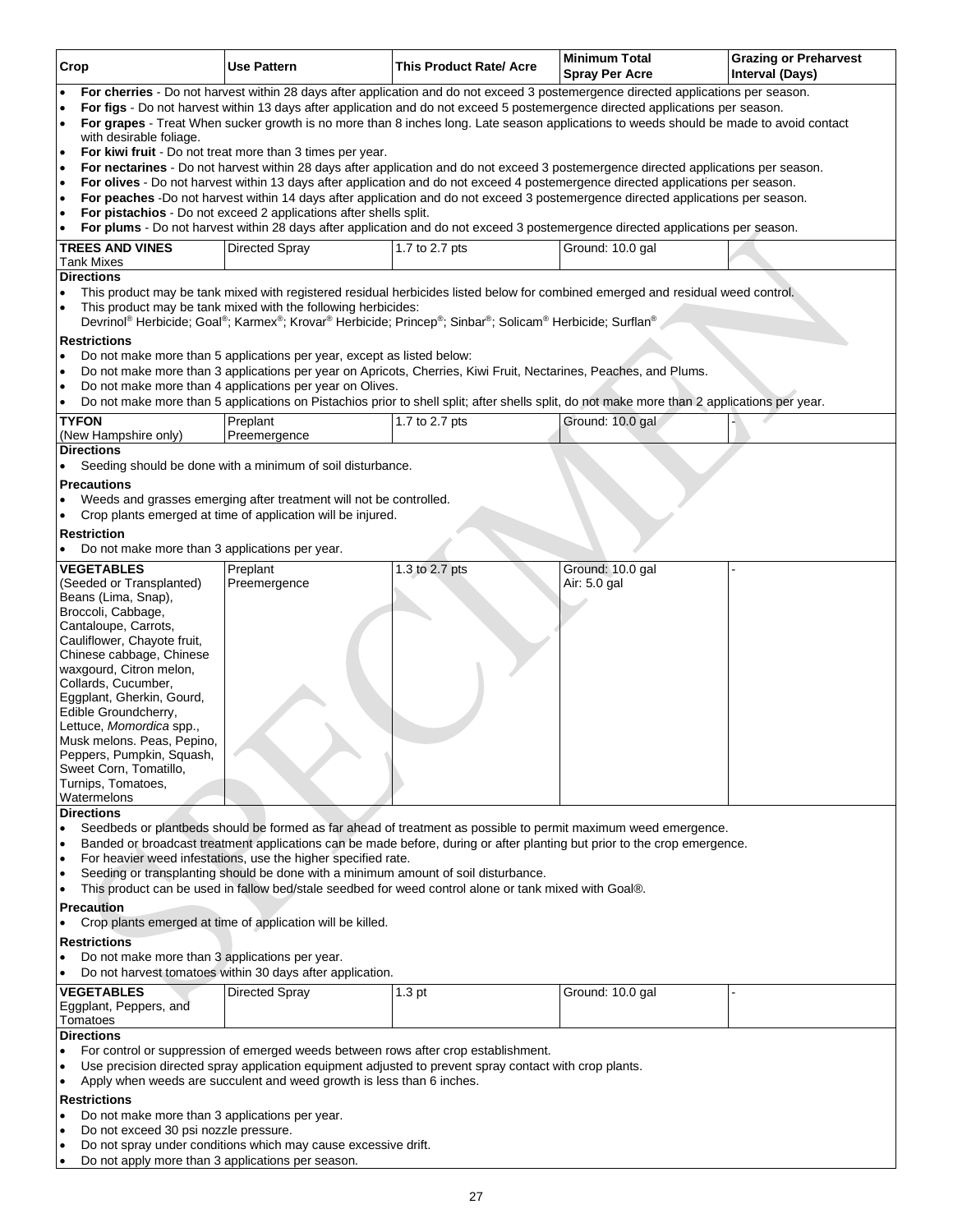| Crop                                                                                                                                                                                                                                                                                                                                                                                                                                                                                                                                                                                                                                                                                                                                                                                                                                                               | <b>Use Pattern</b>                                                                                                           | <b>This Product Rate/ Acre</b> | <b>Minimum Total</b><br><b>Spray Per Acre</b> | <b>Grazing or Preharvest</b><br>Interval (Days) |  |
|--------------------------------------------------------------------------------------------------------------------------------------------------------------------------------------------------------------------------------------------------------------------------------------------------------------------------------------------------------------------------------------------------------------------------------------------------------------------------------------------------------------------------------------------------------------------------------------------------------------------------------------------------------------------------------------------------------------------------------------------------------------------------------------------------------------------------------------------------------------------|------------------------------------------------------------------------------------------------------------------------------|--------------------------------|-----------------------------------------------|-------------------------------------------------|--|
| Do not allow animals to graze in treated areas.<br>$\bullet$                                                                                                                                                                                                                                                                                                                                                                                                                                                                                                                                                                                                                                                                                                                                                                                                       |                                                                                                                              |                                |                                               |                                                 |  |
| Do not harvest tomatoes within 30 days after application.<br>$\bullet$                                                                                                                                                                                                                                                                                                                                                                                                                                                                                                                                                                                                                                                                                                                                                                                             |                                                                                                                              |                                |                                               |                                                 |  |
| <b>VEGETABLES</b><br>Tomatoes                                                                                                                                                                                                                                                                                                                                                                                                                                                                                                                                                                                                                                                                                                                                                                                                                                      | <b>After Final Harvest</b>                                                                                                   | 1.6 to 2.5 pts                 | Ground: 40.0 to 120 gal                       |                                                 |  |
| <b>Directions</b><br>Apply in 40.0 to 120 gallons of water per acre (0.62 to 0.93 pound active ingredient per acre).<br>$\bullet$<br>Add NIS containing 75% or more surface active agent at 0.125 v/v (1.0 pint per 100 gallons of spray solution).<br>$\bullet$<br>To ensure maximum herbicide burndown, tomato vines should be thoroughly covered.<br>$\bullet$<br>To aid in the removal of sweet potato whitefly, burn tomato vines with propane burners as soon as possible after the vines have dried down<br>sufficiently.<br><b>Precaution</b><br>This product may be deactivated and less efficacious when dirty or muddy water is used.<br>$\bullet$<br><b>Restrictions</b><br>Do not make more than 2 applications per year.<br>$\bullet$<br>Do not apply more than a total of 3.0 pounds active ingredient (paraquat) per acre per season.<br>$\bullet$ |                                                                                                                              |                                |                                               |                                                 |  |
| $\bullet$<br><b>VEGETABLES</b><br>(California, Washington,<br>Oregon Idaho only)<br>Lettuce,<br>Melon,<br>Sugar Beets,<br>Tomatoes                                                                                                                                                                                                                                                                                                                                                                                                                                                                                                                                                                                                                                                                                                                                 | To minimize drift, do not use nozzles or nozzle configurations which produce fine spray droplets (mist).<br><b>Broadcast</b> | 0.4 to 0.7 pts                 | Ground: 10.0 gal<br>Air: 5.0 gal              |                                                 |  |
| <b>Directions</b>                                                                                                                                                                                                                                                                                                                                                                                                                                                                                                                                                                                                                                                                                                                                                                                                                                                  | For control of volunteer barley in preformed seedbeds.                                                                       |                                |                                               |                                                 |  |
| <b>Restrictions</b><br>Do not make more than 2 applications per year.<br>Do not harvest tomatoes within 30 days after application.<br>$\bullet$                                                                                                                                                                                                                                                                                                                                                                                                                                                                                                                                                                                                                                                                                                                    |                                                                                                                              |                                |                                               |                                                 |  |
| <b>VEGETABLES</b><br>Rhubarb                                                                                                                                                                                                                                                                                                                                                                                                                                                                                                                                                                                                                                                                                                                                                                                                                                       | Dormant                                                                                                                      | 1.7 to 2.7 pts                 | Ground: 10.0 gal                              |                                                 |  |
| <b>Directions</b>                                                                                                                                                                                                                                                                                                                                                                                                                                                                                                                                                                                                                                                                                                                                                                                                                                                  |                                                                                                                              |                                |                                               |                                                 |  |
| Apply during dormant season before buds in crown begin to grow.<br>$\bullet$                                                                                                                                                                                                                                                                                                                                                                                                                                                                                                                                                                                                                                                                                                                                                                                       |                                                                                                                              |                                |                                               |                                                 |  |
| <b>Restriction</b>                                                                                                                                                                                                                                                                                                                                                                                                                                                                                                                                                                                                                                                                                                                                                                                                                                                 |                                                                                                                              |                                |                                               |                                                 |  |
| Do not exceed 2 applications per year.                                                                                                                                                                                                                                                                                                                                                                                                                                                                                                                                                                                                                                                                                                                                                                                                                             |                                                                                                                              |                                |                                               |                                                 |  |
|                                                                                                                                                                                                                                                                                                                                                                                                                                                                                                                                                                                                                                                                                                                                                                                                                                                                    |                                                                                                                              |                                |                                               |                                                 |  |

### **RESIN SOAKING**

Pines including Loblolly, Shortleaf, Longleaf, Slash, Virginia, Pond, Pitch, and Spruce Pines.

**Tree Selection** -Trees should be selected from stands on sites not subject to stress from periods of extreme drought stress because the desiccating effect of this product is accentuated during drought, causing a reduction in the amount of oleoresin deposited in the xylem. Vigorous, non-stagnated natural or planted stands should be selected. Plan this product treatments in stagnated or commercial timber stands, no sooner than three years after commercial thinning.

**Application Directions**: To bring the treatment into contact with sapwood (or xylem), apply water-diluted this product to an appropriate wound in the tree trunk.

**Bark Streaks or Cuts**: Use a standard or rotary bark hack or a chainsaw shipping tool (used in naval stores work) to remove a single 1- inch wide streak of bark about 1 to 2 feet from ground level. Do not exceed 1/3 of the circumference of the tree. Serious girdling of the trunk and premature death of the tree can result if multiple streaks or cuts are made. Apply a coarse spray (about 1.7 to 5.0 ml) this product solution (1 to 5% cation, wt./wt. basis) to runoff to the exposed xylem, using a low-pressure sprayer. The amount of spray required per cut depends on tree circumference and the length of cut or streak. For example, for a 9-inch diameter tree, using 3.0 ml of 2 or 4% this product solution will cover the 1-inch wide streak and will result in application of 60.0 or 120 mg per streak.

**Time of Treatment**: Less severe pine beetle infestation and longer tree life usually result during cool season treatments under non-drought seasons. However, resin soaking can occur from treatments made any time of the year.

**Interval between Treatment and Tree Harvest**: There should be at least a 6-month interval between application of this product and tree harvest. However, it is preferable the interval is from 12 to 24 months, even though intervals of over 6 months may not be possible under conditions of drought or serious pine beetle attacks possibly making early harvest necessary.

With this treatment, there is a potential for promoting beetle attack or causing premature death of the tree. At high dosage rates, desiccation of the xylem tissue, rather than the desired resin soaking, may occur.

**Note**: This type of treatment may reduce stem growth during between treatment and tree harvest.

| Dilution Table for this product (3.0 lbs. cation per gallon)                                                            |       |  |  |  |
|-------------------------------------------------------------------------------------------------------------------------|-------|--|--|--|
| Concentration of Cation on Desired (wt./wt. basis)<br>Add the Following No. Gal. of Water to 2/3 Gallon of this product |       |  |  |  |
| 0.2%                                                                                                                    | 118.8 |  |  |  |
| 0.5%                                                                                                                    | 46.8  |  |  |  |
| 1.0%                                                                                                                    | 22.9  |  |  |  |
| 2.0%                                                                                                                    | 10.9  |  |  |  |
| 3.0%                                                                                                                    | 6.9   |  |  |  |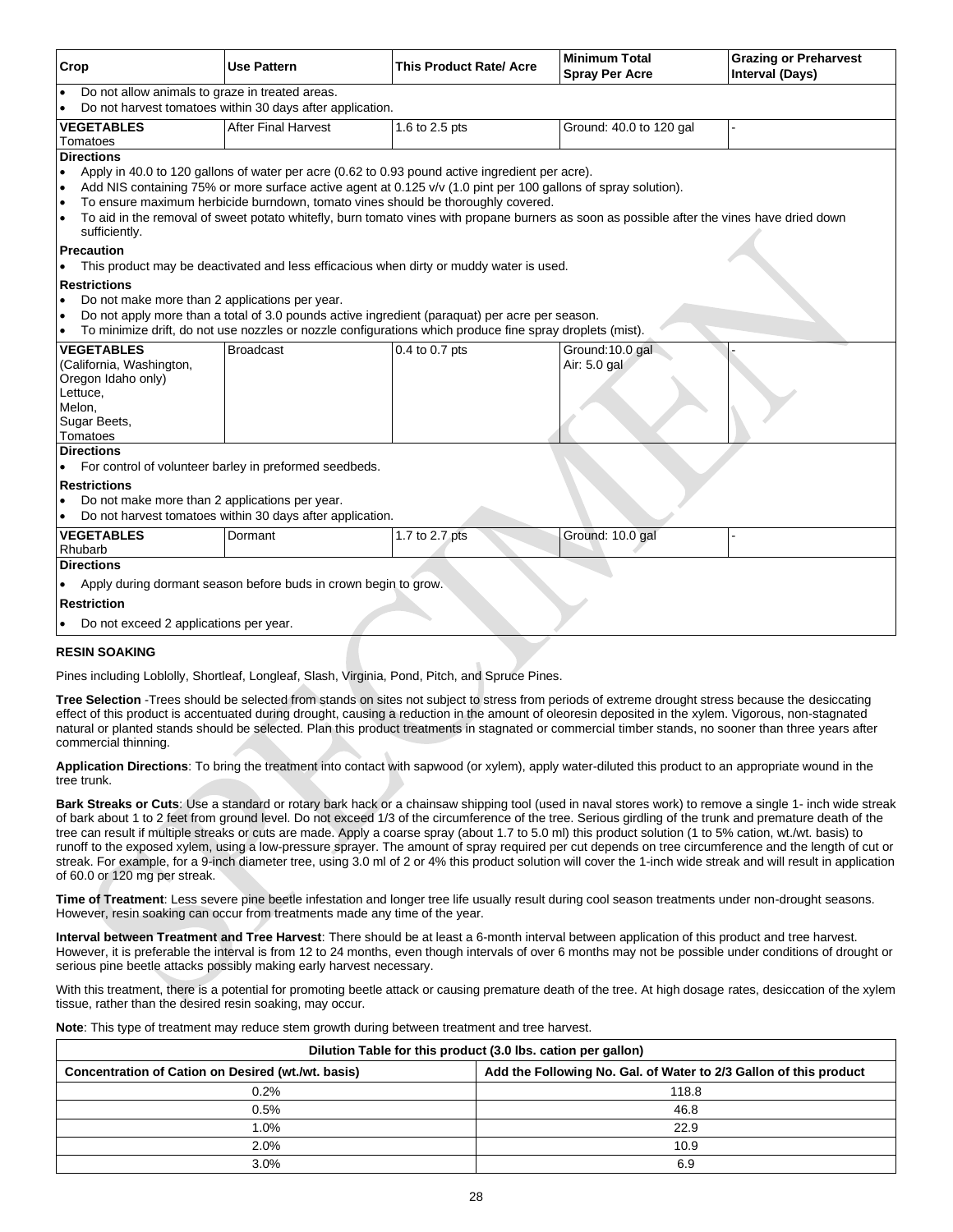| 4.0% | . .       |
|------|-----------|
|      |           |
| 5.0% | $\ddotsc$ |

| Crop                                                                                                                                                                                                                            | <b>Use Pattern</b>                                                                                                                                                                                                                                                                                               | <b>This Product Rate/ Acre</b>                  | <b>Minimum Total</b><br><b>Spray Per Acre</b>                                                                                                 | <b>Grazing or Preharvest</b><br>Interval (Days) |
|---------------------------------------------------------------------------------------------------------------------------------------------------------------------------------------------------------------------------------|------------------------------------------------------------------------------------------------------------------------------------------------------------------------------------------------------------------------------------------------------------------------------------------------------------------|-------------------------------------------------|-----------------------------------------------------------------------------------------------------------------------------------------------|-------------------------------------------------|
| <b>CONSERVATION</b><br><b>RESERVE, FEDERAL SET-</b><br><b>ASIDE, CONSERVATION</b><br><b>COMPLIANCE PROGRAMS</b><br>(For use in compliance with<br>the Federal Conservation<br>Reserve Program or Federal<br>set-aside programs) | <b>Broadcast</b>                                                                                                                                                                                                                                                                                                 | 1.7 to 2.7 pts                                  | Ground: 10.0 gal<br>Air: 5.0 gal                                                                                                              |                                                 |
| <b>Directions</b><br><b>Restriction</b>                                                                                                                                                                                         |                                                                                                                                                                                                                                                                                                                  |                                                 | This product may be tank mixed with other herbicides registered for this use for improved emerged weed control or extended weed control.      |                                                 |
| Do not make more than 3 applications per year.                                                                                                                                                                                  |                                                                                                                                                                                                                                                                                                                  |                                                 |                                                                                                                                               |                                                 |
| <b>NONCROP USES</b>                                                                                                                                                                                                             | Broadcast or Spot Treatment 1.7 to 2.7 pts                                                                                                                                                                                                                                                                       |                                                 | Ground: 10.0 gal                                                                                                                              |                                                 |
| <b>Directions</b><br>$\bullet$<br><b>Restriction</b>                                                                                                                                                                            | Repeat applications as necessary but do not make more than 10 applications per year.<br>storage yards and other installations, and fence lines.                                                                                                                                                                  |                                                 | To be used in noncrop areas including public airports, electric transformer stations, pipeline pumping stations, around commercial buildings, |                                                 |
|                                                                                                                                                                                                                                 | Avoid spray contact with the foliage of ornamentals or desired plants.                                                                                                                                                                                                                                           |                                                 |                                                                                                                                               |                                                 |
| <b>PASTURE RESEEDING</b><br>For suppression of existing<br>sod and undesirable<br>emerged broadleaf weeds<br>and grasses prior to or at<br>time of planting grasses or<br>forage legumes                                        | <b>Broadcast</b>                                                                                                                                                                                                                                                                                                 | 0.7 to 1.3 pts                                  | Ground: 10.0 gal<br>Air: 5.0 gal                                                                                                              | See specific geographic<br>directions           |
| <b>Restriction</b>                                                                                                                                                                                                              |                                                                                                                                                                                                                                                                                                                  |                                                 |                                                                                                                                               |                                                 |
| Do not make more than 3 applications per year.                                                                                                                                                                                  |                                                                                                                                                                                                                                                                                                                  |                                                 |                                                                                                                                               |                                                 |
| $\bullet$                                                                                                                                                                                                                       | Directions West of Cascade and Sierra Nevada Mountains<br>Apply on moderately to heavily grazed areas for best seeding results.<br><b>Restrictions West of Cascade and Sierra Nevada Mountains</b>                                                                                                               |                                                 | Apply in October through December after first fall rains and after weeds have emerged and sod has started new growth.                         |                                                 |
| Do not use in heavy sod and weed growth areas.                                                                                                                                                                                  |                                                                                                                                                                                                                                                                                                                  |                                                 |                                                                                                                                               |                                                 |
| <b>Directions East of Rocky Mountains</b><br>$\bullet$<br>$\bullet$                                                                                                                                                             | Use the 1.3 pints rate on vigorous or coarse sod species such as bromegrass.<br>Apply prior to, or at time of seeding grasses or forage legumes.<br>Apply only to grazed or mowed pastures not more than 3 inches in height at time of treatment.                                                                |                                                 |                                                                                                                                               |                                                 |
| <b>Directions Bermudagrass or Bahiagrass Sods</b>                                                                                                                                                                               | Apply in late summer or early fall to sod not exceeding 3 inches in height.<br>For control of emerged little barley, apply in February or March before the mid-boot stage of little barley.                                                                                                                      |                                                 |                                                                                                                                               |                                                 |
| Apply when bermudagrass is dormant.                                                                                                                                                                                             | Directions Bermudagrass and Coastal Bermudagrass Pastures<br>For control of little barley, apply before the mid-boot stage.<br><b>Restrictions Bermudagrass and Coastal Bermudagrass Pastures</b>                                                                                                                |                                                 |                                                                                                                                               |                                                 |
| Do not mow for hay until 40 days after treatment.<br>$\bullet$                                                                                                                                                                  |                                                                                                                                                                                                                                                                                                                  |                                                 |                                                                                                                                               |                                                 |
| For control of endophyte<br>fungus-infected fescue<br>forage legume/grass mixture                                                                                                                                               | <b>Broadcast</b><br>(Split Application)                                                                                                                                                                                                                                                                          | 0.7 to 1.3 pts<br>followed by<br>0.7 to 1.3 pts | Ground: 10.0 gal                                                                                                                              |                                                 |
| and other grass pastures.<br><b>Directions</b>                                                                                                                                                                                  |                                                                                                                                                                                                                                                                                                                  |                                                 |                                                                                                                                               |                                                 |
| $\bullet$<br>$\bullet$<br><b>Restrictions</b><br>Do not make more than 2 applications per year.<br>$\bullet$                                                                                                                    | Use split applications of 10 to 21 days apart if necessary.<br>For spring plantings, the initial application of 0.7 to 1.3 pints may be made the previous fall.<br>Apply when fescue is actively growing and no more than 4 inches high.<br>Do not exceed 2.6 pints per acre total in preparation for reseeding. |                                                 |                                                                                                                                               |                                                 |
| $\bullet$                                                                                                                                                                                                                       |                                                                                                                                                                                                                                                                                                                  |                                                 | To reduce the infestation of endophyte-infested grass, do not allow fescue to go to seed starting with the preceding year's crop.             |                                                 |
| *For prickly pear desiccation Spot Sprays<br>in pastures.<br>*Not for use in California.                                                                                                                                        |                                                                                                                                                                                                                                                                                                                  | 0.8 fl oz per gallon of water                   | Spray to wet weed<br>foliage.                                                                                                                 |                                                 |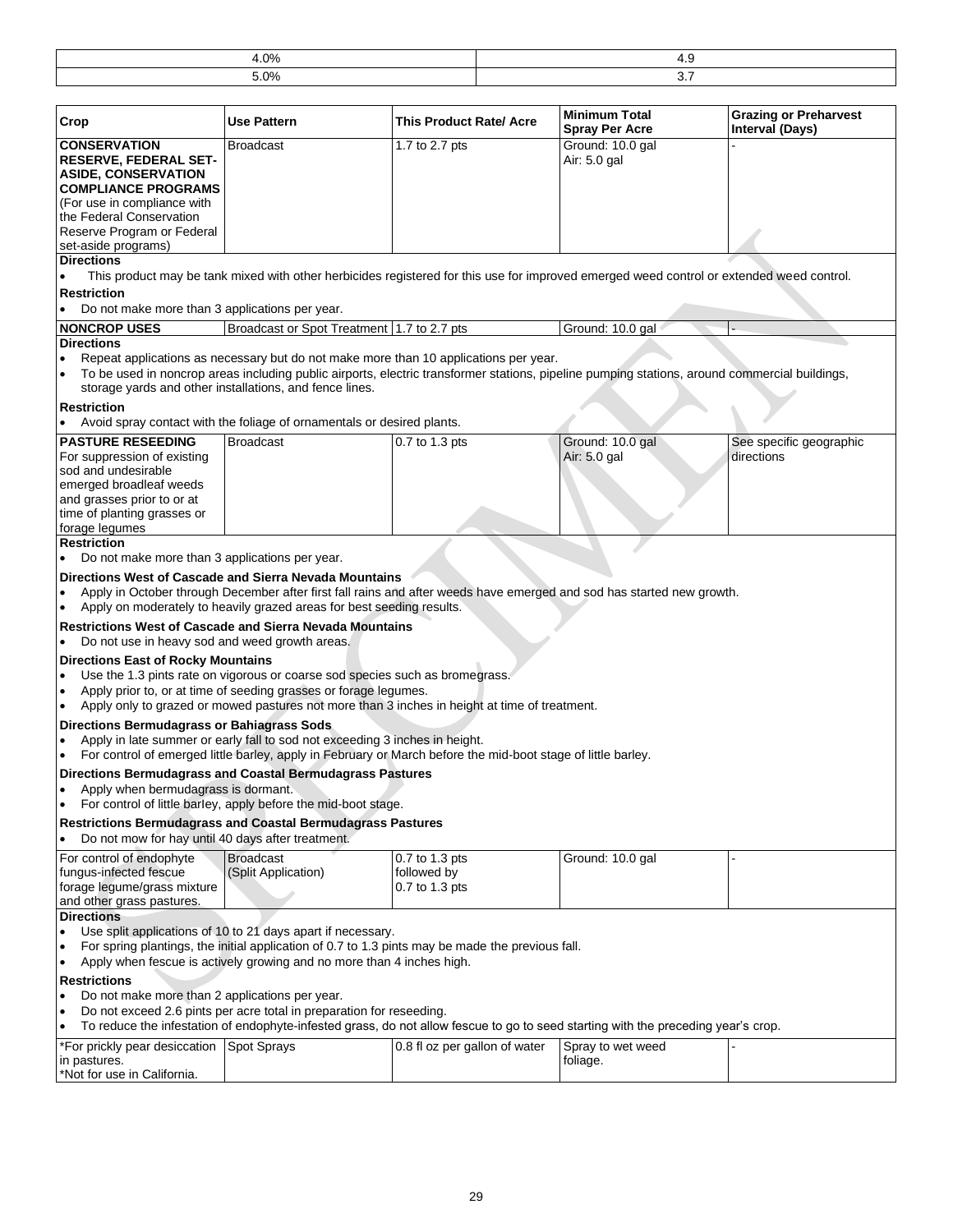| Crop                                                                                                                                                                                                                                                                                                                                                                                                                                                                                                                                                                                                                                                                                                                                                               | <b>Use Pattern</b> | <b>This Product Rate/ Acre</b> | <b>Minimum Total</b><br><b>Spray Per Acre</b> | <b>Grazing or Preharvest</b><br><b>Interval (Days)</b> |  |
|--------------------------------------------------------------------------------------------------------------------------------------------------------------------------------------------------------------------------------------------------------------------------------------------------------------------------------------------------------------------------------------------------------------------------------------------------------------------------------------------------------------------------------------------------------------------------------------------------------------------------------------------------------------------------------------------------------------------------------------------------------------------|--------------------|--------------------------------|-----------------------------------------------|--------------------------------------------------------|--|
| <b>Directions</b><br>Mix 0.8 fluid ounce of this product and 0.33 fluid ounce of a nonionic surfactant per gallon of water.<br>Completely and uniformly cover all green prickly pear foliage with spray.<br>$\bullet$<br>Apply in May through September for best desiccation results.<br>Apply only to pastures with no more than 3 inches of height at time of treatment.<br>Tank mix with Grazon® P+D Specialty® herbicide at a rate of 1.0 to 2.0 fluid ounce per gallon of water for improved desiccation and perennial<br>$\bullet$<br>control of prickly pear.                                                                                                                                                                                               |                    |                                |                                               |                                                        |  |
| <b>Restrictions</b><br>Do not make more than 10 applications per year.<br>Do not use more than 1.6 pints of this product per acre per year.<br>$\bullet$                                                                                                                                                                                                                                                                                                                                                                                                                                                                                                                                                                                                           |                    |                                |                                               |                                                        |  |
| *For Juniper Species leaf<br>moisture reduction or<br>desiccation prior to<br>prescribed burning of<br>pastures.<br>*Not for use in California.                                                                                                                                                                                                                                                                                                                                                                                                                                                                                                                                                                                                                    | <b>Broadcast</b>   | 1.3 <sub>pts</sub>             | Air: 5.0 gal                                  |                                                        |  |
| <b>Directions</b><br>Use only in conjunction with prescribed burning as recommended and monitored by local SCS or University and Extension Range Specialists.<br>Apply during hot, dry weather conditions (generally July and August).<br>$\bullet$<br>Use 2% v/v nonionic surfactant in a minimum of 5.0 gallons spray solution.<br>Monitor juniper leaf moisture content. Maximum leaf moisture reduction generally occurs 3 to 4 weeks after this product application.<br><b>Precautions</b><br>Significant soil moisture and/or, wet weather conditions prior to or after application will decrease the potential for juniper crown burns.<br>Reduction in leaf moisture can be adversely affected by cool or humid weather conditions.<br><b>Restrictions</b> |                    |                                |                                               |                                                        |  |
| Do not make more than 10 applications per year.<br>Do not graze livestock after application or prior to burning.                                                                                                                                                                                                                                                                                                                                                                                                                                                                                                                                                                                                                                                   |                    |                                |                                               |                                                        |  |
| *Native Pastures<br>*Not for use in California                                                                                                                                                                                                                                                                                                                                                                                                                                                                                                                                                                                                                                                                                                                     | <b>Broadcast</b>   | 1.0 to 1.25 pts                | Ground: 10.0 gal<br>Air: 5.0 gal              |                                                        |  |
| <b>Directions</b><br>Apply this product for control of downy and Japanese brome.<br>Apply in spring after 90% node formation of brome species, but before full bloom.<br>Apply only to pastures with no more than 3 inches of height at time of treatment.<br>$\bullet$<br><b>Precautions</b>                                                                                                                                                                                                                                                                                                                                                                                                                                                                      |                    |                                |                                               |                                                        |  |
| Emerged native perennial grasses will be burned by application, but application after 90% node formation will allow adequate time for native<br>grasses to recover and attain maximum growth in the use season.                                                                                                                                                                                                                                                                                                                                                                                                                                                                                                                                                    |                    |                                |                                               |                                                        |  |
| <b>Restrictions</b><br>Do not make more than 2 applications per year.<br>$\bullet$<br>Do not apply more than 1.25 pints this product per year.                                                                                                                                                                                                                                                                                                                                                                                                                                                                                                                                                                                                                     |                    |                                |                                               |                                                        |  |

| <b>Conversion Table</b><br>This Product to Be Applied |              |                                 |                         |  |  |
|-------------------------------------------------------|--------------|---------------------------------|-------------------------|--|--|
| <b>Fluid Ounces</b>                                   | <b>Pints</b> | <b>Pounds Active Ingredient</b> | <b>Acres Per Gallon</b> |  |  |
| 2.5                                                   | 0.16         | 0.06                            | 51.3                    |  |  |
| 4.8                                                   | 0.30         | 0.11                            | 26.7                    |  |  |
| 5.28                                                  | 0.33         | 0.12                            | 24.2                    |  |  |
| 5.52                                                  | 0.35         | 0.13                            | 23.2                    |  |  |
| 10.00                                                 | 0.63         | 0.23                            | 12.8                    |  |  |
| 11.00                                                 | 0.69         | 0.26                            | 11.6                    |  |  |
| 11.20                                                 | 0.70         | 0.26                            | 11.4                    |  |  |
| 12.00                                                 | 0.75         | 0.28                            | 10.7                    |  |  |
| 16.00                                                 | 1.00         | 0.38                            | 8.0                     |  |  |
| 20.00                                                 | 1.25         | 0.47                            | 6.4                     |  |  |
| 20.80                                                 | 1.30         | 0.49                            | 6.2                     |  |  |
| 24.00                                                 | 1.50         | 0.56                            | 5.3                     |  |  |
| 28.00                                                 | 1.75         | 0.66                            | 4.6                     |  |  |
| 32.00                                                 | 2.00         | 0.75                            | 4.0                     |  |  |
| 40.00                                                 | 2.50         | 0.94                            | 3.2                     |  |  |
| 43.20                                                 | 2.70         | 1.00                            | 3.0                     |  |  |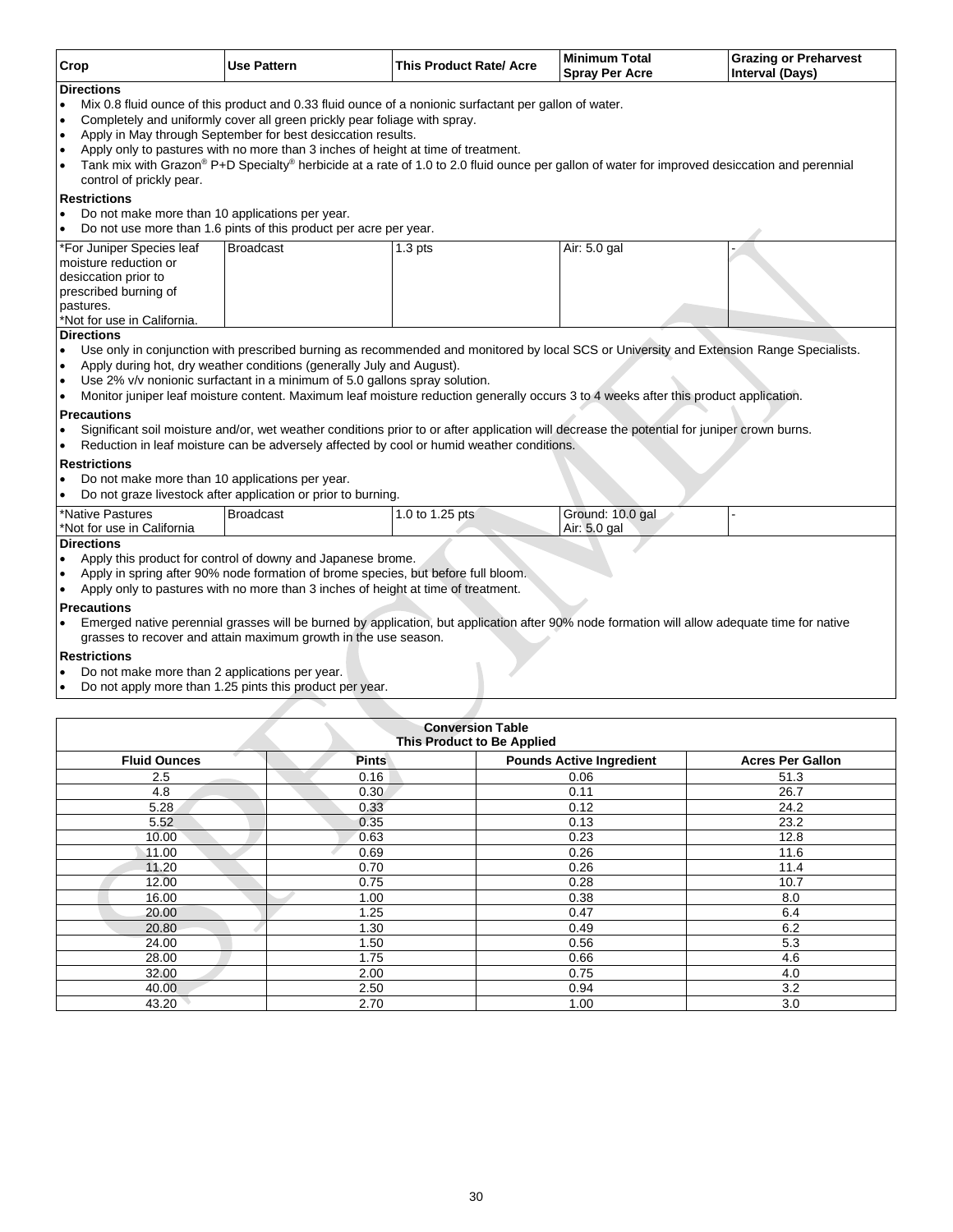# **STORAGE AND DISPOSAL**

**PROHIBITIONS:** Do not contaminate water, food or feed by storage or disposal. Open dumping is prohibited.

**PESTICIDE STORAGE:** Store in original container and place in a locked storage area. Do not mix or store in containers, spray tanks, nurse tanks, or such systems made of aluminum or having aluminum fittings. Store at temperatures above 32°F.

**PESTICIDE DISPOSAL:** Pesticide wastes are acutely hazardous. Improper disposal of excess pesticide, spray mixture, or rinsate is a violation of Federal law. If these wastes cannot be disposed of by use according to label instructions, contact your State Pesticide or Environmental Control Agency, or the Hazardous Waste representative of the nearest EPA Regional Office for guidance.

**CONTAINER HANDLING: Nonrefillable container.** Do not reuse this container to hold materials other than pesticides or dilute pesticides (rinsate). After emptying and cleaning, it may be allowable to temporarily hold rinsate or other pesticide-related materials in the container. Contact your state regulatory agency to determine allowable practices in your state. Once cleaned, some agricultural plastic pesticide containers can be taken to a container collection site or picked up for recycling. To find the nearest site, contact your chemical dealer or manufacturer, or contact The Agricultural Container Recycling Council (ACRC) at www.acrecycle.org. If not recycled, then puncture and dispose of in a sanitary landfill, or by incineration. Triple rinse or pressure rinse container (or equivalent) promptly after emptying.

**For packages greater than 5 gallons: Triple rinse as follows:** Empty the remaining contents into application equipment or a mix tank. Fill the container 1/4 full with water. Replace and tighten closures. Tip container on its side and roll it back and forth, ensuring at least one complete revolution, for 30 seconds. Stand the container on its end and tip it back and forth several times. Turn the container over onto its other end and tip it back and forth several times. Empty the rinsate into application equipment or a mix tank or store rinsate for later use or disposal. Repeat this procedure two more times. **Pressure rinse as follows:** Empty the remaining contents into application equipment or a mix tank and continue to drain for 10 seconds after the flow begins to drip. Hold container upside down over application equipment or mix tank or collect rinsate for later use or disposal. Insert pressure rinsing nozzle in the side of the container, and rinse at about 40 PSI for at least 30 seconds. Drain for 10 seconds after the flow begins to drip.

## **CONDITIONS OF SALE AND LIMITATION OF WARRANTY AND LIABILITY**

**NOTICE:** Read the entire Directions for Use and Conditions of Sale and Limitation of Warranty and Liability before buying or using this product. If the terms are not acceptable, return the product at once, unopened, and the purchase price will be refunded.

The Directions for Use of this product must be followed carefully. It is impossible to eliminate all risks inherently associated with the use of this product. Ineffectiveness or other unintended consequences may result because of such factors as manner of use or application, weather, presence of other materials or other influencing factors in the use of the product, which are beyond the control of Axill Solutions, LLC or Seller. To the extent consistent with applicable law, all such risks shall be assumed by Buyer and User, and Buyer and User agree to hold Axill Solutions, LLC and Seller harmless for any claims relating to such factors.

Axill Solutions, LLC warrants that this product conforms to the chemical description on the label and is reasonably fit for the purposes stated in the Directions for Use, subject to the inherent risks referred to above, when used in accordance with directions under normal use conditions. This warranty does not extend to the use of this product contrary to label instructions, or under conditions not reasonably foreseeable to or beyond the control of Seller or Axill Solutions, LLC and Buyer and User assume the risk of any such use. To the extent consistent with applicable law, Axill Solutions, LLC MAKES NO WARRANTIES OF MERCHANTABILITY OR OF FITNESS FOR A PARTICULAR PURPOSE NOR ANY OTHER EXPRESS OR IMPLIED WARRANTY EXCEPT AS STATED ABOVE.

To the extent consistent with applicable law, neither Axill Solutions, LLC nor Seller shall be liable for any incidental, consequential or special damages resulting from the use or handling of this product. **TO THE EXTENT CONSISTENT WITH APPLICABLE LAW, THE EXCLUSIVE REMEDY OF THE USER OR BUYER, AND THE EXCLUSIVE LIABILITY OF AXILL SOLUTIONS, LLC AND SELLER FOR ANY AND ALL CLAIMS, LOSSES, INJURIES OR DAMAGES (INCLUDING CLAIMS BASED ON BREACH OF WARRANTY, CONTRACT, NEGLIGENCE, TORT, STRICT LIABILITY OR OTHERWISE) RESULTING FROM THE USE OR HANDLING OF THIS PRODUCT, SHALL BE THE RETURN OF THE PURCHASE PRICE OF THE PRODUCT OR, AT THE ELECTION OF AXILL SOLUTIONS, LLC OR SELLER, THE REPLACEMENT OF THE PRODUCT.**

Axill Solutions, LLC and Seller offer this product, and Buyer and User accept it, subject to the foregoing Conditions of Sale and Limitation of Warranty and Liability, which may not be modified except by written agreement signed by a duly authorized representative of Axill Solutions, LLC.

Stealth<sup>®</sup> is a registered trademark of Loveland Products, Inc.

HARVADE® is a trademark of Chemtura Corporation.

 $\mathsf{A}$ Atrex®, Bicep MAGNUM®, Bicep Lite II MAGNUM®, Caparol®, Cyclone®, Dual MAGNUM®, Karate®, Princep®, Reglone®, Solicam® and Zorial® and the Syngenta logo are trademarks of a Syngenta Group Company.

Guardsman® , Marksman® , and Pursuit® are trademarks of BASF AG.

Cotoran® is a trademark of Makhteshim-Agan of North America, Inc.

Butyrac® and Command® are trademarks of FMC Corporation.

Sinbar<sup>®</sup>, Linex<sup>®</sup> and Lorox<sup>®</sup> are trademarks of Tessenderlo Kerley, Inc.

Velpar®, Karmex®, Canopy®, Harmony® Extra and Krovar® are trademarks of DuPont Crop Protection.

Dropp<sup>®</sup>, Hoelon®, Prep™ and Sencor® are trademarks of Bayer CropScience.

Diuron® and Simazine® are trademarks of Drexel Chemical Company.

Banvel®, Basagran® and Ethephon™ are trademarks of Arysta LifeScience LLC.

Folex® and Ambush® are trademarks of AMVAC Chemical Corporation.

Accelerate®, Surpass®, TopNotch®, Goal® and Grazon® P-D Specialty are trademarks of Dow AgroSciences.

Surflan® and Devrinol® are trademarks of United Phosphorus Inc. Harness®, Lariat® and Lasso® are trademarks of Monsanto Agricultural Company.

[EPA 20190723]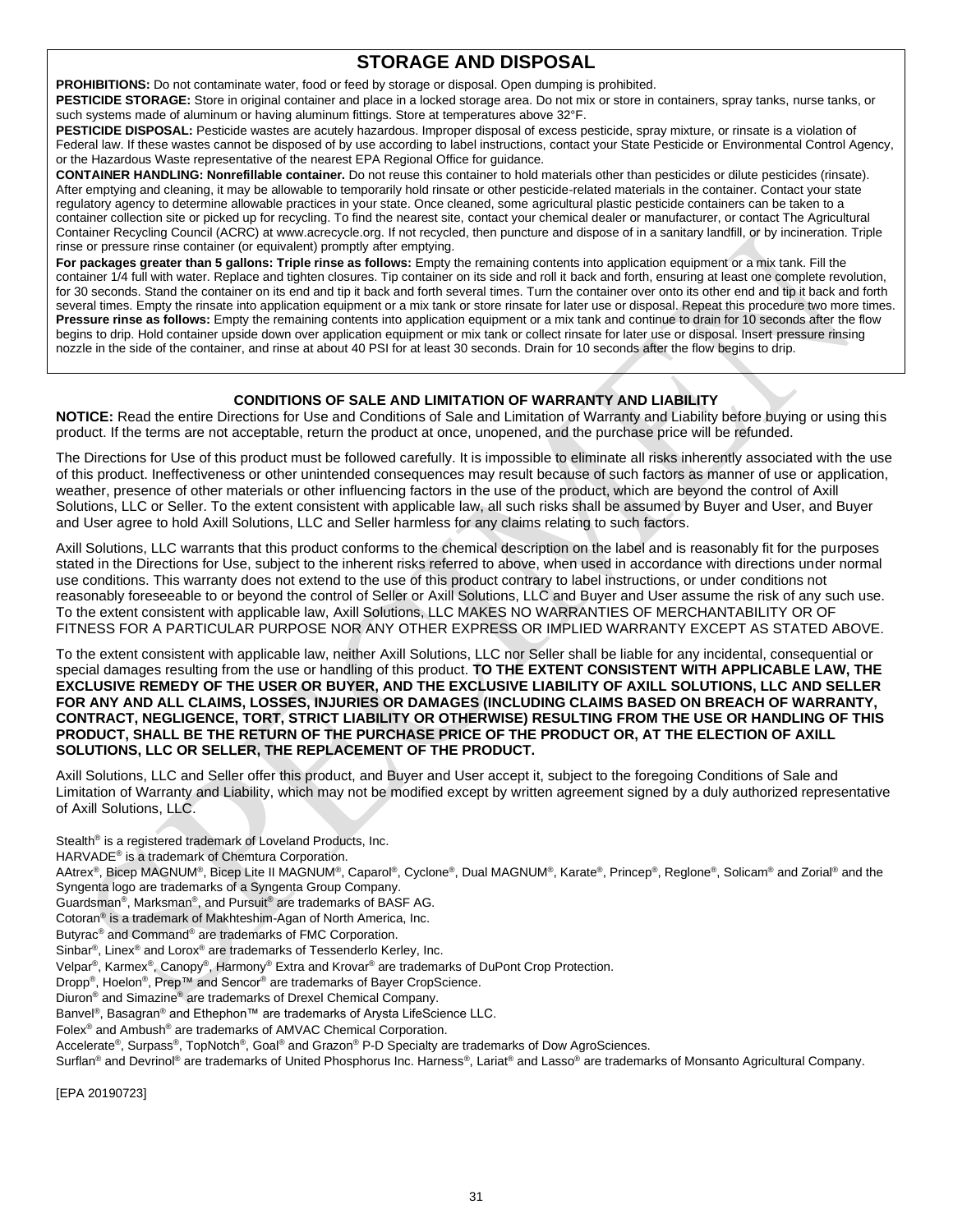# **RESTRICTED USE PESTICIDE**

Due to acute toxicity. For retail sale to and use only by certified applicators - NOT to be used by uncertified persons working under the supervision of a certified applicator.

| PARAQUAT DICHLORIDE GROUP<br>22<br><b>HERBICIDE</b>                                                                                                                                                                                                                                                                 |                                                                                                                                                                                                                                                                                                                                                                                                                                                                                                                                                                                                                                                                                                                                                                                                                  |  |
|---------------------------------------------------------------------------------------------------------------------------------------------------------------------------------------------------------------------------------------------------------------------------------------------------------------------|------------------------------------------------------------------------------------------------------------------------------------------------------------------------------------------------------------------------------------------------------------------------------------------------------------------------------------------------------------------------------------------------------------------------------------------------------------------------------------------------------------------------------------------------------------------------------------------------------------------------------------------------------------------------------------------------------------------------------------------------------------------------------------------------------------------|--|
| <b>Axill Solutions Paraquat 3SL</b>                                                                                                                                                                                                                                                                                 | • CORROSIVE TO SKIN AND<br>• CORROSIVO PARA LA PIEL Y<br>EYES.<br>LOS OJOS.                                                                                                                                                                                                                                                                                                                                                                                                                                                                                                                                                                                                                                                                                                                                      |  |
| Defoliant and desiccant herbicide for the control of weeds and<br>grasses and as a harvest aid.<br><b>ACTIVE INGREDIENT</b><br>Paraguat dichloride:<br><b>TOTAL</b><br>100.0%                                                                                                                                       | NEVER TRANSFER THIS<br>• NUNCA TRANSFEIERA ESTE<br>PRODUCT INTO FOOD OR<br>PRODUCTO EN ENVASES DE<br><b>BEVERAGE CONTAINERS</b><br>ALIMENTOS O BEBIDAS O EN<br>OR CONTAINERS NOT<br>RECIPIENTES QUE NO SEAN<br><b>EXPLICITLY INTENDED FOR</b><br><b>ESPECIFICAMENTE PREVISTOS</b><br>PESTICIDES.<br>PARA PESTICIDAS.<br>READ ENTIRE LABEL PRIOR   LEA TODA LA ETIQUETA ANTES                                                                                                                                                                                                                                                                                                                                                                                                                                     |  |
| Contains 3.0 pounds paraquat cation per gallon as 4.14 pounds of<br>paraquat dichloride salt per gallon.<br>Contains emetic and stench (odor).<br>KEEP OUT OF REACH OF CHILDREN/<br><b>MANTENER FUERA DEL ALCANCE DE LOS NIÑOS</b><br>DANGER/PELIGRO                                                                | TO USING THIS PRODUCT.<br>DE UTILIZAR ESTE PRODUCTO.<br>• IN THE CASE OF AN<br>EN CASO DE ACCIDENTE,<br><b>ACCIDENT, SEEK</b><br><b>BUSQUE ATENCION MEDICA</b><br><b>IMMEDIATE MEDICAL</b><br>INMEDIATAMENTE. LOS<br><b>ATTENTION. SYMPTOMS</b><br><b>SINTOMAS SON</b><br>ARE PROLONGED, PAINFUL,<br>PROLONGADOS, DOLOROSOS,<br>AND CAN BE FATAL.<br>Y PUEDEN SER MORTALES.                                                                                                                                                                                                                                                                                                                                                                                                                                      |  |
|                                                                                                                                                                                                                                                                                                                     | <b>FIRST AID</b><br>Contains Paraguat, a Bipyridinium Herbicide. Have the product container or label<br>with you when calling a poison control center or doctor, or going for treatment.<br>If Swallowed: I.<br>SPEED IS ESSENTIAL. Immediate medical attention is                                                                                                                                                                                                                                                                                                                                                                                                                                                                                                                                               |  |
| <b>POISON/VENENO</b><br>Si usted no entiende la etiqueta, busque a alguien para que se la explique<br>a usted en detalle.                                                                                                                                                                                           | required. If available, give an absorbent such as activated<br>charcoal, bentonite or Fuller's Earth.<br>Call a poison control center or doctor IMMEDIATELY for<br>treatment advice.<br>Do not give anything by mouth to an unconscious person.                                                                                                                                                                                                                                                                                                                                                                                                                                                                                                                                                                  |  |
| (If you do not understand the label, find someone to explain it to you in<br>detail.)<br><b>PRECAUTIONARY STATEMENTS</b><br><b>HAZARDS TO HUMANS AND DOMESTIC ANIMALS</b>                                                                                                                                           | If Inhaled:<br>Move person to fresh air.<br>The odor of this product is from the stenching agent, which has<br>been added, not from the paraquat.<br>If person is not breathing, call 911 or an ambulance.<br>Call a poison control center or doctor for treatment advice.                                                                                                                                                                                                                                                                                                                                                                                                                                                                                                                                       |  |
| <b>DANGER/PELIGRO</b><br>Fatal if inhaled. Corrosive. Causes irreversible eye damage. May be fatal<br>if swallowed. Harmful if absorbed through skin. Do not breathe spray<br>mist. Do not get in eyes or on clothing. Avoid contact with skin.<br>Prolonged or frequently repeated skin contact may cause allergic | If in Eyes:<br>Hold eye open and rinse slowly and gently with water for 15 to<br>20 minutes. Remove contact lenses, if present, after the first 5<br>minutes, then continue rinsing eye.<br>Call a poison control center or doctor for treatment advice.<br>If on Skin or<br>Take off contaminated clothing.                                                                                                                                                                                                                                                                                                                                                                                                                                                                                                     |  |
| reactions in some individuals. Wash thoroughly with soap and water after<br>handling and before eating, drinking, chewing gum, using tobacco or<br>using the toilet.                                                                                                                                                | Clothing:<br><b>IMMEDIATELY</b> wash the affected area with soap and<br>water and rinse for 15-20 minutes. Prolonged contact<br>will cause severe irritation. Contact with irritated skin or<br>a cut or repeated contact with intact skin may result in                                                                                                                                                                                                                                                                                                                                                                                                                                                                                                                                                         |  |
| For Additional Precautionary Statements, Directions for Use,<br>Storage and Disposal and Other Use Information, See Inside Label<br>Booklet.<br>EPA Reg. No.: 93809-4                                                                                                                                               | poisoning.<br><b>GET MEDICAL ATTENTION.</b> Call a poison control<br>center or doctor for treatment advice.<br>NOTE TO PHYSICIAN: Administer either activated charcoal (100 g for adults or                                                                                                                                                                                                                                                                                                                                                                                                                                                                                                                                                                                                                      |  |
| EPA Est. No.: 87229-CHN-002<br>EPA Est. No.: 79637-CHN-003<br>Net Contents: 265 gallons                                                                                                                                                                                                                             | 2.0 g/kg body weight in children) or Fuller's Earth (15% solution; 1.0 liter for adults<br>or 15.0 ml/kg body weight in children). NOTE: The use of gastric lavage without<br>administration of an absorbent has not shown any clinical benefit. Do not use<br>supplemental oxygen. Eye splashes from concentrated material should be<br>treated by an eye specialist after initial treatment. With the possibility of late onset<br>corneal ulceration, it is advised that patients with paraquat eye injuries are<br>reviewed by an eye specialist the day after first presentation. Use treatment that is<br>appropriate for chemical burns. Intact skin is an effective barrier to paraquat;<br>however, contact with irritated or cut skin or repeated contact with intact skin may<br>result in poisoning. |  |
| <b>Manufactured For:</b><br>Axill Solutions, LLC<br>422 Jasmine Way<br>Roseburg, OR 97471                                                                                                                                                                                                                           |                                                                                                                                                                                                                                                                                                                                                                                                                                                                                                                                                                                                                                                                                                                                                                                                                  |  |
|                                                                                                                                                                                                                                                                                                                     | <b>HOT LINE NUMBER</b><br>Have the product container or label with you when calling a poison control center or<br>doctor or going for treatment. Have the product container or label with you when<br>calling a poison control center or doctor or going for treatment. In case<br>of an emergency involving this product, call CHEMTREC at 1-800-424-9300.                                                                                                                                                                                                                                                                                                                                                                                                                                                      |  |
|                                                                                                                                                                                                                                                                                                                     |                                                                                                                                                                                                                                                                                                                                                                                                                                                                                                                                                                                                                                                                                                                                                                                                                  |  |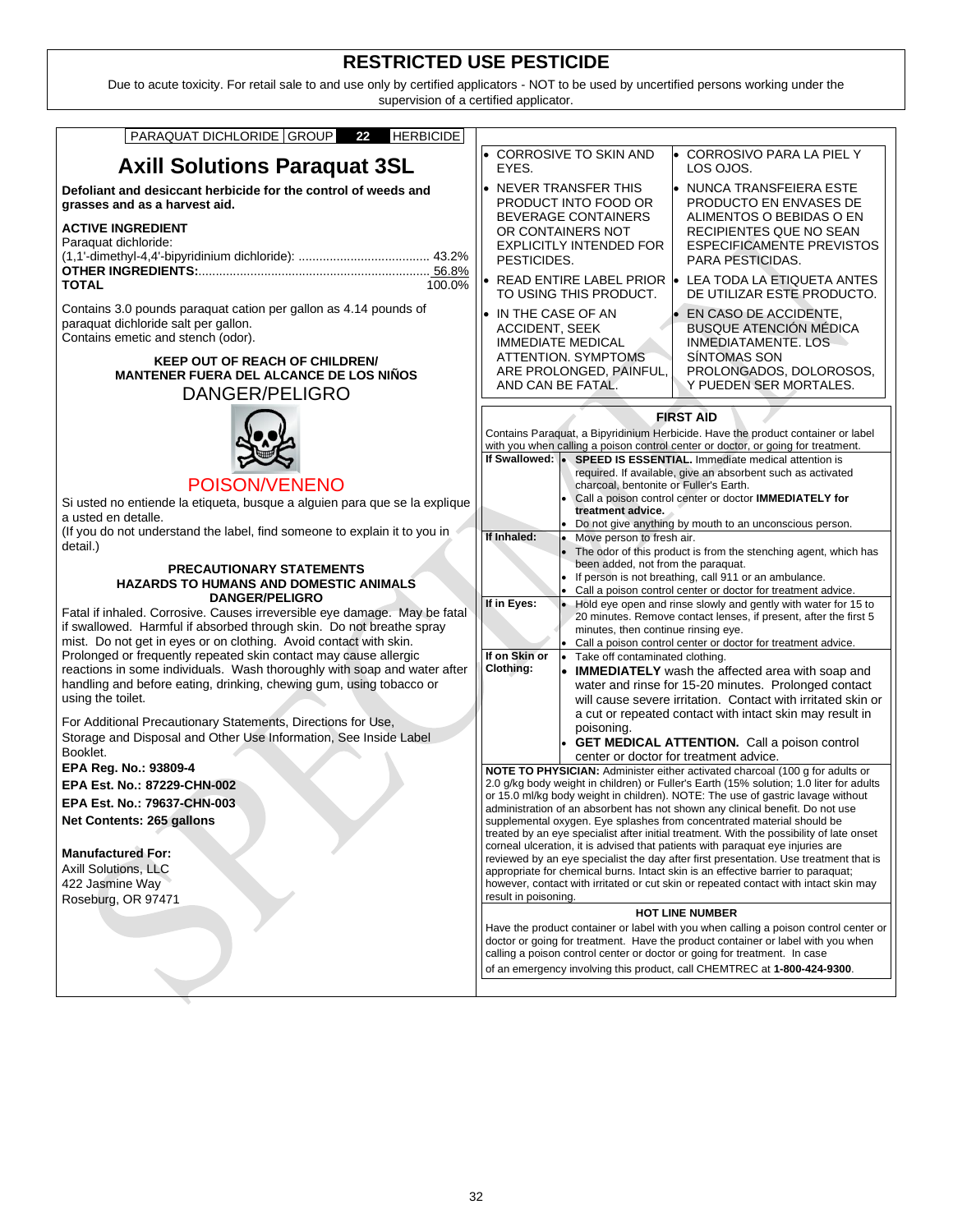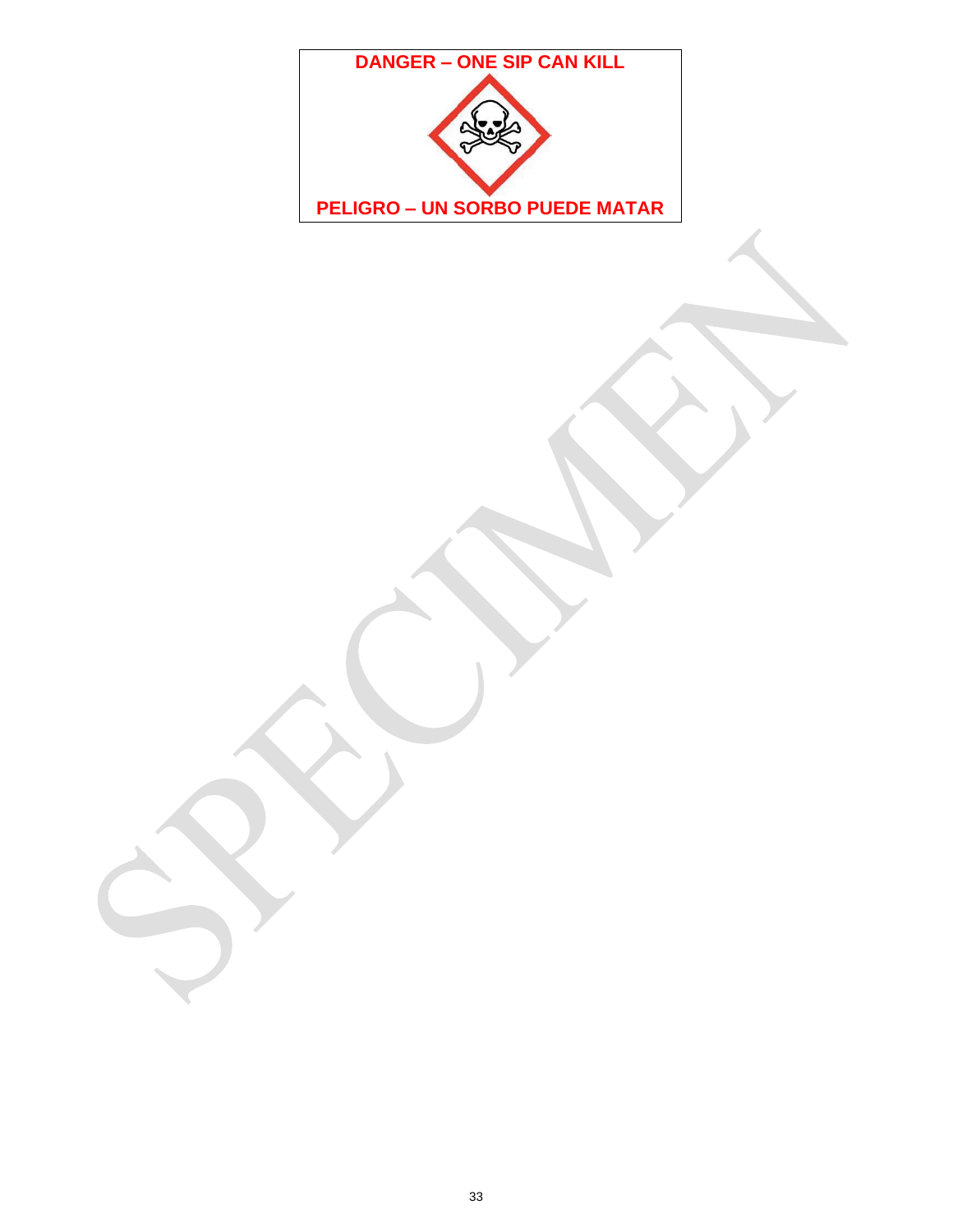|                                                                                | <b>NEVER TRANSFER THIS PRODUCT</b><br><b>INTO FOOD OR BEVERAGE</b><br><b>CONTAINERS OR CONTAINERS NOT</b><br><b>EXPLICITLY INTENDED FOR</b><br><b>PESTICIDES</b> | <b>NUNCA TRANSFEIERA ESTE</b><br><b>PRODUCTO EN ENVASES DE</b><br><b>ALIMENTOS O BEBIDAS O EN</b><br><b>RECIPIENTES QUE NO SEAN</b><br><b>ESPECIFICAMENTE PREVISTOS PARA</b><br><b>PESTICIDAS.</b> |
|--------------------------------------------------------------------------------|------------------------------------------------------------------------------------------------------------------------------------------------------------------|----------------------------------------------------------------------------------------------------------------------------------------------------------------------------------------------------|
| <b>DANGER</b><br>POISON X<br><b>PELIGRO</b><br><b>VENENO<sup>N</sup></b><br>Ξ. | <b>ONE SIP CAN KILL</b>                                                                                                                                          | <b>UN SORBO PUEDE MATAR</b>                                                                                                                                                                        |
|                                                                                | <b>CONTACT WITH SKIN MAY RESULT IN POISONING</b>                                                                                                                 | EL CONTACTO CON LA PIEL PUEDE RESULTAR<br><b>EN ENVENENAMIENTO</b>                                                                                                                                 |
| <b>DANGER</b><br>EYE<br><b>IRRITANT</b><br>$\circledcirc$                      | <b>EXPOSURE TO EYES MAY CAUSE SUBSTANTIAL</b><br><b>EYE INJURY</b>                                                                                               | LA EXPOSICIÓN A LOS OJOS PUEDE CAUSAR<br><b>LESIONES GRAVES A LOS OJOS</b>                                                                                                                         |
|                                                                                | PARAQUAT SHOULD ALWAYS BE STORED<br>TIGHTLY CLOSED IN ORIGINAL CONTAINER, AND<br>IN A LOCKED PLACE AWAY FROM CHILDREN<br><b>AND ANIMALS</b>                      | <b>PARAQUAT DEBE ALMACENARSE SIEMPRE</b><br>CERRADO EN CONTENEDOR ORIGINAL, Y EN UN<br>LUGAR CERRADO, ALEJADO DE NIÑOS Y<br><b>ANIMALES</b>                                                        |
|                                                                                | <b>READ ENTIRE LABEL PRIOR TO OPENING THIS</b><br><b>PRODUCT</b>                                                                                                 | LEER LA ETIQUETA ENTERA ANTES DE ABRIR<br><b>ESTE PRODUCTO</b>                                                                                                                                     |
|                                                                                |                                                                                                                                                                  |                                                                                                                                                                                                    |